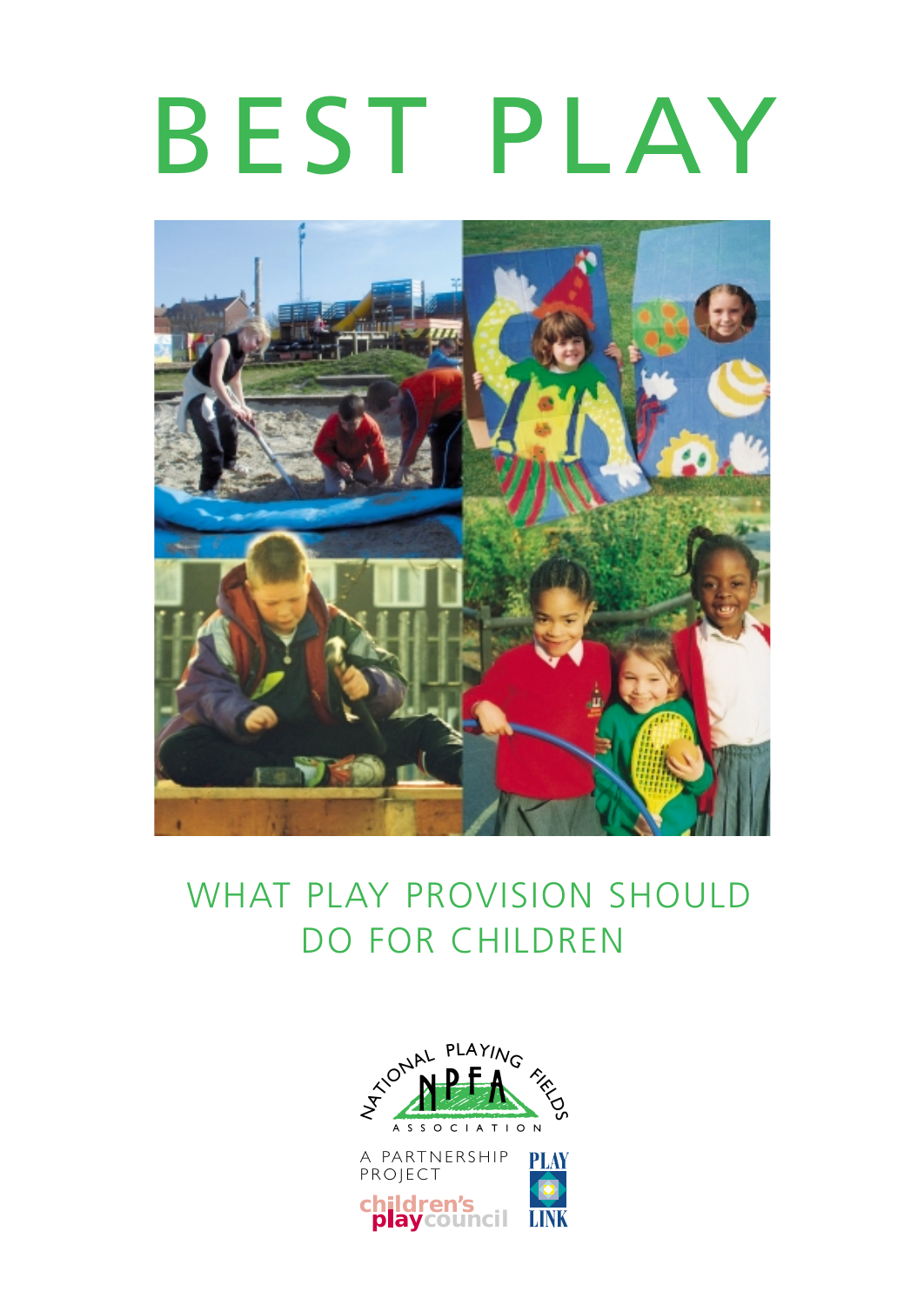This publication is the result of a partnership between the National Playing Fields Association, PLAYLINK and the Children's Play Council. The work was funded by the Department for Culture, Media and Sport.

Published by the National Playing Fields Association, March 2000.

Reprinted (with minor amendments) September 2000.

This reprinted edition has been made possible thanks to generous sponsorship from Sutcliffe Play Ltd.

**Sutcliffe** play

Sutcliffe Play Ltd, Sandbeds Trading Estate, Dewsbury Road, Ossett, Wakefield, West Yorkshire WF5 9ND Telephone: 01924 280028 Fax: 01924 280596 Email: info@sutcliffeplay.co.uk Website: www.sutcliffeplay.co.uk

The publication is also supported by Play Wales, Play Scotland and Playboard Northern Ireland.





Play Wales Baltic House Mount Stuart Square Cardiff CF10 5FH. Telephone: 029 2048 6050 Fax: 029 2045 0216 Email: mail@playwales.org.uk, Website: www.playwales.org.uk

Play Scotland Cramond Campus Cramond Road North Edinburgh EH4 6JD Telephone: 0131 312 8088 Fax: 0131 312 8088 Email: brendawilson@ playscotland.freeserve.co.uk Playboard Northern Ireland 59/65 York Street Belfast BT15 1AA Telephone: 028 9080 3880 Fax: 028 9080 3881 Email: kidsplay@playbrd.dnet.co.uk, Website: www.playboard.co.uk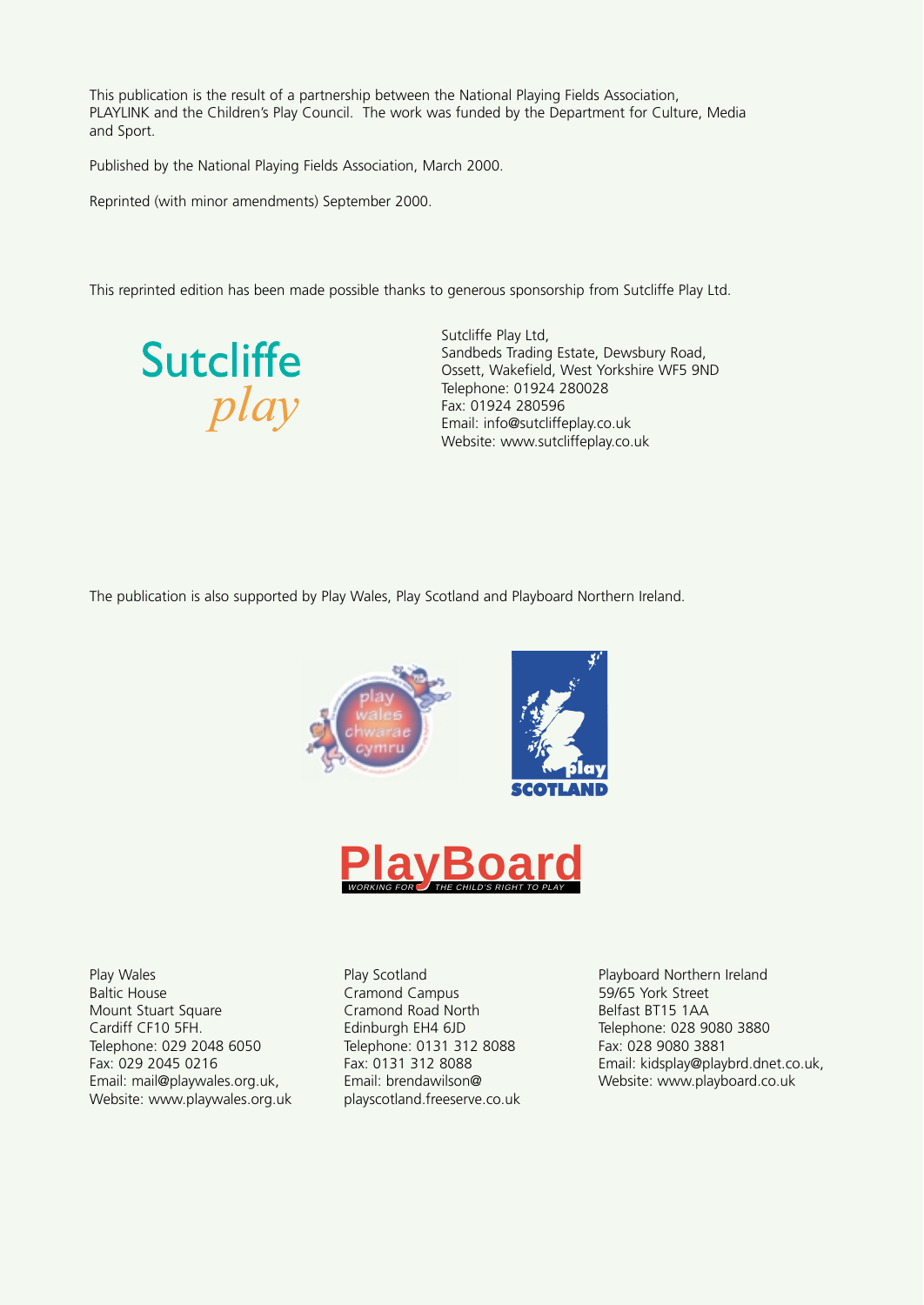# BEST PLAY



# WHAT PLAY PROVISION SHOULD DO FOR CHILDREN

### ISBN 094 6085 33

© Crown Copyright 2000. Copyright of the material produced in this publication is held on trust by the NPFA for the Department for Culture, Media and Sport. No part of this publication may be reproduced or transmitted, in any form or by any means, electronic, mechanical, photocopying, recording or otherwise or stored in any retrieval system of any nature, without the written permission of the National Playing Fields Association.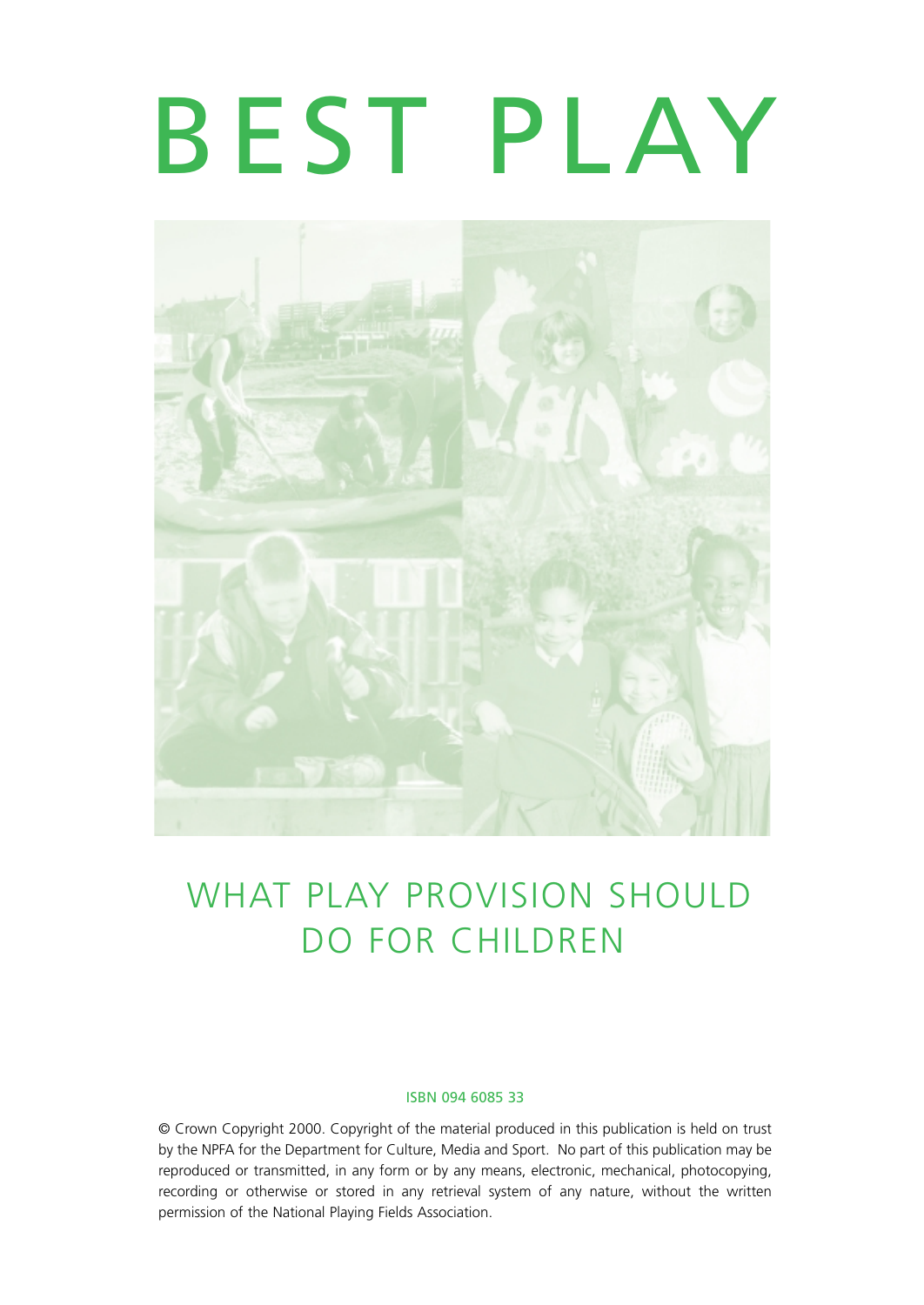# The National Playing Fields Association (NPFA)

is an independent Royal Charter organisation, committed to acquiring, protecting and improving playing fields, playgrounds and playspace where they are most needed – in particular for children of all ages and people with disabilities. The NPFA offers independent advice on the design and safety of playgrounds.

Between 1996 and 2000, as part of the NPFA's pursuit of quality play experiences for children and young people it entered an agreement with the Department for Culture, Media and Sport to deliver children's play services. These services included play safety, playwork education and training and the dissemination of information about play.

The National Playing Fields Association 25, Ovington Square, London SW3 1LQ Telephone: 020 7584 6445 Email: npfa@npfa.co.uk Website: www.npfa.co.uk

### The Children's Play Council

aims to raise awareness of the importance of play in children's lives and to stimulate better play opportunities and play services for all children. An alliance of national, regional and local organisations, the Council's work reaches wherever children play: at home, in play areas, parks, school playgrounds and streets, in play and childcare centres, in hospitals and community health settings, in cities and in the countryside.

Children's Play Council 8, Wakley Street, London. EC1V 7QE Telephone: 020 7843 6016 Email: cpc@ncb.org.uk Website: www.ncb.org.uk/cpc

### PLAYLINK

was originally established in 1962 as the London Adventure Playground Association. Since 1993, when it became national, it has engaged with play providers in a number of ways. We give advice and information, publish guidance, run seminars and conferences, participate in national forums developing strategic policy on play, carry out projects to test new ways of working and deliver health and safety inspections, training workshops and consultancies to clients in the voluntary and local authority sectors. Underpinning this practical and theoretical work is the conviction that children's needs and wishes should be reflected in public provision for their play and that every child should be able to access opportunities for free play particularly outdoors.

### PLAYLINK

The Co-Op Centre, Unit 5, Upper. 11 Mowll Street. London. SW9 6BG Telephone 020 7820 3800 Email: sandra@playlink.org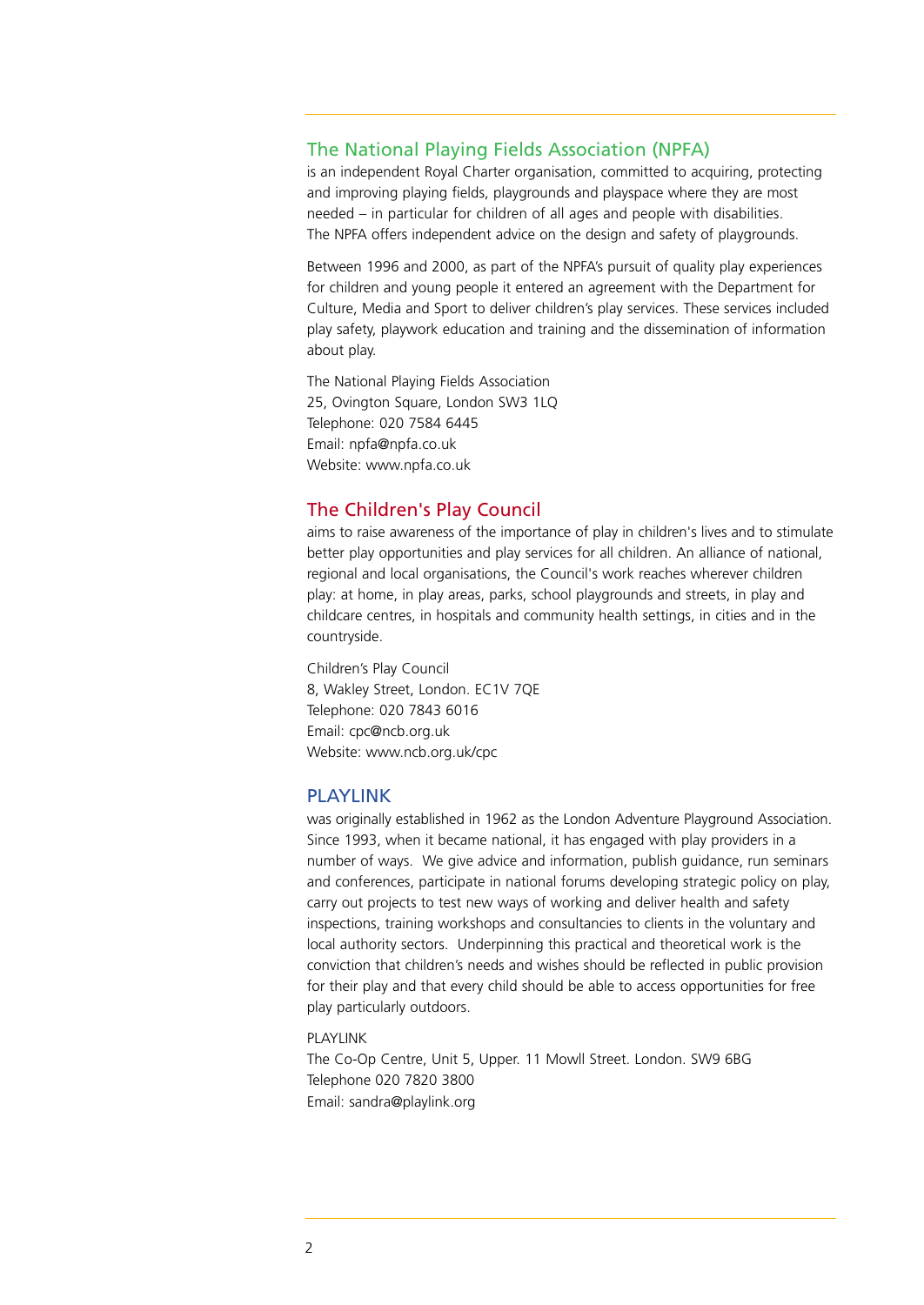# **Contents**

| Foreword            |                                           | 4  |
|---------------------|-------------------------------------------|----|
| Section 1           | Aim and purpose                           | 5  |
| Section 2           | What is play?                             | 6  |
| Section 3           | Values and principles                     | 7  |
| Section 4           | The role of play in child development     | 9  |
| Section 5           | Play deprivation and its consequences     | 12 |
| Section 6           | The case for public investment in play    | 14 |
| Section 7           | Adult roles in play provision             | 16 |
| Section 8           | Objectives for play provision             | 18 |
| Section 9           | A research agenda                         | 29 |
| <b>Bibliography</b> | References                                | 30 |
| Acknowledgments     | Contributors                              | 32 |
| Appendix A:         | Play types                                | 33 |
| Appendix B:         | Criteria for an enriched play environment | 35 |
| Appendix C:         | C: Reports from trials                    | 36 |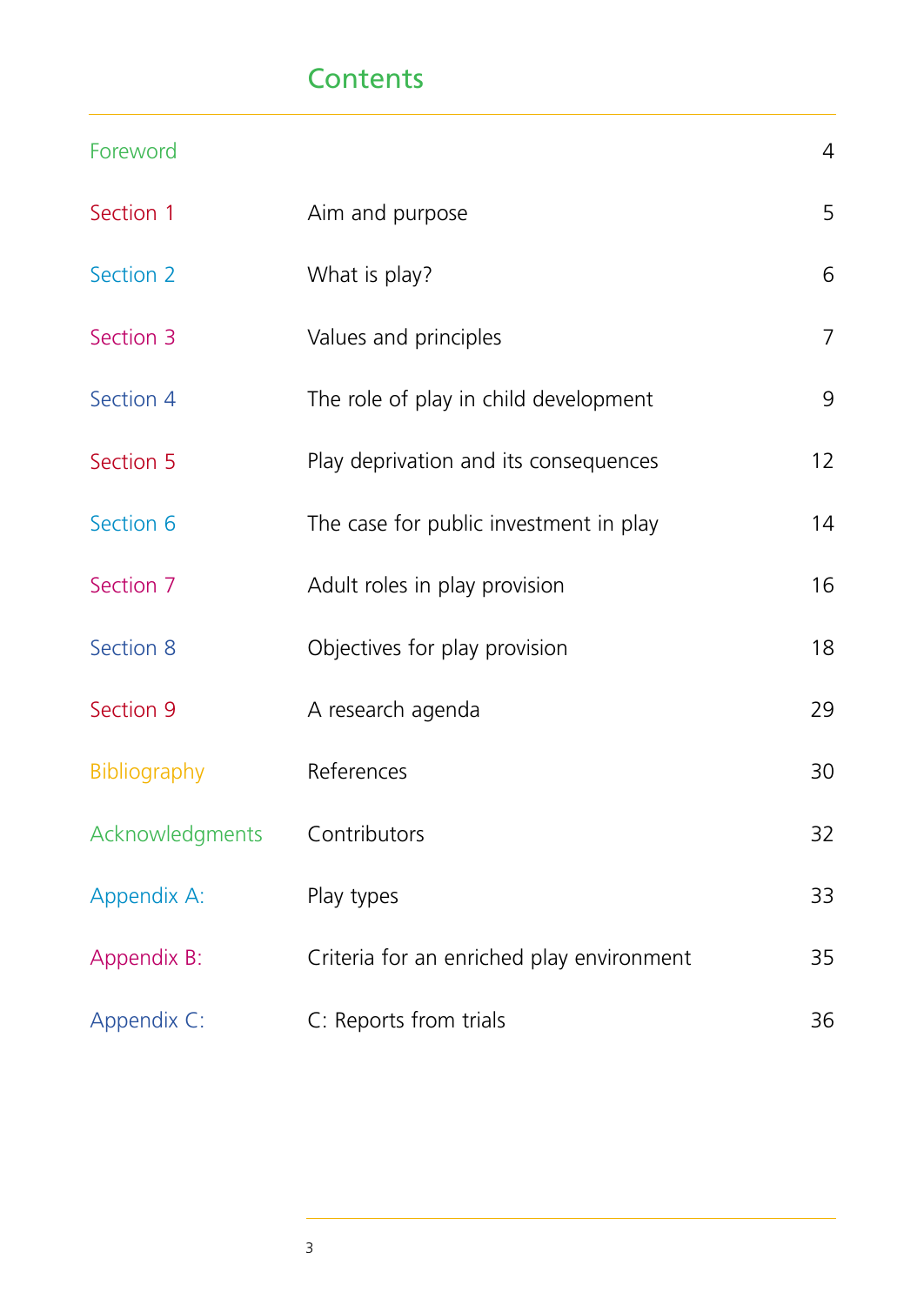**Best Play** *'Best Play: What play provision should do for children'* has been produced as a result of a partnership between the National Playing Fields Association (NPFA), PLAYLINK and the Children's Play Council (CPC). These organisations have benefited from the advice and assistance of the wide variety of individuals and organisations listed in the acknowledgments section.

> Best Play is a response to a number of pressing issues within the field of children's play. Most importantly, this publication shows that a body of knowledge has accumulated which allows the fundamental need for children's play to be asserted, bringing with it a commitment to the view that there should be public provision of high quality environments suitable for play. The consultation process leading to the publication of Best Play has shown that playworkers and service providers look forward to the identification and dissemination of best practice as a means of giving recognition to the value and quality of their work.

> But there are other contexts for the work, including the implementation of Best Value in local government, the requirements of actual or potential funders and the National Childcare Strategy and the emergence of Early Years Development and Childcare Partnerships. Best Play is also a response to the direct challenge issued by Chris Smith, Secretary of State for Culture, Media and Sport for the field to work together to develop a statement of the benefits which are derived from play and play provision.

Best Play has been developed over a period of ten months through a sequence of draft documents, which have been commented on by a readers' and advisors' group made up of a number of specialists within the field. The final public draft was opened to consultation between October 1999 and January 2000 though a series of nine dedicated national consultation seminars, and made available for download from the NPFA website. The statements of objectives for play provision together with the suggested evaluation methods were tested during March 2000 in a variety of settings. These included an adventure playground, a play care scheme, playschemes and after school clubs. Best Play incorporates suggestions and comments received during the consultation process and trials. Final responsibility for the content of Best Play rests with the project partners.

Children's natural propensity to play has been impaired by the loss of suitable public space, the impact of technology, such as television, the personal computer and the motor car, and the changing attitude of society towards children, reflected, for instance, in the increase in parental anxiety about child safety. Play provision should compensate for this loss. Ultimately, the aim of Best Play is to ensure that this compensation is adequate in the light of children's own needs, wishes, capacities and abilities.

"I cannot think of anything else that offers so much to children - all those benefits and fun too! Play is not only important to the quality of life of children, it is of great importance for the country's future, to the creative industries and for the economy".

Chris Smith, Secretary of State for Culture Media and Sport (1998).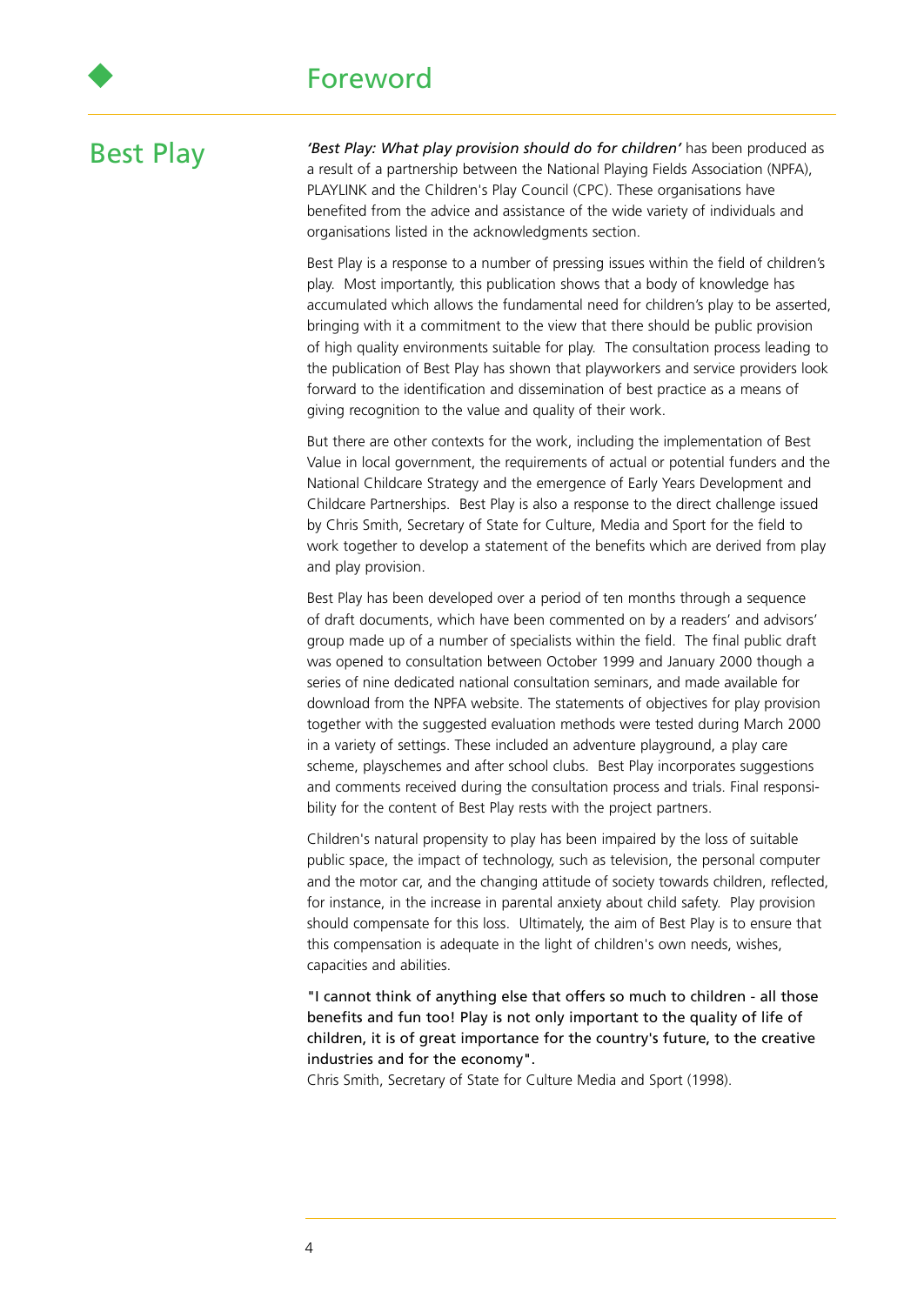Best Play is about how children benefit from play opportunities. It is also about how play services and spaces can provide these benefits, and how they can show that they are providing them. It draws on research, theories and practice from a number of disciplines and applies it to the field of public play provision, both supervised and unsupervised.

The work is based on values and principles about children and play developed by the playwork profession. These values and principles, stated in full in Section 3, are relevant to all settings and services that aim to provide play opportunities, whether supervised or unsupervised. The concluding parts of Best Play, the play objectives, are most applicable in supervised settings, and have only been trialed in these.

It is envisaged that Best Play will be used by a number of people and agencies. Its primary audience is play practitioners who wish to develop ways to evaluate the quality of the play experience offered by their provision. But it is also relevant to:

- Local authorities and the Audit Commission when determining Best Value
- Government Departments wanting information about the benefits of play
- Funding bodies when assessing applications from play projects
- Play organisations/projects when making funding applications
- Sector agencies when designing quality assurance frameworks for play provision

Best Play builds on existing work. Some of this work is not well known even within the playwork profession, and so may be useful to those who wish to make a better case for play provision, or to better understand it. The concluding sections, which set out seven play objectives, are the first attempt to identify the benefits of play provision in a form that can be the basis for evaluation and continuous improvement. Hence these objectives should be central to the development of management tools such as quality assurance systems and performance indicators.

Best Play starts with a definition of play and with a set of values and principles. Both the definition and the values and principles are well recognised within the playwork profession, though perhaps less so outside it. It then looks at evidence and arguments about the role of play in child development and the consequences of a lack of good play opportunities. It then considers the case for public investment in play. At this point Best Play focuses on supervised play provision, the type of setting where the issues are sharpest and where most work has been done, and looks at the added value of supervision and the distinctive features of a playwork approach. Best Play concludes with a set of seven play objectives, common to any play setting, that state what play provision aims to do for children.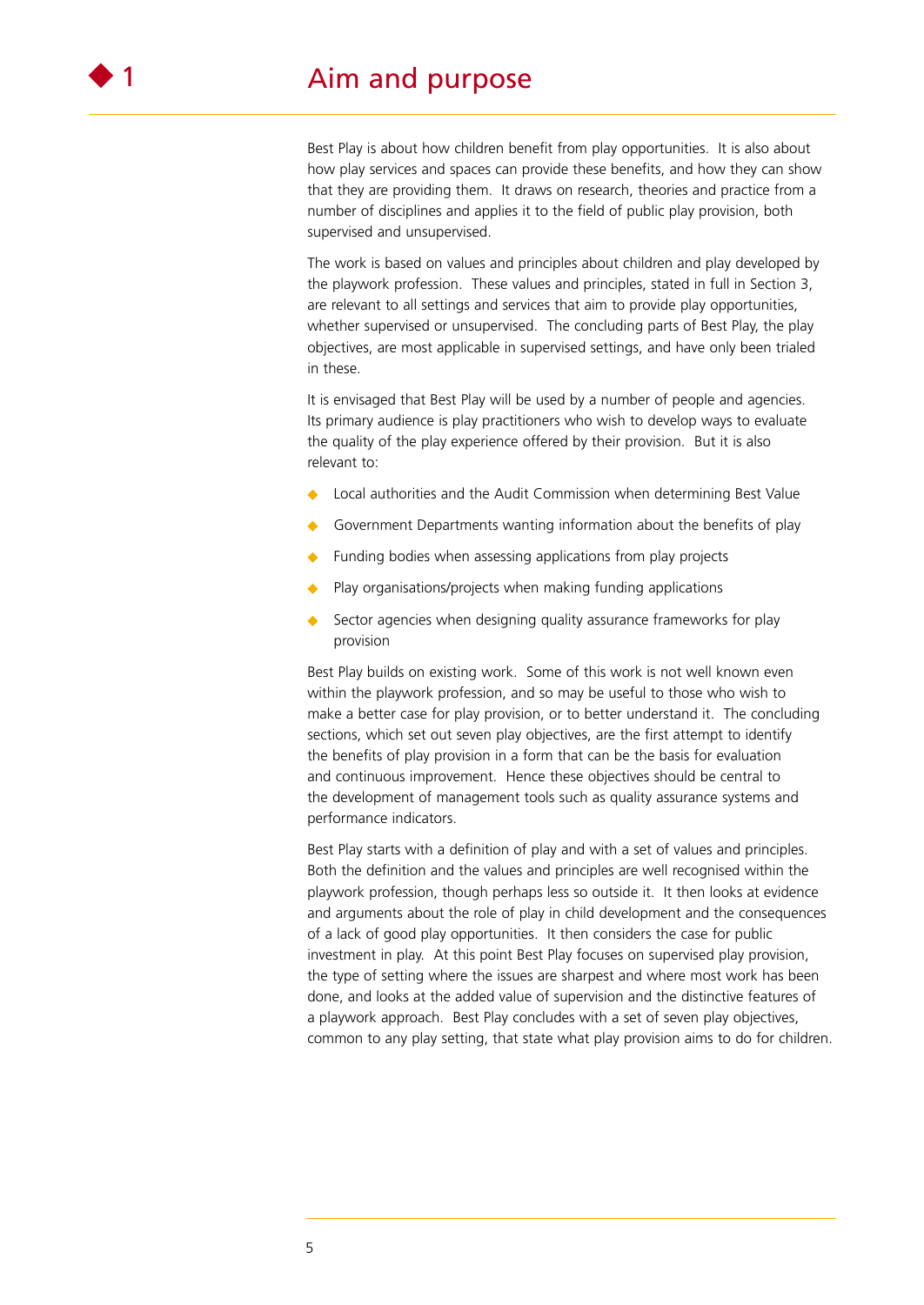# 2 What is play?

"Play is freely chosen, personally directed, intrinsically motivated behaviour that actively engages the child". This definition draws closely on the work of Bob Hughes and Frank King.

Play can be further described as follows: "Play can be fun or serious. Through play children explore social, material and imaginary worlds and their relationship with them, elaborating all the while a flexible range of responses to the challenges they encounter. By playing, children learn and develop as individuals, and as members of the community".

This definition and description are widely accepted within the field, though they are sometimes expressed in slightly different ways. For instance they can be found in the National Occupational Standards for National Vocational Qualifications in Playwork and in the New Charter for Children's Play (Children's Play Council 1998).

The impulse to play comes from within the child, and is intentional only in the sense of being about what interests children themselves. This is the freedom which play allows for children when the interests of others, especially those of the adult world, recede into the background. The intrinsic motivation of play, the fact that for children play does not involve the pursuit of any external goal or reward raises challenges when defining objectives for play provision, and especially when confronting the issues of assessment and evaluation. These issues are addressed further in later sections.

Play often, though not always, implies a sense of fun for the child. But it can also be serious, in two senses. The child may feel serious while playing, and/or the content of the play may be serious, that is, not trivial or light-hearted. Much free play is reflective. Play is as much in the approach as in the activity - a way of doing anything or nothing.

"The main characteristic of play - child or adult - is not its content, but its mode. Play is an approach to action, not a form of activity". Jerome Bruner, quoted in Moyles (1989)

Exploration is an important aspect of play, although it is not invariably present. A child at play is often exploring, that is, testing out all kinds of assumptions and theories about themselves, other people and the world. The child then responds to the feedback gained by adjusting or confirming those assumptions and theories. It is a process involving curiosity and creativity.

"Play has been described as scientific research conducted by children". Hughes (1996 and 1968) paraphrasing Eibl-Eibesfeldt (1970).

There is growing awareness of the complexity of the interaction between children and playworkers, which depends on the worker's capacity to observe and respond to play cues, so that play is extended without being distorted. A play cue is a request for play or stimulation to the external world. This play cue decays over time, but if it receives a response, the return from that interaction further stimulates the playing mind, possibly resulting in more play cues being delivered, so continuing the play cycle (Else and Sturrock 1998).

Play also manifests itself in a wide range of activities, behaviours and styles. Fifteen play types have been identified from the literature and are listed in Appendix A.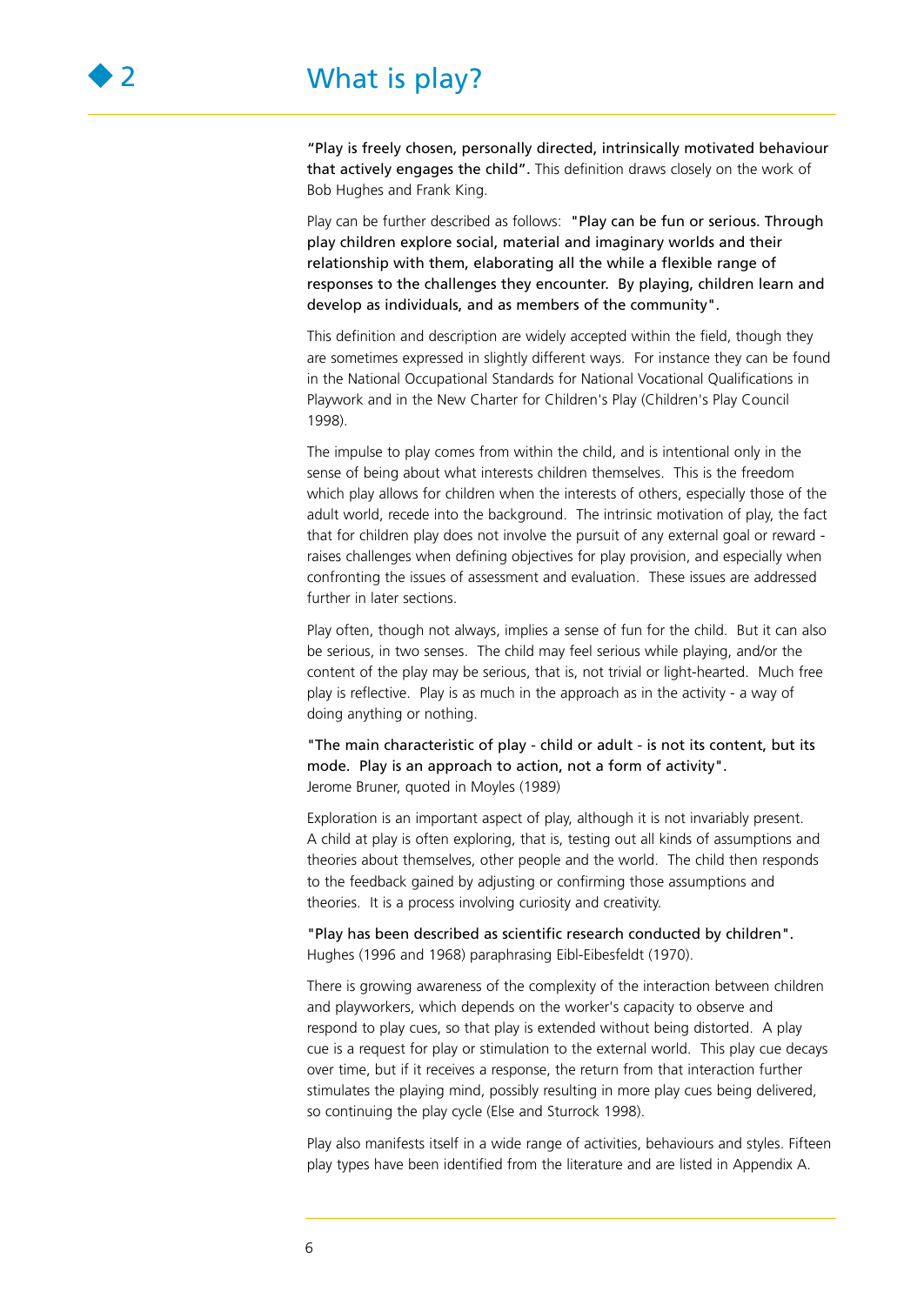The United Nations Convention on the Rights of the Child, ratified by the UK Government in December 1991, recognises the importance of play for the child. Article 31 of the Convention says that:

"States parties recognise the right of the child to rest and leisure, to engage in play and recreational activities appropriate to the age of the child and to participate freely in cultural life and the arts."

Related to that right are the child's rights to freedom of expression and association, enshrined in Articles 12, 13, 14, and 15 of the UN Convention.

As Article 31 recognises, play is an important part of the cultural life of childhood. Some sociologists have gone so far as to equate play with the culture of childhood - that is, the arena in which children as social actors are most likely to express their values, their art, their music, their physical culture, and their language and humour (Prout and James 1997). It is, like its adult counterpart, a culture that can at times be creative or destructive, cruel as well as innocent.

Children play within their personal codes of behaviour, as well as those of their culture and society. At times, play tests those codes, and this gives rise to one of the community's key concerns about play and how adults manage it. Play is important to the child in providing an arena for behaviour that is not overwhelmingly dominated by adult views and values. It is an important part of the experience, which may look like mistakes or bad behaviour from other points of view, from which children learn the appropriate behaviours for their own adulthood. Some boundaries are required, but these need to be skilfully drawn and applied if the benefits of play for the child are not to be eroded.

Playworkers have developed a set of values and principles about children and play, based on the UN Convention and on understandings about play. They are, for instance, stated in the National Strategy for Playwork Education and Training (National Playing Fields Association 1998).

- Children's views  $\blacklozenge$ Children are "active in the construction and determination of their own social lives". (Prout and James 1997). This has implications for playwork and for the development of better play provision. The voice of the child, their opinions and reactions, should be taken into account to the maximum degree consistent with health, safety and respect for the needs of others.
- Access to rich,  $\blacklozenge$ stimulating environments There is a poverty of play opportunities in the general environment, and it is the responsibility of the community to ensure that all children have access to rich, stimulating environments that are free from unacceptable risk, and thereby offer children the opportunity to explore both themselves and the world, through their freely chosen play.
	- Freedom to play  $\blacklozenge$ Children's freedom to play, and children's sense of freedom, needs to be preserved. Many pressures increasingly dominate the lives of children in the UK. Public fears about safety, including the threat from traffic and from other people, lead many parents to restrict their children's freedom to play and get around on their own. Commercial interests intrude into children's lives through targeted marketing and advertising campaigns. Religious and cultural organisations believe that theirs is the right mould with which to shape children. Educational policies and practice take a curriculum-centred approach that places increasing demands on children's time and energies in pursuit of educational attainment, and constrains their free time.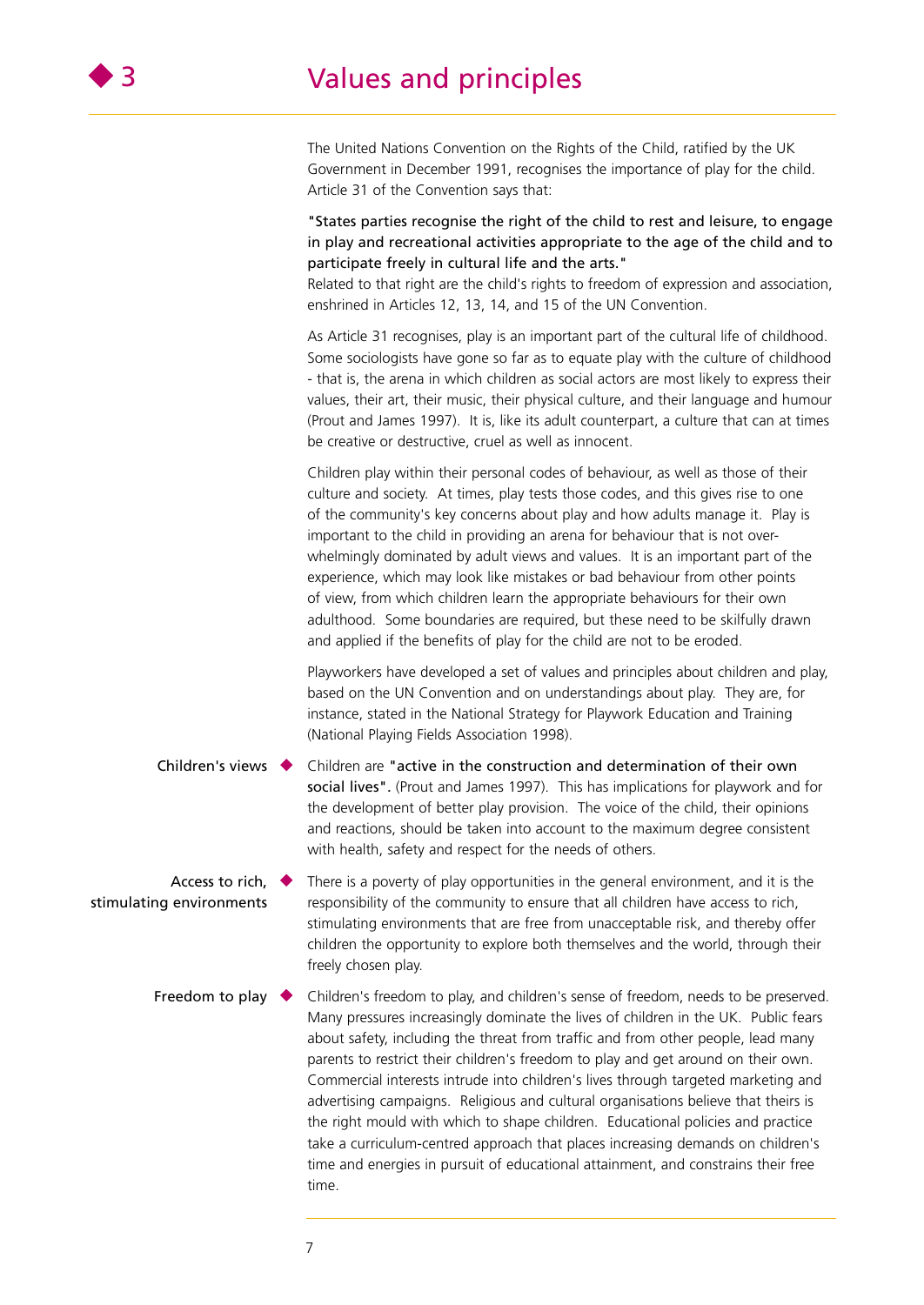

| Equal entitlement $\blacklozenge$      |           | Every child, irrespective of gender, background, cultural or racial origin, or<br>individual ability, should have equal access to good play opportunities.                                                                                                                                                                                                                                                         |
|----------------------------------------|-----------|--------------------------------------------------------------------------------------------------------------------------------------------------------------------------------------------------------------------------------------------------------------------------------------------------------------------------------------------------------------------------------------------------------------------|
| Respect for children $\blacklozenge$   |           | Children should feel confident that the adults involved in play welcome and<br>value them as individuals.                                                                                                                                                                                                                                                                                                          |
| Children's abilities $\blacklozenge$   |           | The child's control of their own play activity is a crucial factor in enriching their<br>experience and enhancing their learning and development. Adults need to<br>recognise that play is something children do very well on their own.                                                                                                                                                                           |
| Play for its own sake $\blacklozenge$  |           | As the definition states, play is intrinsically motivated. Hence there should be<br>no task or product required of the play by those not engaged in it. However,<br>adults may need to support children in creating and determining their own<br>goals and outcomes.                                                                                                                                               |
| The importance of risk $\blacklozenge$ |           | Play is a key element in children learning to appreciate, assess and take<br>calculated risks, which is fundamental to the development of confidence and<br>abilities in childhood. Children seek out opportunities for risk-taking and it is<br>the responsibility of play provision to respond with exciting and stimulating<br>environments that balance risks appropriately.                                   |
| The adult role in play                 |           | Whereas children may play without encouragement or help, adults can<br>significantly enhance the opportunities for a child to play creatively, through<br>the provision of an appropriate human and physical environment.                                                                                                                                                                                          |
| Adult responsiveness                   | $\bullet$ | Children can sometimes unleash powerful feelings, in themselves or in their<br>companions, through their play. The process often has valuable cathartic or<br>therapeutic effects but can also be disturbing. Children are entitled to expect<br>that adults involved in play provision will understand and be responsive to cues<br>that they may be in need of comfort or reassurance as a result of their play. |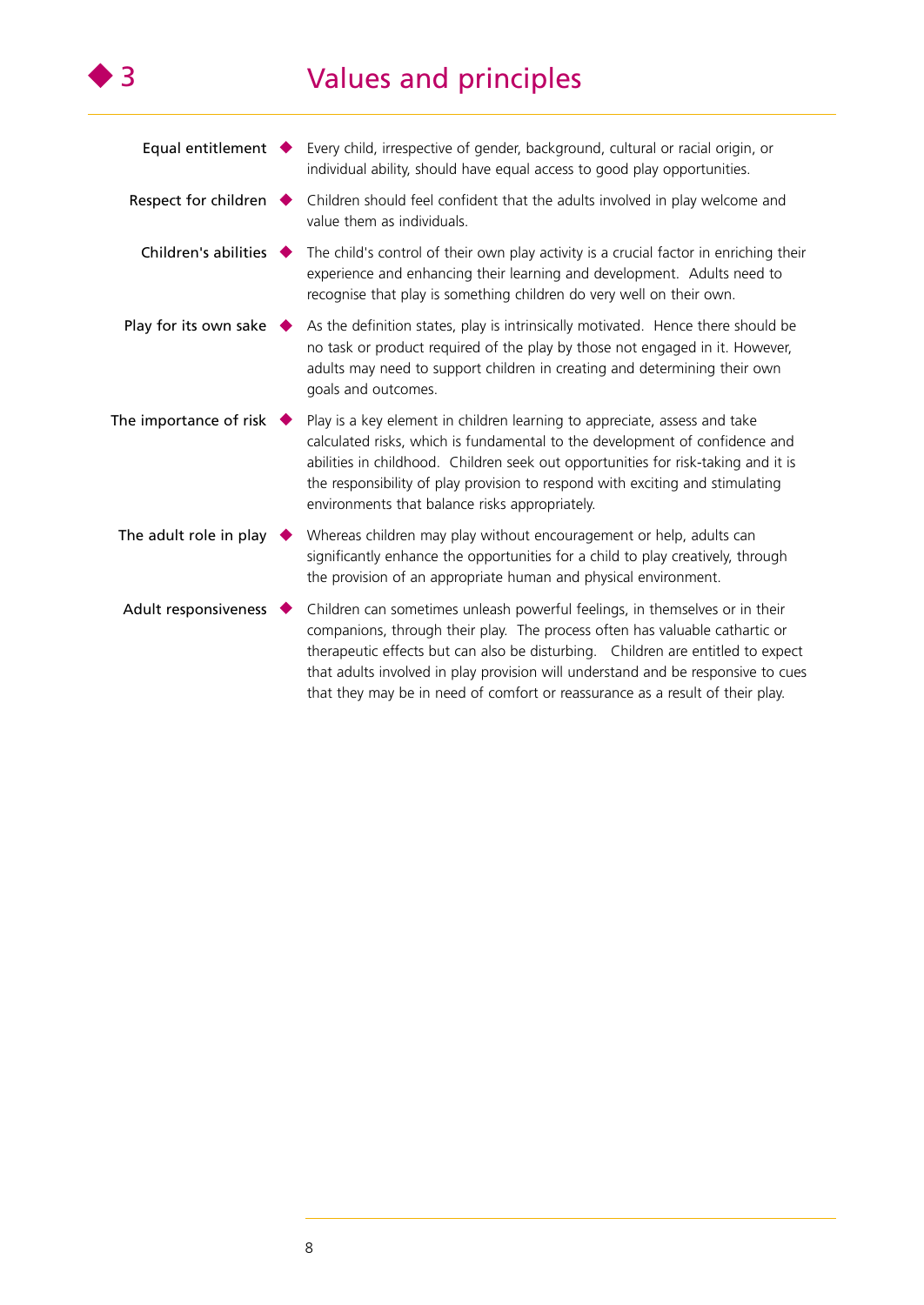The values, principles and understandings set out in the previous section, and the practice based on them, are in part a response to the historic body of observation and research into children's play and a growing appreciation of the complexity of play and its significance in childhood. The occurrence of recognisable forms of play in all cultures, and the persistence of play in even the most adverse circumstances strongly suggests that a drive to play is innate.

Play theories  $\blacklozenge$ Observation of play in the young of various species gave rise at the end of the nineteenth and beginning of the twentieth centuries to a number of ideas about how play might confer survival benefits, strengthening the body, rehearsing adult roles, developing adult skills, releasing potentially destructive 'excess' energy. The prolonged childhood of the human young was seen as necessary to develop the more complex skills and capacities required to become effective as an adult human.

> The twentieth century development of psychoanalytic thought emphasised the role of play in coming to terms with, and mastering, disturbing experiences. Through play, "fear becomes a source of enjoyment rather than distress". (Abrams 1997).

In the 1940s, Piaget's interest in how children develop literacy, numeracy and social skills led him to identify play as less a behaviour or activity than a state of mind which allows children to become engrossed in what they are doing. Whatever activity is engaged in is done for the sheer pleasure of it. It is geared towards taking in the external world, rather than adapting to it, allowing the child to experience a sense of mastery, which is the source of pleasure.

In the 1990s the psychologist Jerome Singer, giving expression to a later strand of thinking about the function of play, proposed that children's play, with its repetitive and exploratory characteristics, represents "a critically important feature of their development of cognitive and emotional skills". (Singer 1994).

However, it is play's potential role in human development and evolution that highlights its real significance. Alluded to at the turn of the 20th century in Hall's Recapitulation Theory (1904), and supported and developed in the 1970's, (Lorenz 1972, Bruner 1972, 1974, Bruner and others 1976, and Sylva 1977), play now features as an important consideration in the current rapid development of the brain sciences and the flood of neurobiological data (Hughes 1999). Citing Huttenlocher's work on brain imaging technology, Sutton-Smith (1997) states that in the first ten years of life, human children have at least twice the synaptic capacity as children over ten, whilst Bennet and others (1964), Rosenzweig and others (1971, 1972) and Zuckerman (1969, 1984), link this 'plasticity' to the effects of 'enriched' environments. This increasing understanding of the working of the brain is also leading to a reassessment of what is now called emotional intelligence (Goleman 1996). It is also giving rise to suggestions that play in young children may have a critical role in the enlargement of brain capacity.

Researchers and theorists agree that the role of play in child development is under-explored. However, the theories and findings do allow some reasonably firm proposals about the contribution play makes to learning, health and well-being. For a fuller discussion of play theorists see Smith and others (1998) and for one useful summary of psychological research see Pellegrini and Smith (1998).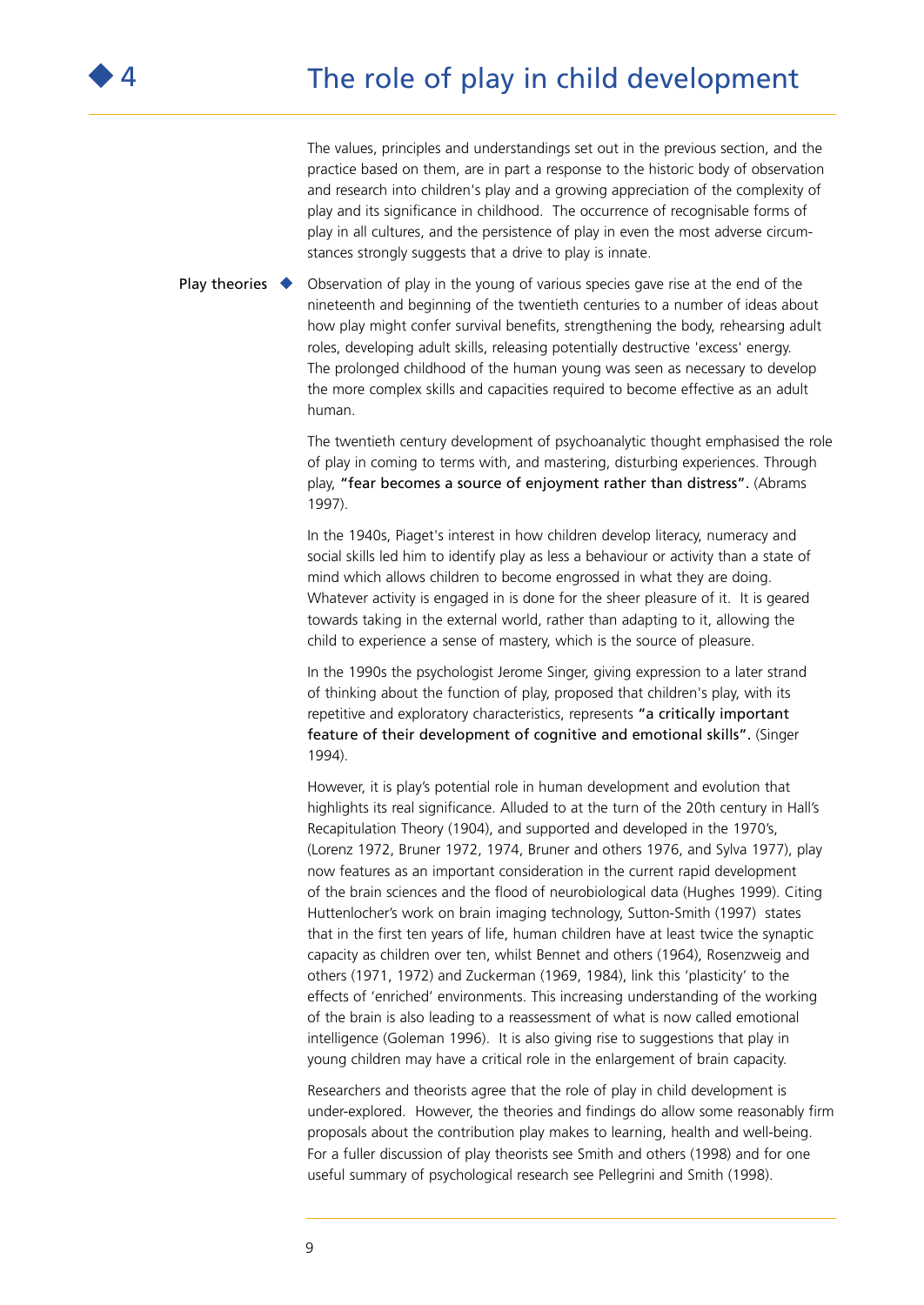

| Play and learning $\blacklozenge$ | The exploration and learning that is central to play is open-ended. In play,<br>interaction can change the player, the environment, the rules of the play and its<br>meaning. The open-ended learning through play has been linked to psychological,<br>personal and social development, as well as the acquisition of skills and knowledge.                                                                                                                                                                                                                                                                                                                                                      |
|-----------------------------------|---------------------------------------------------------------------------------------------------------------------------------------------------------------------------------------------------------------------------------------------------------------------------------------------------------------------------------------------------------------------------------------------------------------------------------------------------------------------------------------------------------------------------------------------------------------------------------------------------------------------------------------------------------------------------------------------------|
|                                   | Particularly in children's early years, play is recognised as a major route to learning.<br>For older children, it is less recognised but equally important. Play complements<br>schooling by providing an opportunity for children to review and absorb and to<br>give personal meaning to what they learn in formal educational settings.                                                                                                                                                                                                                                                                                                                                                       |
|                                   | "The opportunities which playtime is providing (following a PLAYLINK<br>Play at School project) are helping to develop skills - physical, language<br>and social - and attitudes - concentration, tolerance, perseverance - in the<br>children, and these are enhancing their ability to learn in more formal<br>settings within the classroom". (Caseberry 1998).                                                                                                                                                                                                                                                                                                                                |
|                                   | The importance of learning through play lies particularly in the way children learn<br>how to learn. "What is acquired through play is not specific information<br>but a general (mind) set towards solving problems that includes both<br>abstraction and combinatorial flexibility" where children "string bits of<br>behaviour together to form novel solutions to problems requiring the<br>restructuring of thought or action". (Sylva 1977).                                                                                                                                                                                                                                                |
|                                   | Play also has a social dimension, and is seen as an important element in<br>developing children's social skills. Evidence for this can be found in the US<br>High/Scope longitudinal studies, which strongly suggest that early free play<br>experiences promote social development. (Schweinhart and Weikart 1997).                                                                                                                                                                                                                                                                                                                                                                              |
| Play, health and well-being       | Play should not be seen however as simply a way of learning. It is also central<br>to the development of good physical and mental health.                                                                                                                                                                                                                                                                                                                                                                                                                                                                                                                                                         |
|                                   | The physical activity involved in most play provides exercise, promotes physical<br>coordination and develops skills for the growing child. In this way it supports<br>children's healthy physical development - a view supported by two senior<br>biologists (one the provost of King's College Cambridge):                                                                                                                                                                                                                                                                                                                                                                                      |
|                                   | "The tendency of many parents to over-protect their off-spring also has<br>worrying implications. Once-normal activities such as roaming about<br>with friends, or even simply walking unescorted to and from school, are<br>becoming increasingly rare The activities of children are monitored and<br>constrained to ensure that they come to no harm. They also take less<br>exercise, becoming fat and unfit". (Bateson and Martin 1999).                                                                                                                                                                                                                                                     |
|                                   | Play is also important to healthy personal development. The Mental Health<br>Foundation identified some children who "are more resilient in the face of<br>stressful life events than others, e.g. poverty or family discord will impinge<br>more on some children than others". Many of the attributes enhanced by play<br>are found to be helpful in developing resilience: "Those children who have<br>good communication skills, a positive attitude, a problem solving approach<br>and the capacity to reflect tend to be more resilient. The ability to plan, a<br>belief in control, a sense of humour are all qualities that can lead to<br>resilience". (Mental Health Foundation 1999). |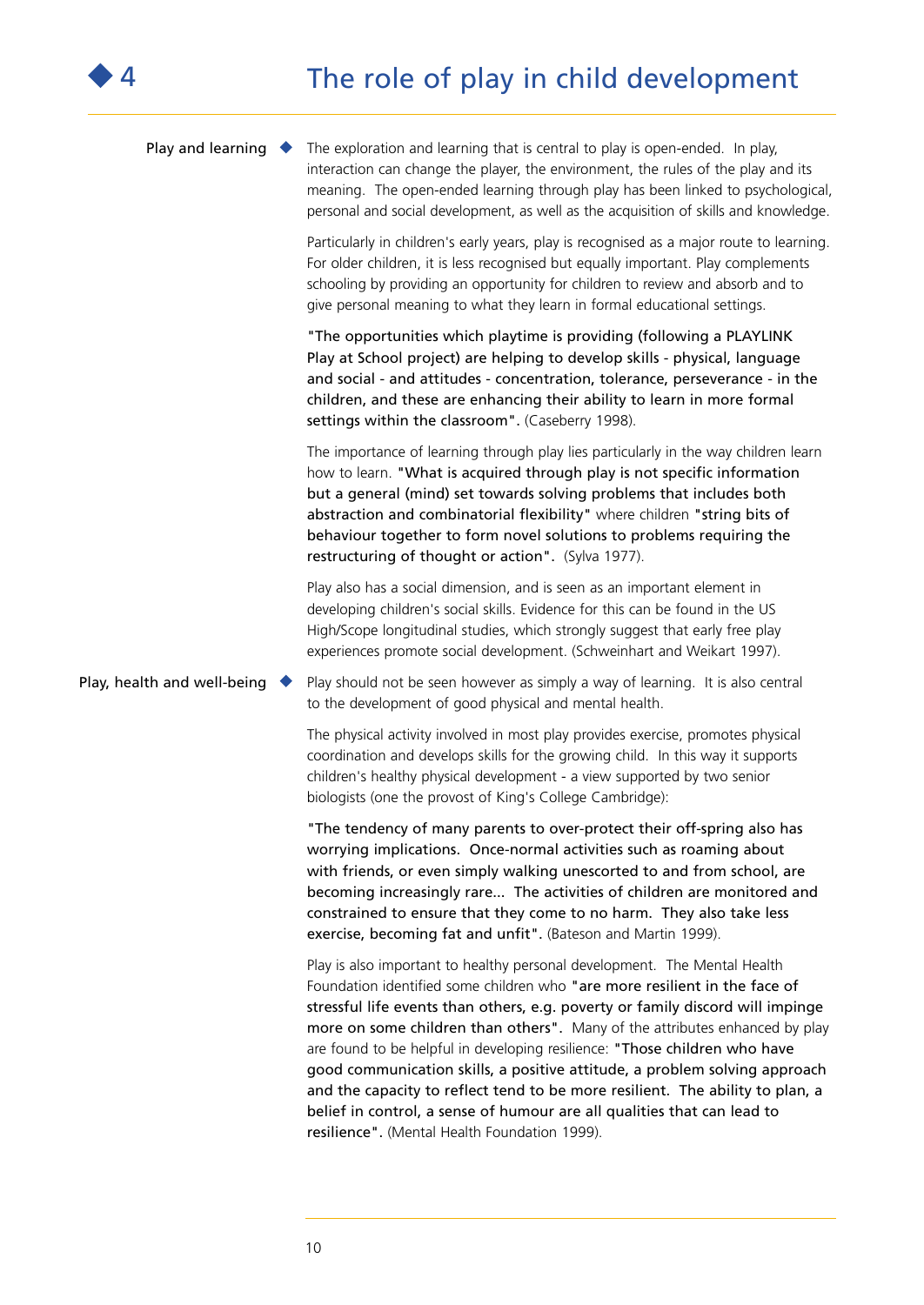

As psychoanalysts suggest, play can help the child deal with trauma and emotional healing. Goleman (1996) wrote:

"One way this emotional healing seems to occur spontaneously - at least in children - is through games such as Purdy (a game developed by children who survived a playground massacre by a man called Purdy). These games, played over and over again, let children relive a trauma safely as play. This allows two avenues for healing: on the one hand, the memory repeats in a context of low anxiety, desensitising it and allowing a non-traumatised set of responses to become associated with it. Another route to healing is that in their minds, children can magically give the tragedy another, better, outcome: sometimes in playing Purdy, the children kill him, boosting their sense of mastery over the traumatic moment of helplessness."

Though the mechanisms by which children may learn, grow and develop through play remain a subject for further research, the importance of play for the child is beyond dispute.

# ◆ The benefits of play for children: a summary

# Benefits that are experienced at the time that the child is playing

Play:

- ◆ Provides children with opportunities to enjoy freedom, and exercise choice and control over their actions (see objective 1, Section 8)
- ◆ Offers children opportunities for testing boundaries and exploring risk (see objectives 2 and 3)
- ◆ Offers a very wide range of physical, social and intellectual experiences for children (see objectives 2 and 4)

# Benefits that develop over time

Play:

- ◆ Fosters children's independence and self-esteem (see objective 5)
- Develops children's respect for others and offers opportunities for social interaction (see objective 6)
- ◆ Supports the child's well-being, healthy growth and development (see objective 7)
- ◆ Increases children's knowledge and understanding (see objective 7)
- Promotes children's creativity and capacity to learn (see objective 7)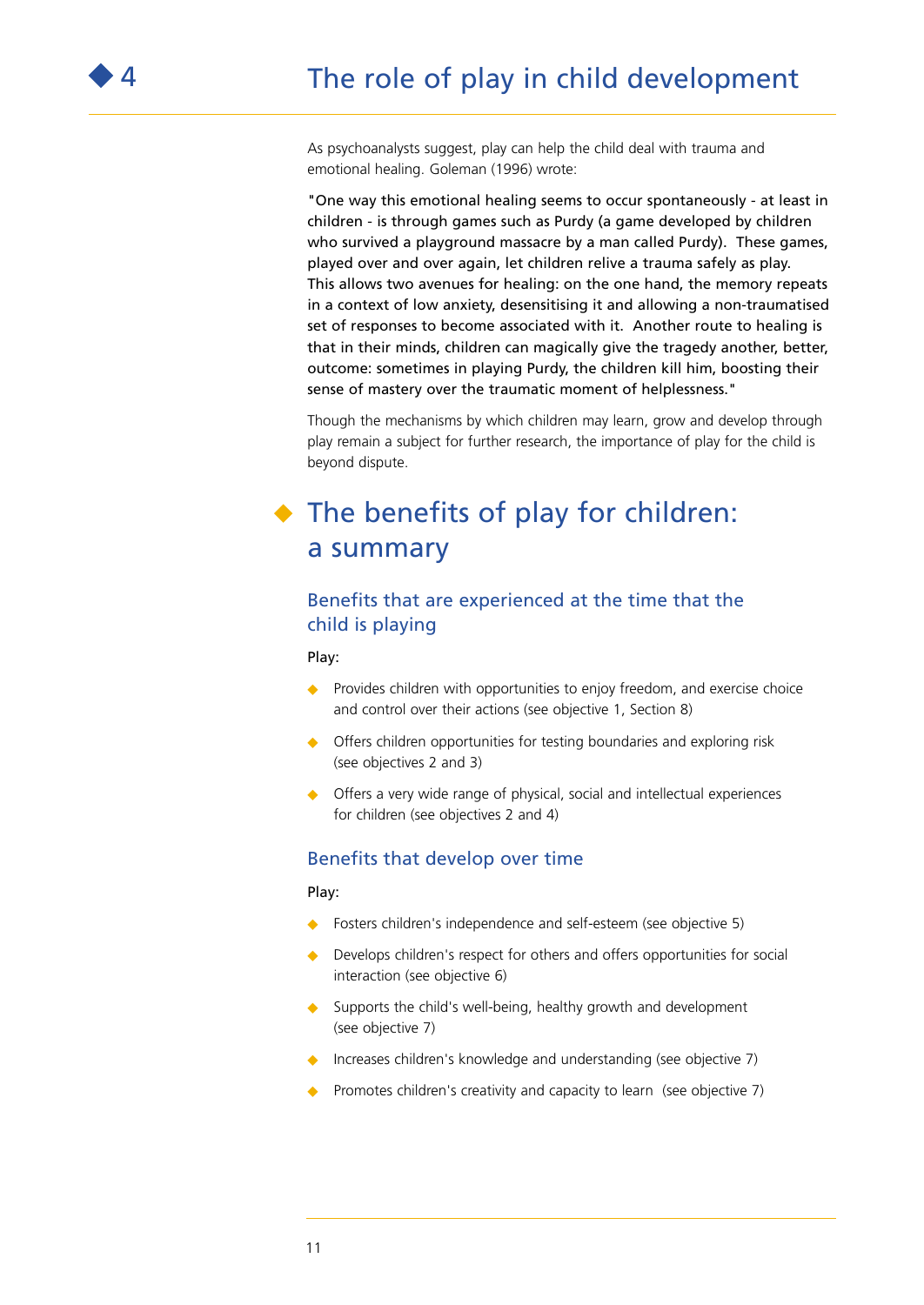Providing good play opportunities is, in part, a recognition of children's entitlements as members of society, in the same way that adults' entitlements in their free time are recognised through arts, sports and leisure provision. However, the case for public play provision is strengthened by evidence and argument about the consequences of what is sometimes called play deprivation.

Neuropsychological research on very young children suggests that early play experiences play a crucial part in the cognitive development of all young children, and add weight to the argument that play continues to have a role in cognitive development throughout childhood. "The new scientific research… does suggest, though, that a radically deprived environment could cause damage… a brain can physically expand and contract and change depending on experience". (Gopnik, Meltzoff and Kuhl 1999).

Evidence from pre-school children has focused on the relationship between play and social development. Extensive studies on the US High/Scope approach to early childhood education (Schweinhart and Weikart 1997) and more recent Swiss Government-funded research in Zurich (Hüttenmoser and Degen-Zimmermann 1995), referring to what they describe as 'battery children', attribute play deprivation symptoms to a lack of play, resulting from traffic and parental fears of predatory adults. Battery children are "often aggressive and whine a lot. By the age of five they are emotionally and socially repressed, find it difficult to mix, fall behind with school work and are at a much greater risk of obesity".

Recent studies also highlight the effects of stress, trauma and low levels of stimulation on brain development, Balbernie, (1999) states:

"A child who has been traumatised will have experienced overwhelming fear and stress. This will be reflected in the organisation of his or her brain….by the same token, (a child) who is not being stimulated, by being….played with, and who has few opportunities to explore his or her surroundings, may fail to link up fully those neural connections and pathways which will be needed for later learning".

Turning to school-age children, the benefits of play, and the consequences of play deprivation, are under-researched. Two leading psychologists argue from the few experimental studies that play deprivation during school breaktime has adverse consequences, confirming the views quoted above from Caseberry (1998). For example, one study of primary school children found that "breaktime maximised children's attention to school tasks when they returned to the classroom". (Pellegrini and Smith 1998).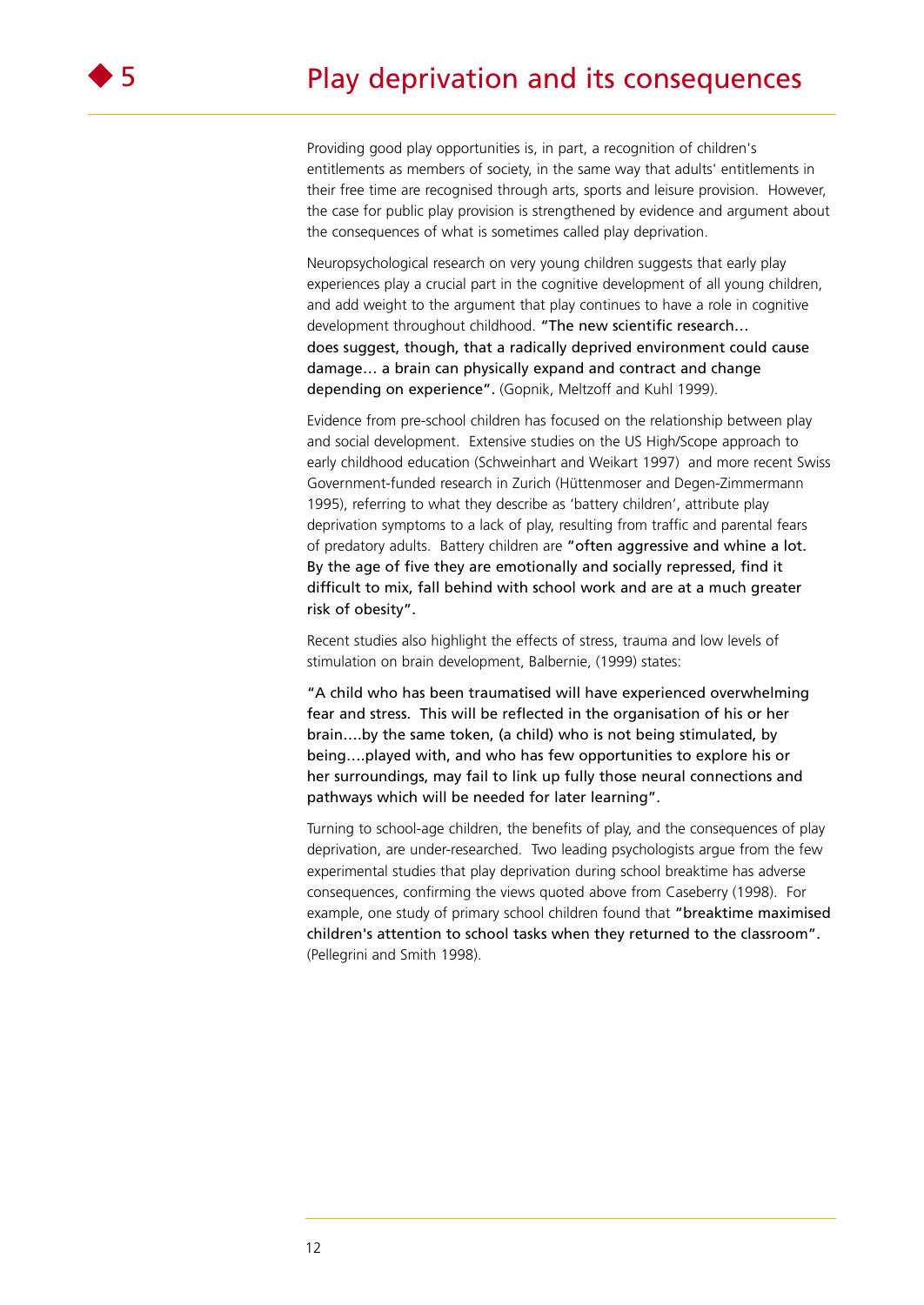However, there is a growing consensus about some of the possible implications of play deprivation, based on reasonable assumptions about the role of personal experience and self-directed activity in the development of a range of competences. Depending on the types of play opportunity that are lacking, children could be affected in the following ways:

- poorer ability in motor tasks
- lower levels of physical activity
- poorer ability to deal with stressful or traumatic situations and events
- poorer ability to assess and manage risk
- ◆ poorer social skills, leading to difficulties in negotiating social situations such as dealing with conflict and cultural difference

More generally, without a good range of play opportunities children may lose the chance to develop their emotional intelligence, independence, self-esteem and self-confidence, and to acquire self-management skills such as being able to see projects and tasks through to completion. In school and educational settings, a lack of play opportunities during playtime can impair concentration in the classroom, as suggested above, and can deny children the chance to apply their learning in concrete situations. Finally, it could be argued that children who never have the chance to try out a range of activities may have undiscovered or latent talents, abilities that might have developed if the right opportunities, encouragement and support had been available.

A lack of good play opportunities can also have adverse consequences on families and communities. The Zurich research mentioned above found evidence that families of children who were kept indoors had poorer local support networks and consequently found it more difficult to, for, instance, organise informal childcare. This supports the thesis that community play opportunities form part of the 'glue' that brings communities and families together - a view implicit in the UK Government's Sure Start programme, a major initiative to improve local support for families with young children. Thus it might be expected that families in communities that do not provide for children's play will have greater contact with the social services and criminal justice system, although this has yet to be properly researched.

Children play in a range of settings and contexts, and there is a need for more work to explore how gaps in the range of play experiences might affect children's development, how effective play provision is in filling these gaps and the broader relationship between play and family and community life. It is one of the aims of Best Play to inform this work.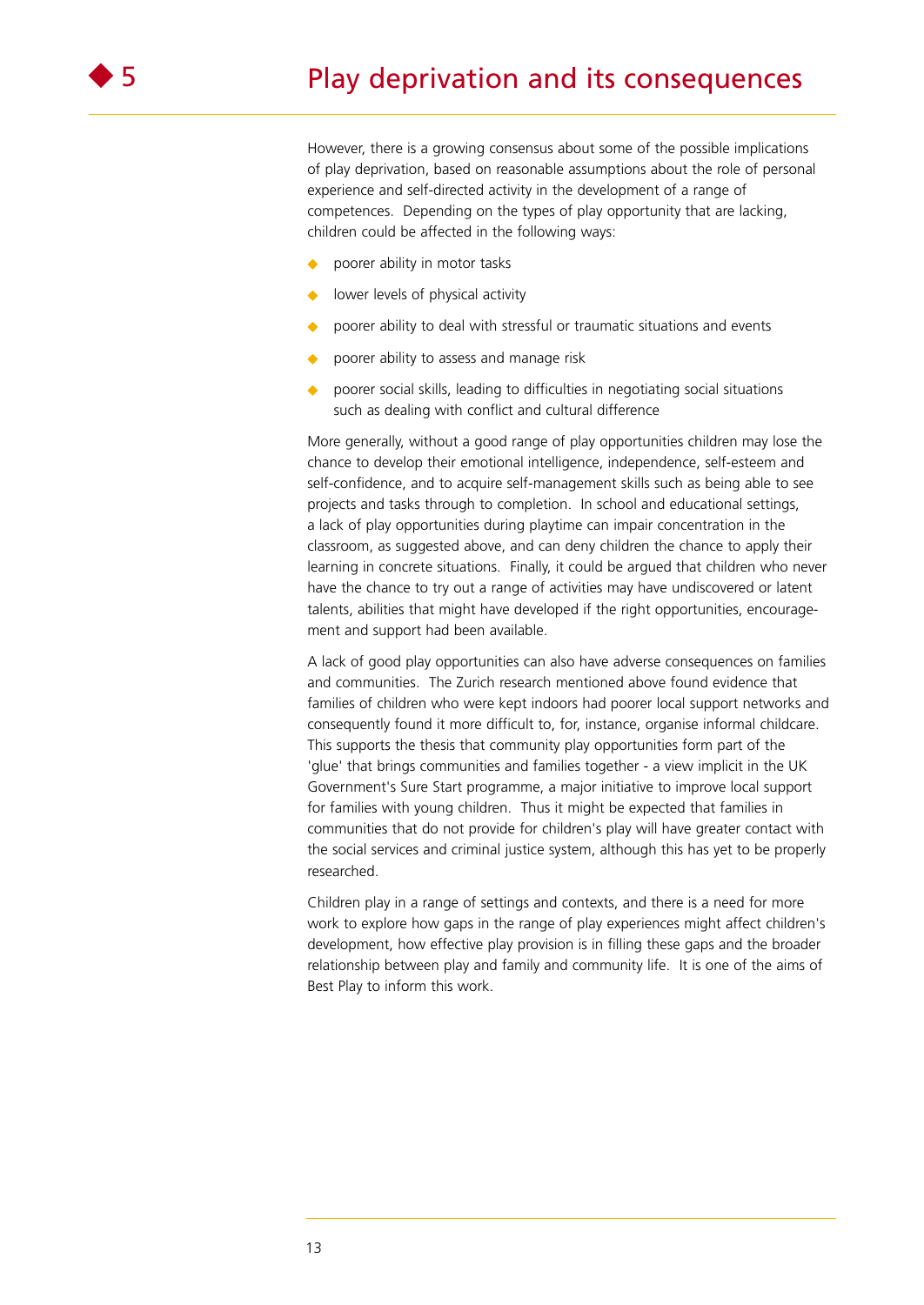Public play provision aims to provide spaces and settings in which children enjoy the benefits outlined above, in settings where play values and principles are put into practice and where children's rights and culture are recognised and validated. It aims to offer a wide range of opportunities and experiences for the child, complementing the home and school environments and compensating for the lack of opportunities to play in the social and physical environment. Homes and schools are spaces in which valuable play can often take place, but they can restrict children, their freedom and their choices in a number of ways. Outdoor play, in both the natural and built environment, is of special value in providing freedom, large-scale physical activity and a range of challenges to children. Appendix C gives ten criteria for a rich play environment, based on the values, principles and understandings already discussed.

There is a strong case for public support of play provision on the basis of what it offers to children themselves, as summarised in Section 4 above. However, in addition to the benefits for children themselves, there are other good reasons why families, neighbours, agencies, funders and government should be interested in the provision of good play opportunities.

There is evidence that community play facilities can reduce youth crime and vandalism. For instance projects examined by Thames Valley Police (Hampshire and Wilkinson 1999) showed significant reductions in vandalism and petty crime following the installation of play facilities and a youth shelter. The usual argument for this is that play provision provides a diversion for children, an alternative to anti-social or criminal behaviour. However the truth is likely to be more complex. Play can provide developmental opportunities for addressing some of the underlying emotional and psychological causes of such behaviour. Low self-esteem, lack of concern for the consequences of one's actions and poor empathic abilities are all closely associated with criminal or anti-social behaviour. As already argued, play provides opportunities for children to develop their sense of self-identity, self-esteem, to empathise with the situation of others and to grow more aware of the consequences of their actions.

Happier, more fulfilled, less frustrated children are the direct and immediate benefit for the community. Put simply: play provision benefits parents and carers because their children are enjoying themselves, are active, and will be learning at the same time. In particular play out of the home benefits families by allowing noisier and more energetic play than the domestic environment normally allows. It provides parents with resources for enriching their children's routine.

Good play experiences also support the development of autonomous adults, with a strong sense of personal identity, who are effective in society as parents, workers, informed consumers, active citizens, and in a range of other roles. These outcomes, which are in part the consequences of play, as well as of family life, genetic inheritance, education and so on, are of importance to a range of stakeholders. The potential benefits are of relevance to community health targets, social and economic regeneration and youth justice, for example.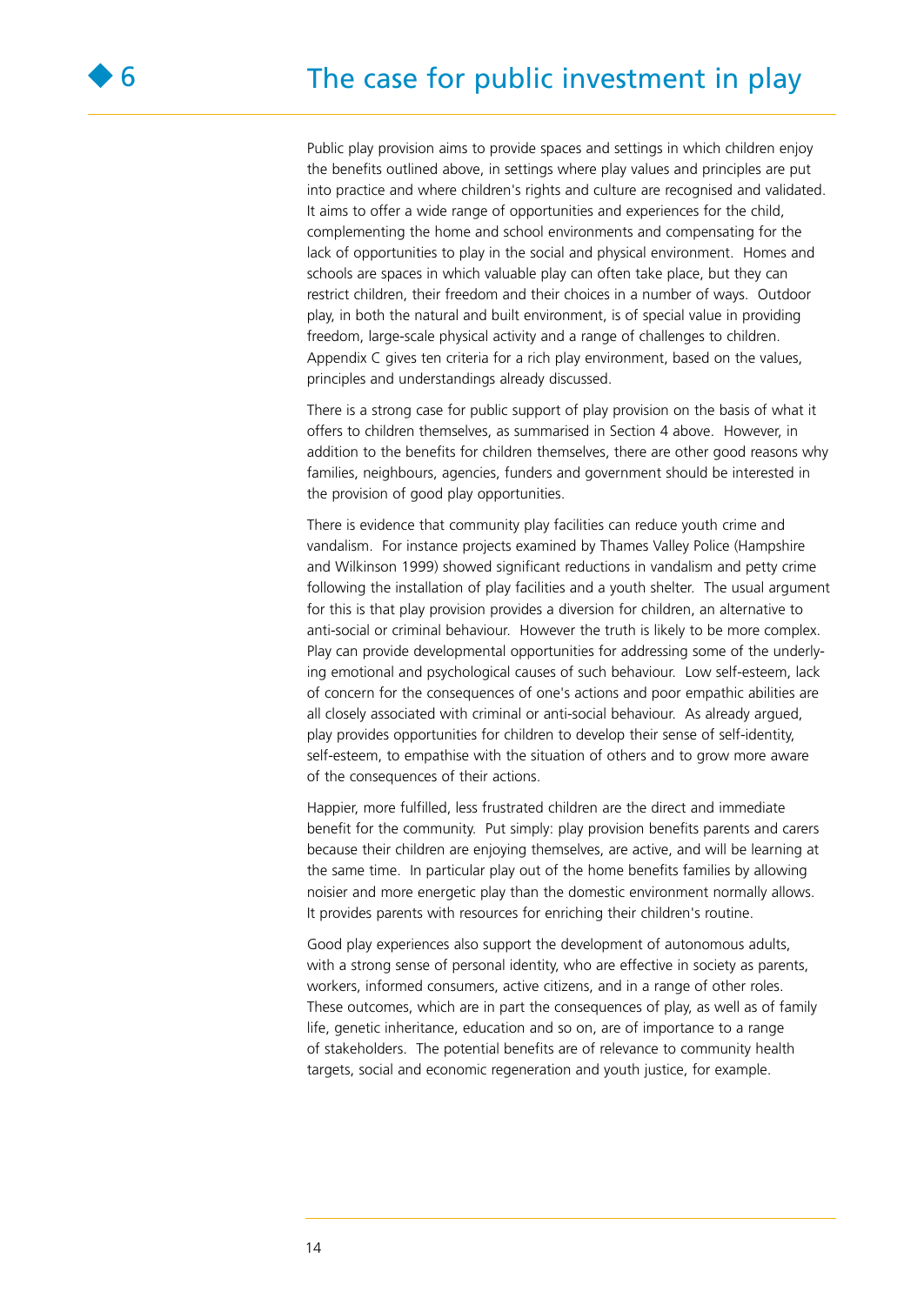"For people to be able to operate within the market (of labour and goods and services), they have to understand society's customs and practices. That is what I mean by common knowledge, and common knowledge does not come exclusively from the market place. Much of it comes at an early age from school and some of it will certainly come from play". (Graham 1998).

Play provision can also make a significant contribution to fostering a positive attitude to cultural diversity. The UK is a racially and culturally diverse society where understanding and tolerance of other people's way of life, and other cultures and values, as well as confidence in and enjoyment of one's own culture, are essential attributes. Play provision offers children the opportunity to acquire and explore these attributes.

Play provision provides an important context in which children can counter the effects of poverty and deprivation. Where the home environment is poor or there is a restricted range of stimuli, play services and spaces offer variety and even comfort. Good play provision offers a welcoming space where children can meet on a more equal basis. For this reason play provision can be the starting point for tackling social exclusion, engaging with marginalized families and communities and working to build their capacity to improve their social, environmental and economic circumstances. (Hill-Tout and others 1995).

There is a need for a variety of play provision, play areas, playgrounds, playing fields, adventure playgrounds, play centres, after school clubs and holiday playschemes, to meet the complex and diverse needs of children, families and communities. This should not be restricted to the issue of childcare for children. Open access or open door play facilities, where children are free to come and go as they please, have a valuable role to play in increasing children's choice and opportunities to play. They can reduce the segregation (through work and school) of children within communities and contribute to the development of "social capital" by providing parents and carers with a focus for informal networks of family support.

# ◆ Benefits of play provision for families and community: a summary

- ◆ Helps reduce the involvement of children and young people in anti-social behaviour, in the short term; and plays a part in promoting social cohesion in the longer term
- ◆ Supports families and communities, by providing a focus for informal networks of family support, and by allowing children autonomy within an environment which parents feel secure about
- ◆ Makes an important contribution, in parallel with education, in developing adults who are creative and effective in the social and economic sphere
- ◆ Offers opportunities for exploring cultural identity and difference
- Provides a focus for tackling social exclusion through community development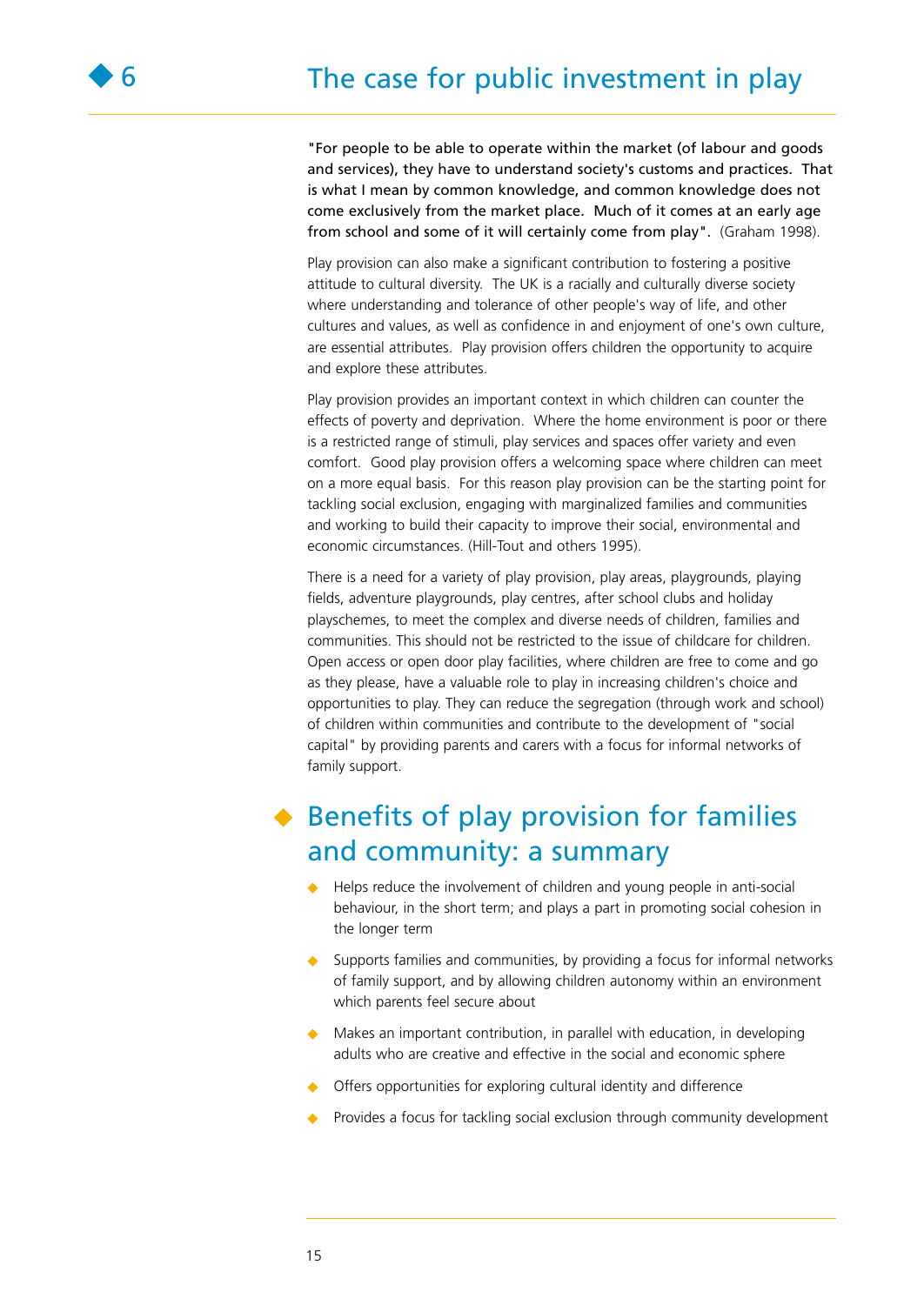

# ◆ The playworker role

'Playworker' is the term used to describe people, whether paid or voluntary, who work within services which aim to provide for children's play. These services may have play as their sole objective, such as adventure playgrounds. Alternatively, play may be one of a number of services they provide, such as after school clubs. Or the service may have entirely different objectives which are addressed through playwork, such as play in hospitals.

Because of the developmental importance of children's free play, and the satisfaction and pleasure they obtain from playing freely, playworkers aim for the minimum intervention in children's activity consistent with keeping them free from harm. This approach has been characterised as 'low intervention, high response', a style of working which supports rather than directs the child. The limitations of the setting, or constraints imposed by the nature of the service, may limit the extent to which playworkers are able to work in this way. However, playwork skills are founded on the values and understandings described earlier and a good playworker will always aim to intervene in children's play as little as possible.

Enrichment of play  $\blacklozenge$ The playworker's core function is to create an environment which will stimulate children's play and maximise their opportunities for a wide range of play experiences. A skilled and experienced playworker is capable of enriching the child's play experience both in terms of the design and resources of the physical environment and in terms of the attitudes and culture fostered within the play setting. Without violating the principle of low intervention, they are a channel of access to new materials and tools and can act as a stimulus to children to explore and learn. They are available to participate in the play if invited.

Managing risk  $\blacklozenge$ Risk taking is a natural and desirable aspect of children's play that they will seek out for themselves. A site that is permanently staffed by skilled playworkers can build into its design opportunities for children's risk taking to a degree not possible in unsupervised settings. Policy will be based on understanding the distinction between acceptable and unacceptable risks and the site will be managed so that children are not exposed to unacceptable risks. Playworkers are able to exercise their judgement about when and how to intervene to prevent harm to children without unnecessarily disrupting their play. A playworker's ability to maintain the site and equipment and to interpret children's behaviour supports the creation of more exciting and attractive play environments, allowing greater scope for risk taking.

# ◆ Other roles

The playworker, or other adults involved in work with children in play settings; also take on a number of other roles and functions.

Significant adults  $\blacklozenge$ Skilled permanent playworkers in neighbourhood play settings often act as confidants when children are troubled or unhappy. For many children they become significant adults, offering alternative role models and different ideas from those they encounter at home and school. Valued relationships can build up over many years and outlast the children's use of the playspace. It is not unusual for children who have used a neighbourhood adventure playground to come back as playworkers themselves. These relationships are particularly important for children whose home lives and social contacts are restricted by poverty and deprivation.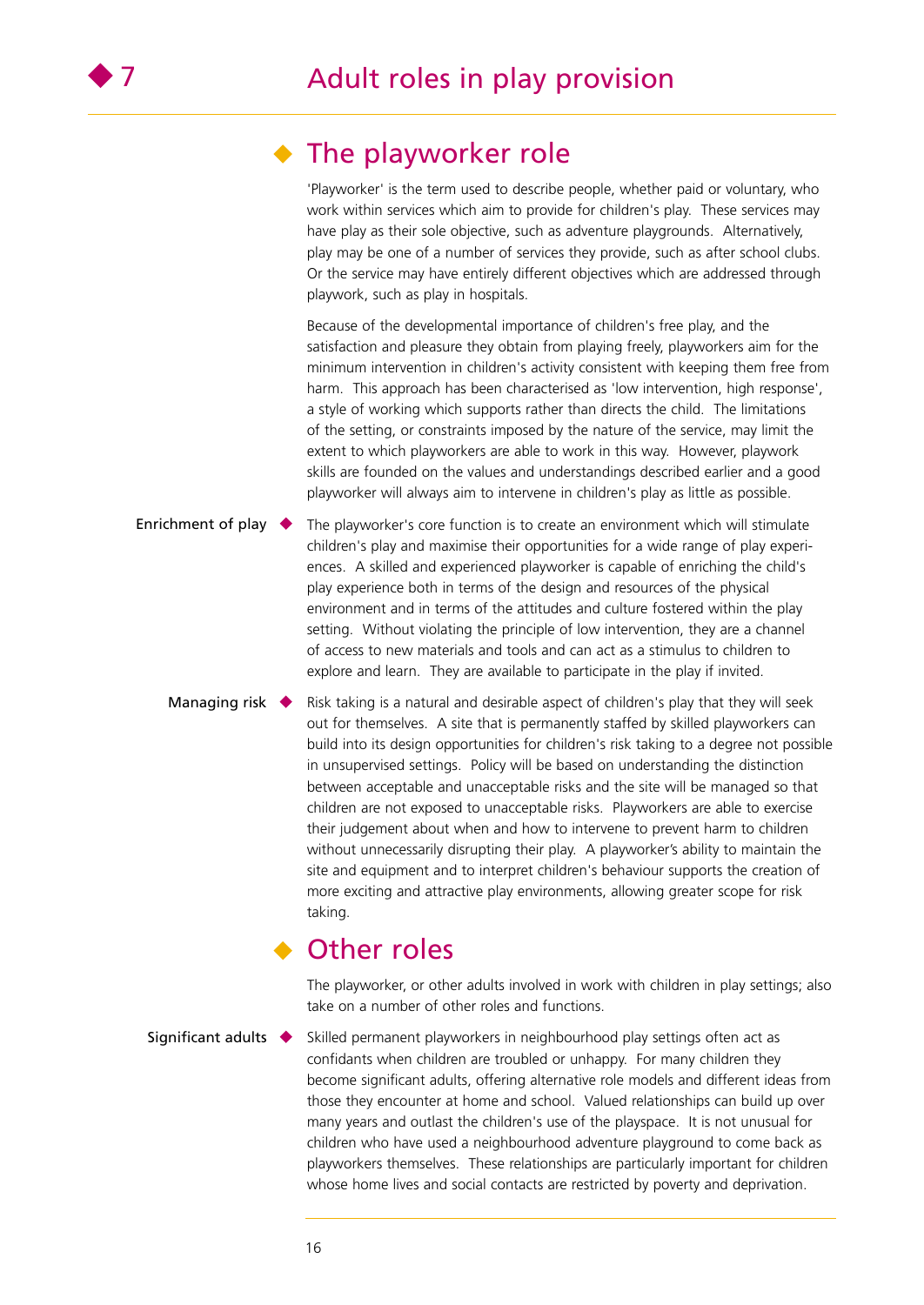

- Custodian and advocate  $\blacklozenge$  Children's play in public spaces is often interpreted as antisocial behaviour. The places children prefer for their play may seem untidy, unsightly or even dangerous to their community. The playworker has the role both of custodian of the playspace, securing its use by children, and advocate on behalf of children's needs and wishes. There is often a major task of social negotiation for playworkers, or others closely associated with the provision, to ensure that children are taken into account in balancing the competing demands of local groups.
	- Supplementing what  $\blacklozenge$ parents can offer Many parents who have experience of successful neighbourhood play spaces, such as adventure playgrounds, recognise that these are able to offer children scope for play which cannot be provided at home and which as parents they are not prepared to allow their children to seek out by roaming freely. They value the range of play experience which their children can access through such provision in terms of social interaction, the use of outdoor space and the chance to experiment freely, and often messily, with a variety of tools and materials. Perhaps most important, parents understand that children enjoy and will seek out risky activity. They can rely on skilled playworkers to ensure that a site where children are deliberately offered the opportunity for risk taking will not endanger them, though it will challenge and absorb them. There are very few families where this type of experience is available in the home setting.
	- Low-level supervision  $\blacklozenge$ Low-level supervision, for example of fixed equipment play areas by staff in parks, can add to a sense of security for both children and their families. Children cannot play freely when they feel insecure. Oversight by a sympathetic adult, perhaps as part of more general park supervision duties, may be all that is required to give children confidence to relax and play freely. This is particularly so in the case of young children who, rightly or wrongly, may feel threatened by the presence of teenagers. Parents are often anxious about their children's safety in public spaces, with varying degrees of justification. As a result their children are denied access to play opportunities from which they would benefit. A degree of supervision can help to overcome the problem by providing reassurance to parents.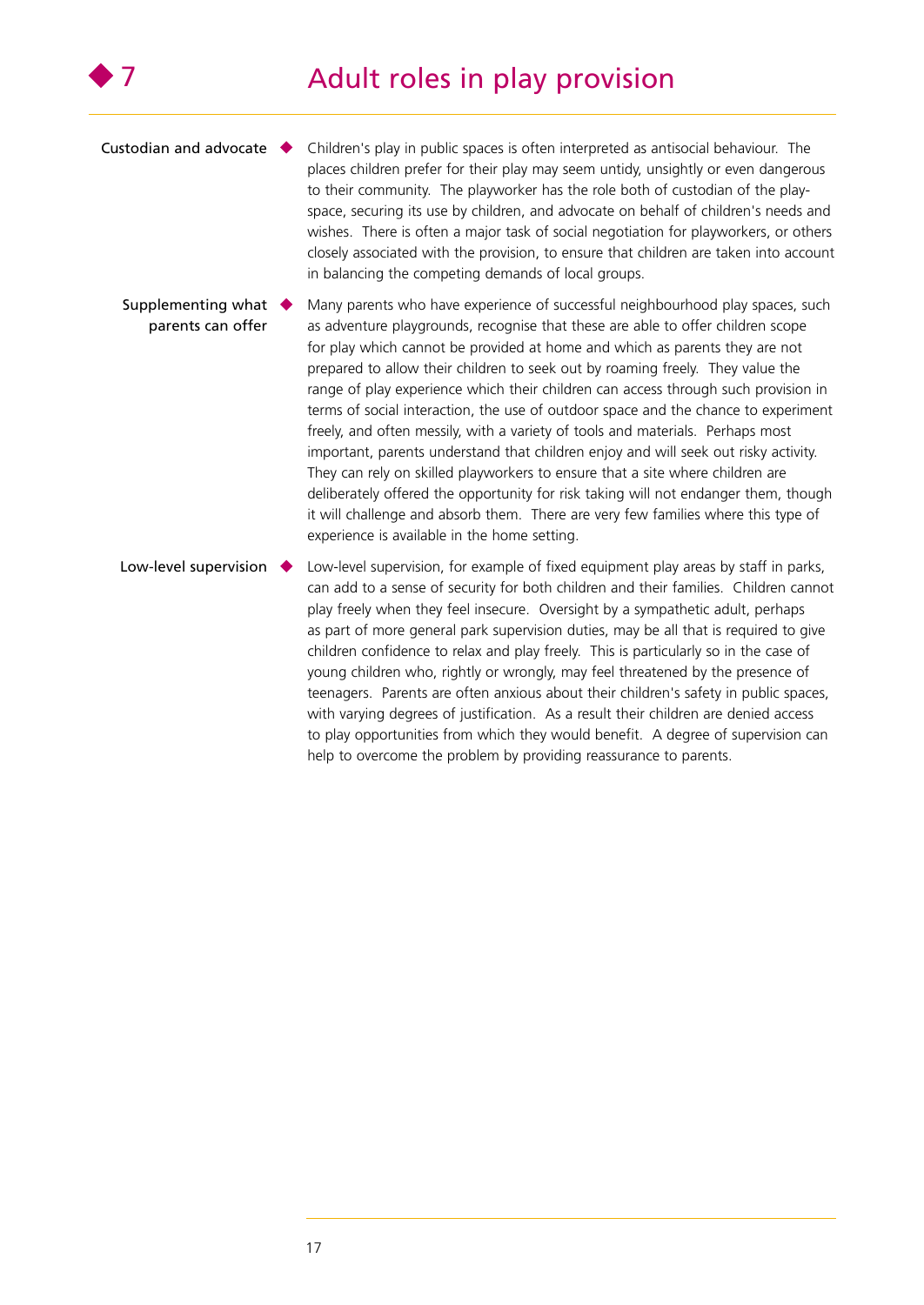The sections above highlight the need for play providers to state clearly and concisely how they are both respecting children's rights and culture and allowing children to grow and develop through play. Best Play meets this need by setting out seven play objectives: objectives that should apply to any provision which aims to offer children good play opportunities. The objectives are broad statements, which are intended to set out how the definition of play and the underpinning values and principles should be put into practice. They form the basis against which play provision can be evaluated.

# ◆ The Seven Play Objectives

# Objective 1

◆ The provision extends the choice and control that children have over their play, the freedom they enjoy and the satisfaction they gain from it.

# Objective 2

The provision recognises the child's need to test boundaries and responds positively to that need.

# Objective 3

The provision manages the balance between the need to offer risk and the need to keep children safe from harm.

### Objective 4

◆ The provision maximises the range of play opportunities.

### Objective 5

The provision fosters independence and self-esteem.

### Objective 6

◆ The provision fosters children's respect for others and offers opportunities for social interaction.

# Objective 7

The provision fosters the child's well-being, healthy growth and development, knowledge and understanding, creativity and capacity to learn.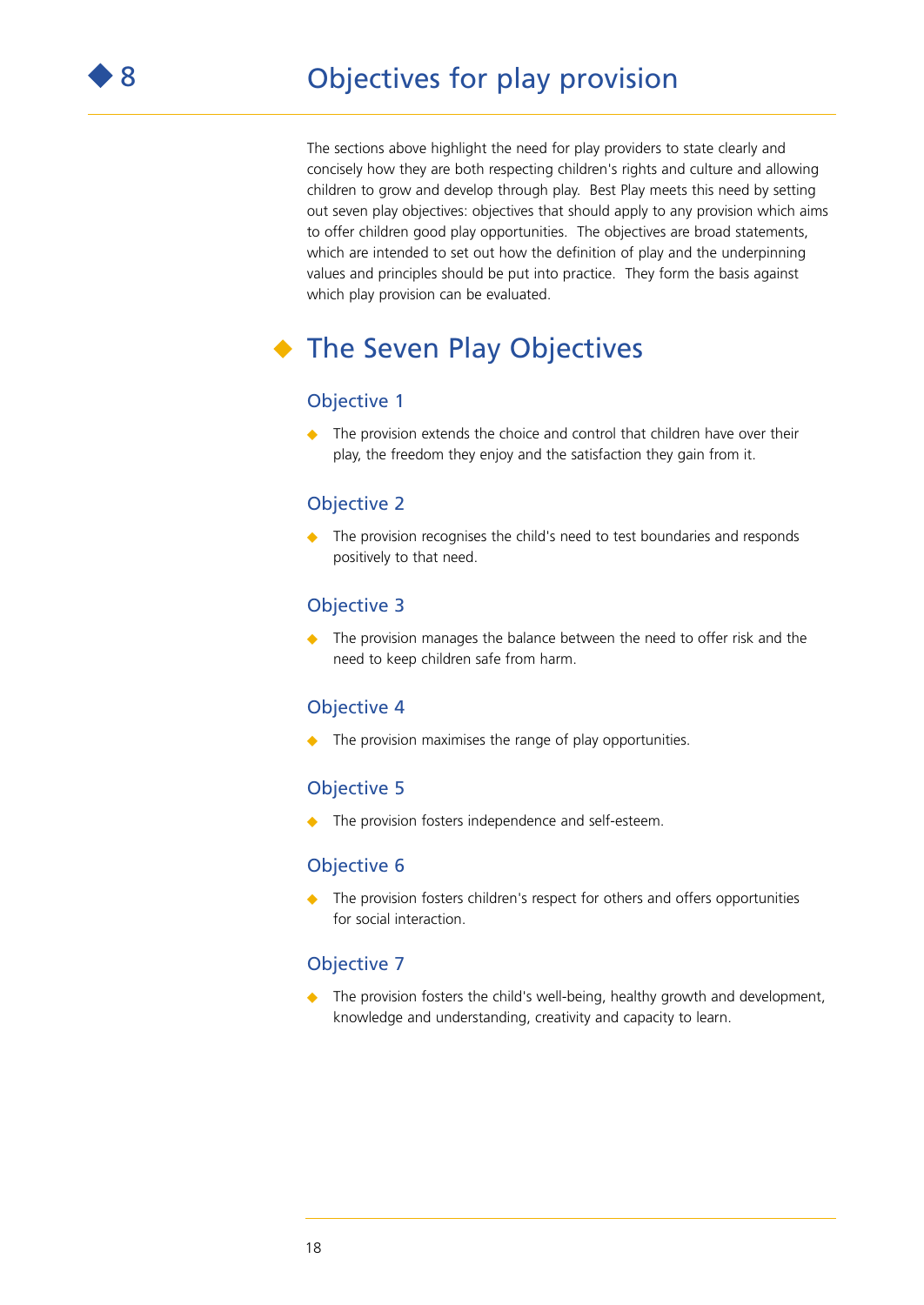

# ◆ Outcomes

The focus in Best Play is on the benefits that children gain from their play and the role of public provision in creating spaces and services that allow those benefits, what we have defined as the 'outcomes' of play provision, to be achieved. This guidance is therefore, in itself, neither a quality assurance (QA) scheme nor a set of standards. It looks at play provision from the point of view only of children's needs and wishes in relation to their play. However, the seven play objectives set out above are designed so that they can form the basis for QA systems for any supervised provision that aims to provide for play. They will also have some application in unsupervised play settings.

How well provision is able to meet these objectives will depend in part on acceptance of the underpinning values and understandings in relation to children and play set out in Section 3. Outcomes in this sense are qualitative and cannot usually be measured numerically. Suggestions for evaluating effectiveness in delivering the benefits to children are set out below. Success in using these evaluation techniques will depend significantly on the playworker's skill in observing and interpreting what they see happening within the play provision on a daily basis and their ability to reflect on this.

Objectives 1 to 4 focus on the benefits to children at the time they are playing. It is therefore possible to evaluate how well the provision is delivering them in the relatively short term. Evaluating objectives 5 to 7 is more problematic, not only because it requires evaluation over time to identify longer term benefits but also because children are subject to a range of influences outside the play provision which equally affect their growth, welfare and development.

Broader, longer-term outcomes for children are likely to be influenced by many other life experiences, beyond the control of the play provision. It is not the responsibility of playworkers to evaluate how these outcomes may derive from play. Local and national play agencies and other stakeholders will need to establish research programmes and innovative methodologies, probably in partnership with research institutions, in order to evaluate these longer-term outcomes of play. Establishing the relative influence of play experiences on children's lives, in the context of other factors such as family and school, will be a valuable biological, sociological and psychological project.

Evaluating the impact on the wider community of good play experiences in childhood is an even more complex exercise in view of the many contributing factors. It is beyond the scope of Best Play.

# Inputs and outputs

Effectiveness in the provision will depend on the nature of the inputs to the provision, and how the provision responds to the corresponding outputs. Best Play uses the terms in the following way.

Inputs are broadly speaking those elements which are put in place before the provision opens its doors. They include staffing with specific qualities, experience, attitudes, training and qualifications; the physical features and social environment of the play setting; the policies and procedures for running and managing the provision; the materials, tools and equipment on offer.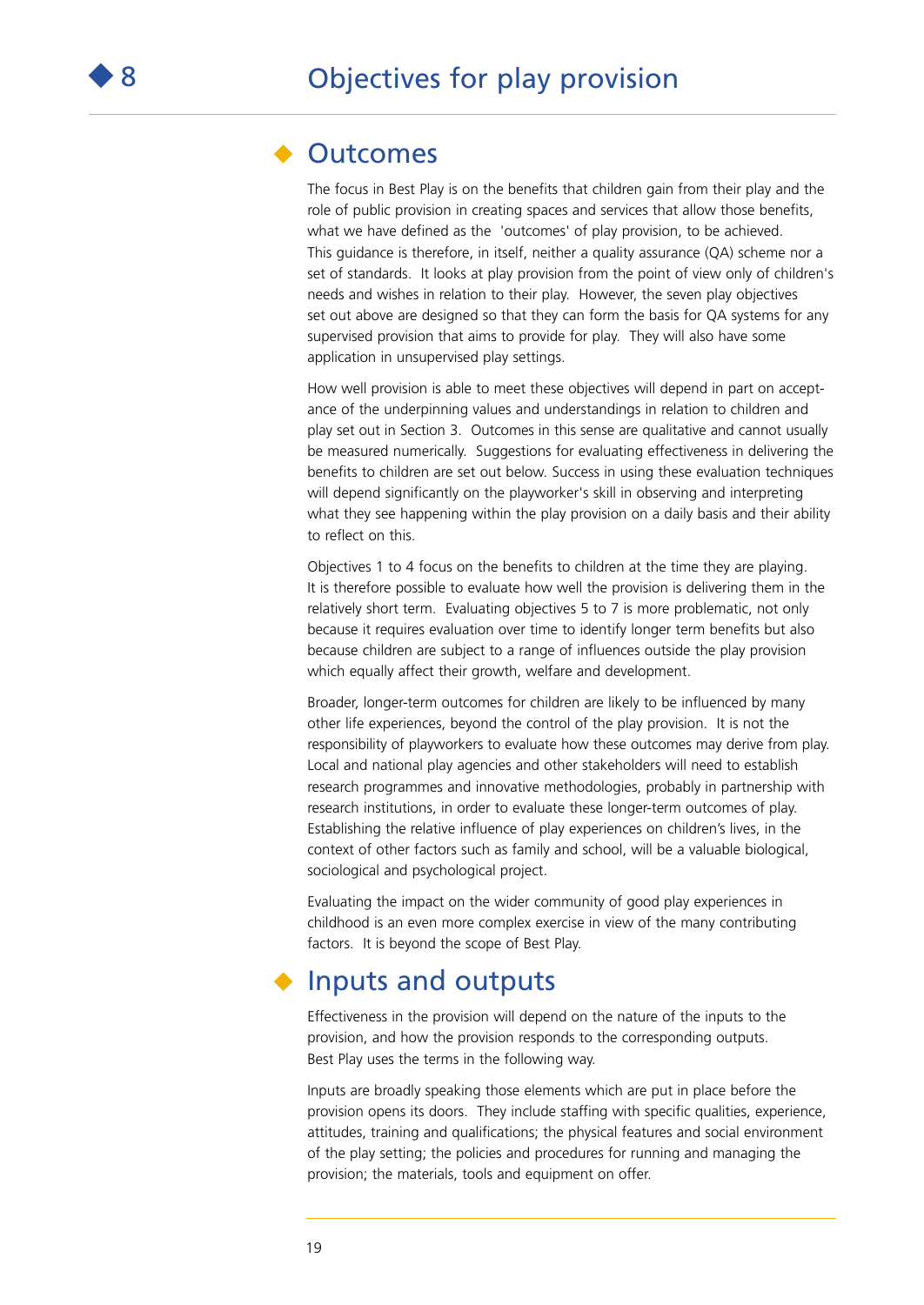Outputs are the direct results of the inputs. They include the level and nature of service offered; the number of children served; the range of children's activities and behaviour exhibited; the range of play types shown; the atmosphere generated; the incidence of children taking control of their play; the number and nature of relationships with the local community and relevant professionals.

Many, though not all, of these inputs and outputs can be counted, measured or listed. There will inevitably appear to be overlap between outputs and outcomes. The important distinction is that the term 'outcome' is used to refer to the difference that the provision makes to children, whether in terms of their enjoyment and satisfaction or in terms of their growth and development.

# Indicators

Because inputs and outputs influence outcomes, we suggest some indicators which might be used in relation to them. Indicators provide a framework for evidence as to the efficiency of the provision, demonstrating the relationship between the resources expended and the service obtained. Input and output indicators may also provide some evidence of effectiveness in meeting service objectives. They cannot of themselves act as a tool for assessing quality of service. Qualitative evidence and judgements are required for this.

Many of the input and output indicators will be common to a group or all of the objectives. Examples might be: input indicator - staff trained in a specific range of skills relating to play settings, with an understanding of when and how to intervene without disrupting children's play; output indicator - 50 school age children using the provision on a frequent and regular basis.

In other cases, the inputs and outputs will suggest indicators specific to particular objectives. For example input indicator relative to objective 2 - the provision has a specific agreed and written policy on behaviour which indicates how staff will respond positively to children testing boundaries; output indicator relative to objective 4 - the full range of 15 play types can be observed on the playground.

Quality assurance is the process of using standards against which practice can be assessed by collecting and evaluating evidence and continuously reviewing and improving policies, procedures and practice. At least two play-specific quality assurance schemes were in the process of development as Best Play was being written. There has been wide consultation on the objectives set out here with the intention that they will be consistent with the way Hackney Play Association's 'Quality in Play' and the Play Wales 'Playwork Quality Assurance Measures Development Project' are constructed. These schemes will give much more detail on indicators and evidence than can be accommodated here'.

# Using the indicators for evaluation

Researchers, play practitioners and managers will need to refine the indicators and develop observation techniques or frameworks which capture the development of good practice. In developing indicators and methodologies, it is crucial to ensure that children's play experiences are not distorted or intruded upon. Approaches will need to respect that one overall aim of play provision is to make time and space available for play. They will also need to avoid implying to children themselves the setting of specific goals.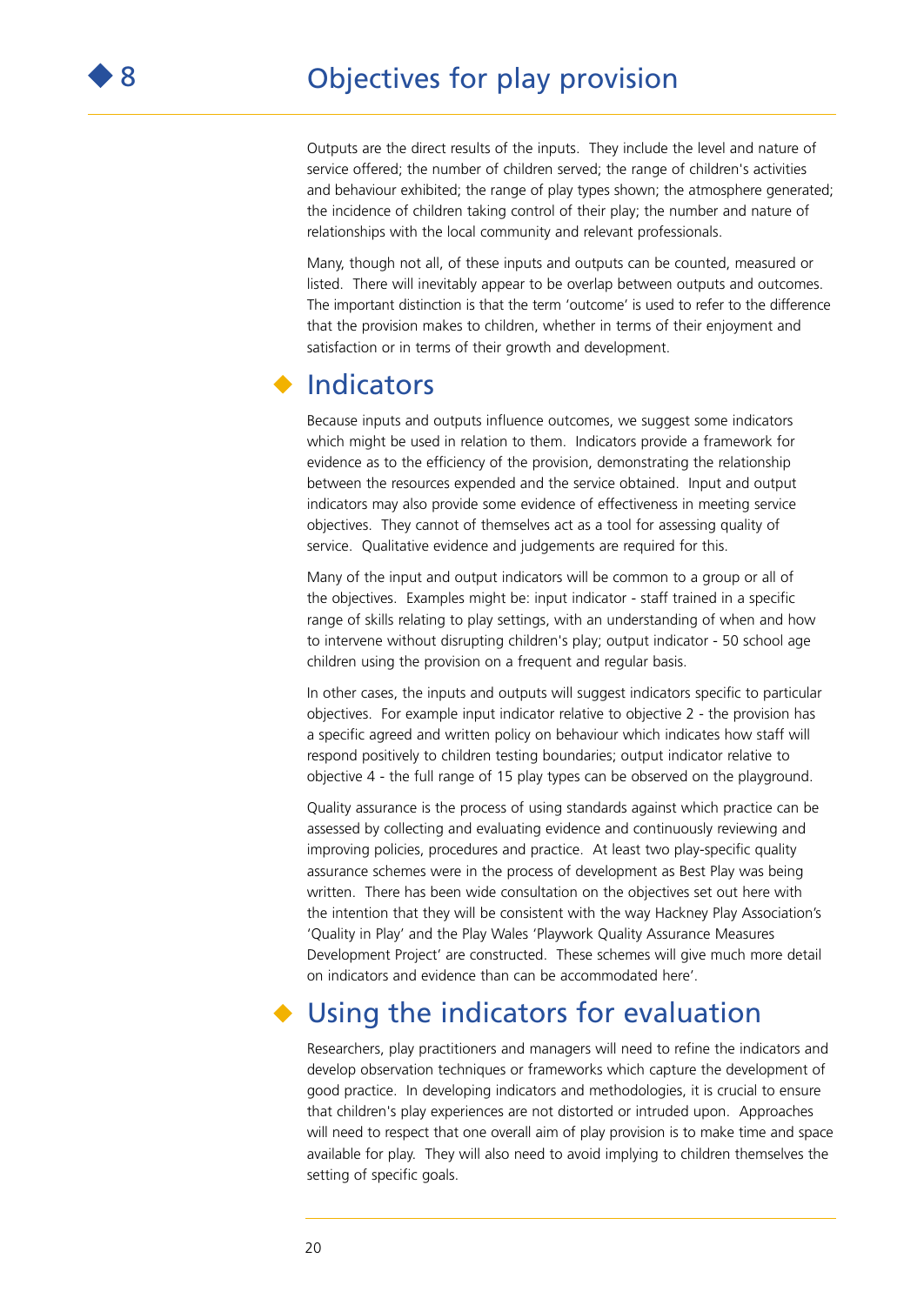Evaluation of input and output indicators within the Best Play framework could be carried out either as self-assessment by playworkers or managers (paid or unpaid), or as an inspection or audit process by external independent assessors. Although some of the input indicators might suggest an audit, the overall approach is that evaluative judgements need to be made, in both self-assessment and external evaluation. For example, as well as checking whether certain policies have been developed, a judgement needs to be made as to whether they are policies which are relevant and appropriate to the objectives, regularly reviewed, familiar to staff and children where appropriate, and so on.

As well as the indicators, which are mostly accessible to observation at the time of any evaluation, there is an expectation that play workers and their management are continuously reviewing the quality of their service, in order to change practice in response to their developing understanding of the effect of what they do, and the children's changing needs. This reflective practice will be an important source of qualitative data. It is the underlying assumption of Best Play that reflective practice is the basis for evaluation of the human and physical play environment. Evaluation will therefore also look beyond the immediate activity in the play provision, to practice development and management processes that explain what is happening at any given time.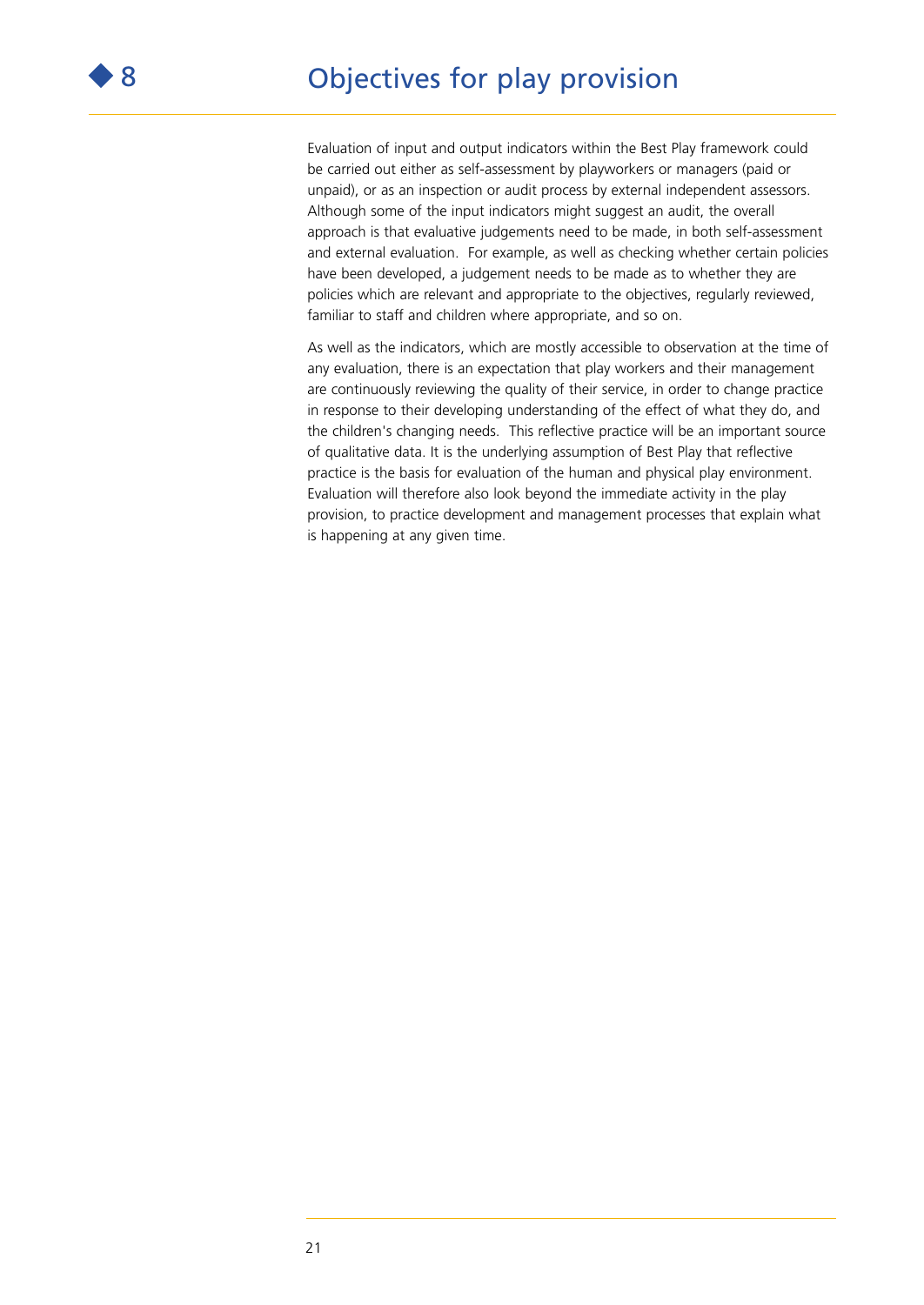# 8 Objective 1

The provision extends the choice and control that children have over their play, the freedom they enjoy and the satisfaction they gain from it.

# ◆ Underpinning values

Children's views; freedom to play; children's abilities; play for its own sake

# ◆ Possible evaluation methods

# Observation and recording

- Observing and recording the play types expressed by children during play sessions
- ◆ Observing and recording the relationships between children, and between children and playworkers

# Formal monitoring

- Monitoring the polices and working procedures of the provision
- ◆ Monitoring the expression of playwork values in the provision

### Evaluation by children

◆ Listening to what children say about the physical environment and resources

# Evaluation by adults

◆ Evaluating the records of children's influence on the play provision, (such as in workers' plans or notes of discussions with children)

# Reviewing

- Reviewing the range of materials and play opportunities that support children's choice and control in play
- ◆ Reviewing the policies and procedures of the play provision that support children's choice and control in play

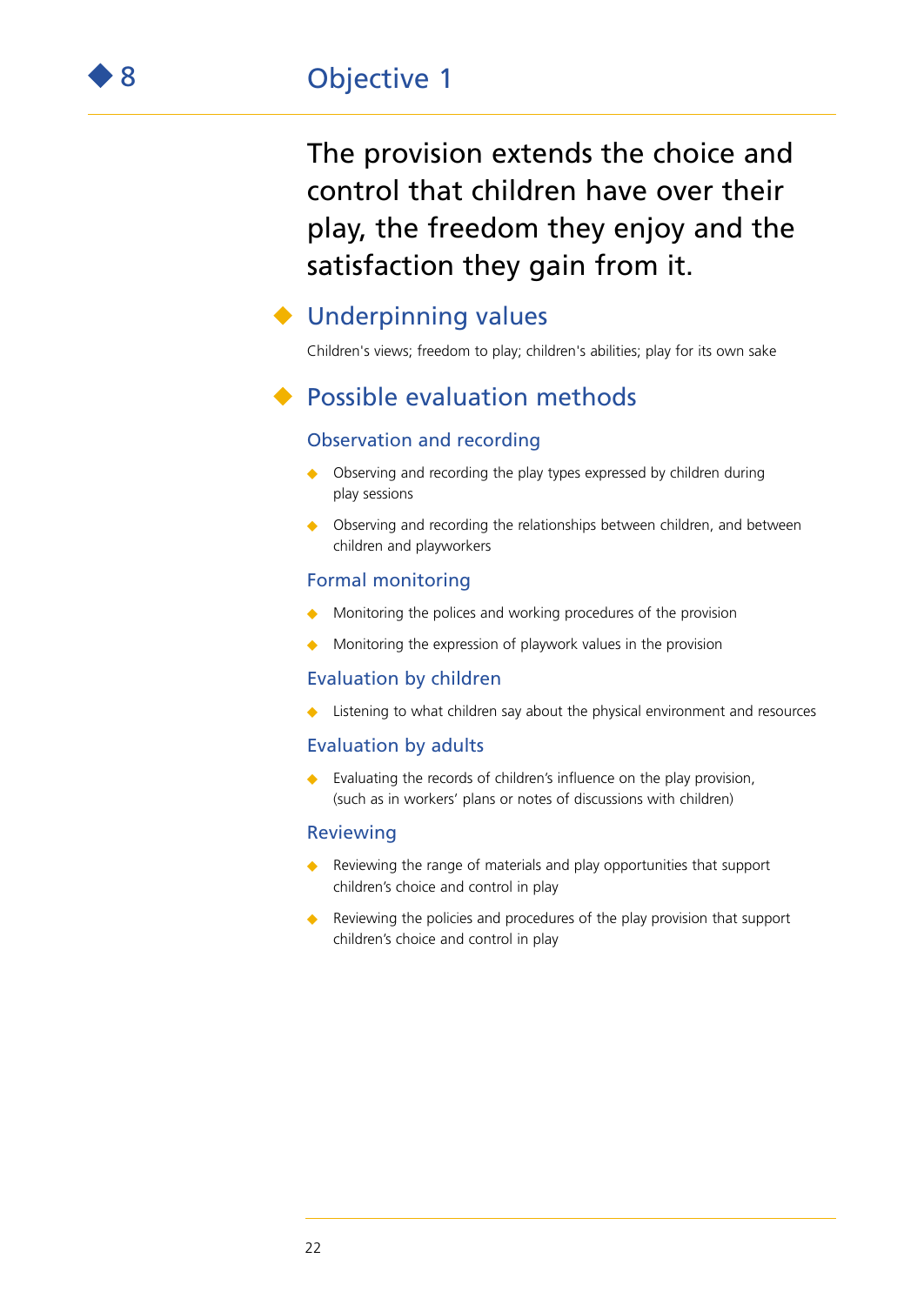The provision recognises the child's need to test boundaries and responds positively to that need.

# ◆ Underpinning values

The importance of risk; children's abilities; adult responsiveness

# ◆ Possible evaluation methods

# Observation and recording

◆ Observing and recording the relationships between children, and between children and playworkers

# Formal monitoring

- Monitoring the understanding and implementation of policies by workers (lines of accountability on safety, behaviour, risk management etc.)
- ◆ Monitoring the polices and working procedures of the provision

# Evaluation by children

- Listening to what children say about the physical environment and resources
- Listening to what children say about the rules and their acceptance of why the rules exist

# Evaluation by adults

- Documented discussion with playworkers reflecting on their practice in relation to use of physical resources (staff and other)
- ◆ Documented interpretation and explanation by those responsible for the provision of what they observe in relation to use of physical resources; roles and skills of playworkers
- ◆ Documented interpretation and explanation by those responsible for the provision of what they observe in relation to policies
- ◆ Evaluating policies such as on risk assessment; training and support for staff on behaviour, risk management and safety
- ◆ Evaluating monitoring procedures (Health & Safety checks, accident books etc.)

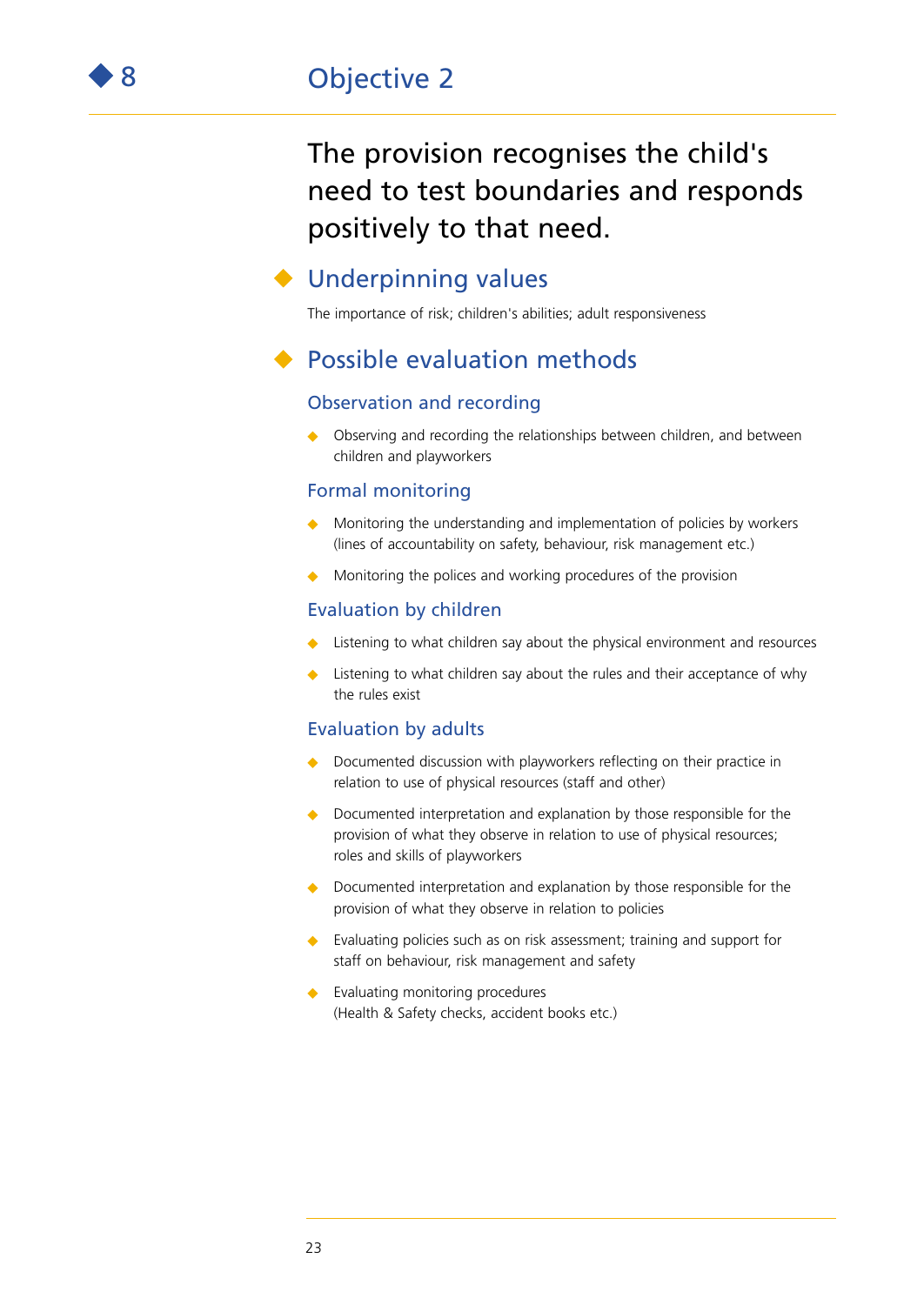The provision manages the balance between the need to offer risk and the need to keep children safe from harm.

# ◆ Underpinning values

The importance of risk; adult responsiveness; access to rich, stimulating environments; children's abilities

# ◆ Possible evaluation methods

# Observation and recording

Observing and recording the relationships between children, and between children and playworkers

# Formal monitoring

- Monitoring records of consultation processes (with children)
- ◆ Monitoring the understanding and implementation of policies by workers (lines of accountability on safety, behaviour, risk management etc.)
- ◆ Monitoring the polices and working procedures of the provision

# Evaluation by children

◆ Listening to what children say about the physical environment and resources

### Evaluation by adults

- ◆ Documented discussion with playworkers reflecting on their practice in relation to use of physical resources (staff and other)
- ◆ Documented discussion with playworkers reflecting on their practice in relation to policies
- ◆ Documented interpretation and explanation by those responsible for the provision of what they observe in relation to use of physical resources; roles and skills of playworkers
- ◆ Documented interpretation and explanation by those responsible for the provision of what they observe in relation to policies
- ◆ Evaluating policies such as on risk assessment; training and support for staff on behaviour, risk management and safety
- ◆ Evaluating monitoring procedures (Health & Safety checks, accident books etc.)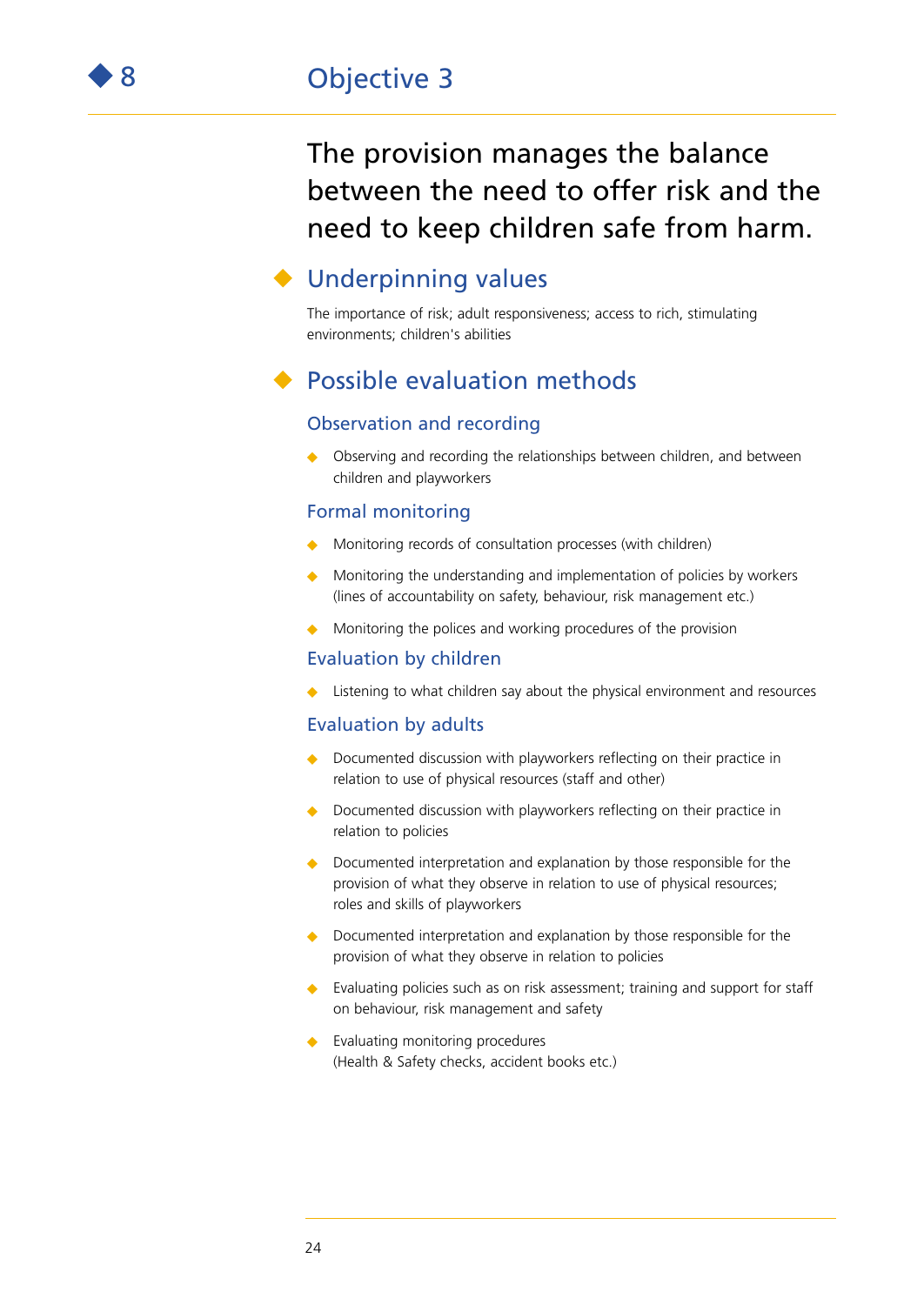# The provision maximises the range of play opportunities.

# ◆ Underpinning values

Access to rich, stimulating environments; respect for children; the adult role in play; freedom to play

# ◆ Possible evaluation methods

# Observation and recording

- Observing and recording the play types expressed by children during play sessions
- ◆ Observing and recording the play environments in use, checking the range of environmental and resource features

# Formal monitoring

Monitoring the polices and working procedures of the provision

# Evaluation by adults

- ◆ Evaluating the records of children's influence on the play provision (such as in workers' plans or notes of discussions with children)
- ◆ Documented discussion with playworkers reflecting on their practice in relation to use of physical resources (staff and other)
- ◆ Documented interpretation and explanation by those responsible for the provision of what they observe in relation to use of physical resources; roles and skills of playworkers

# Reviewing

Reviewing plans to increase or vary the range of physical features, equipment, tools, materials for children's use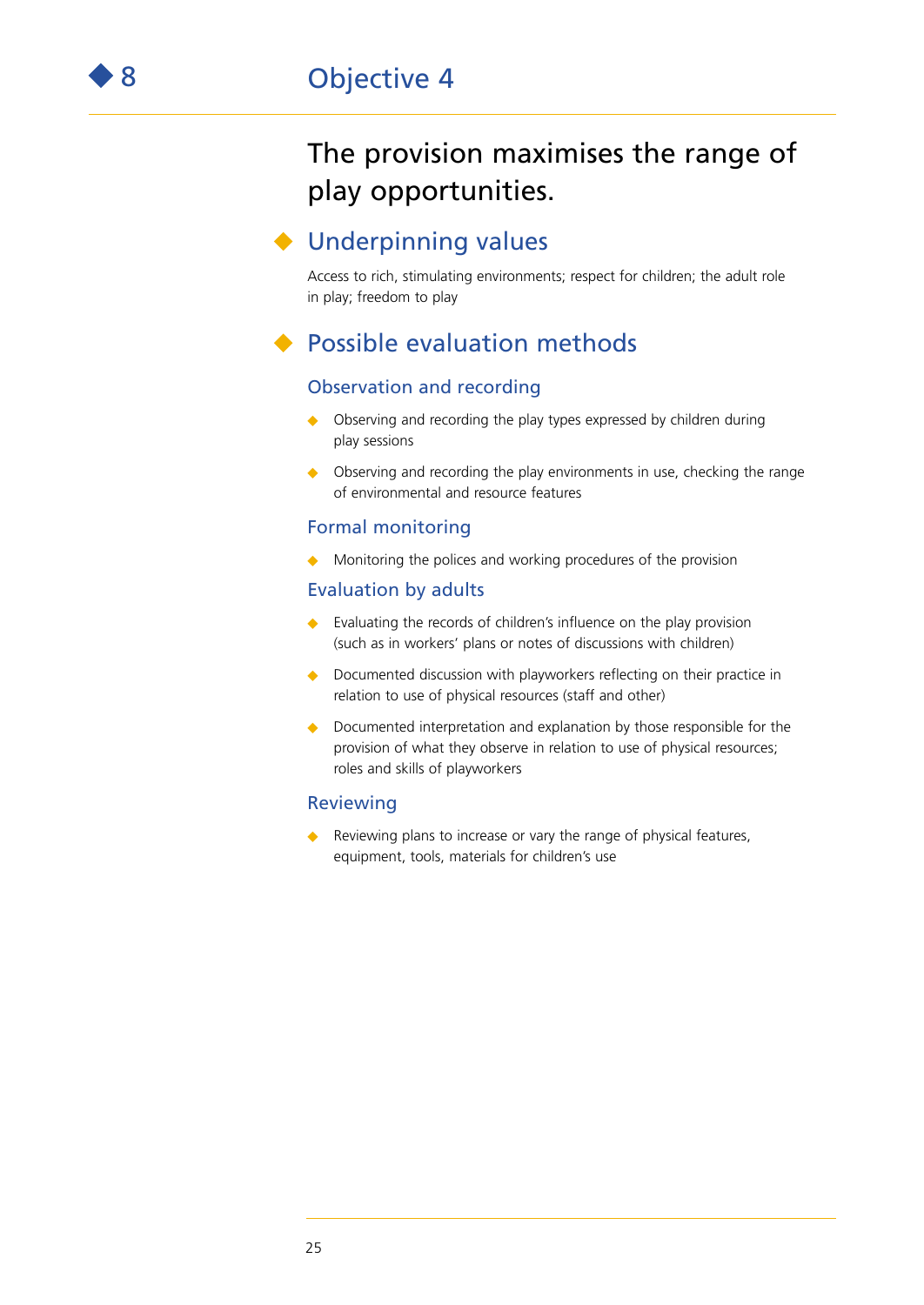# The provision fosters independence and self-esteem.

# ◆ Underpinning values

Children's views; children's abilities; the importance of risk; respect for children; play for its own sake

# ◆ Possible evaluation methods

# Observation and recording

Observing and recording the relationships between children, and between children and playworkers

# Formal monitoring

- Monitoring the understanding and implementation of policies by workers (lines of accountability on safety, behaviour, risk management etc.)
- ◆ Monitoring the polices and working procedures of the provision

### Evaluation by children

- ◆ Listening to what children say about the play provision and how it feels to them
- ◆ Listening to what children say about relationships between children and adults in the provision

### Evaluation by adults

- ◆ Documented discussion with playworkers reflecting on their practice in relation to children's relationships with others
- ◆ Documented interpretation and explanation by those responsible for the provision of what they observe in relation to use of physical resources; roles and skills of playworkers
- ◆ Documented discussion with playworkers reflecting on their practice in relation to use of physical resources (staff and other)
- ◆ Documented discussion with playworkers reflecting on their practice in relation to policies
- ◆ Documented interpretation and explanation by those responsible for the provision of what they observe in relation to children's relationships with others
- ◆ Documented interpretation and explanation by those responsible for the provision of what they observe in relation to policies

### Reviewing

Reviewing practice in relation to children who are withdrawn, slow to join in or get excluded by other children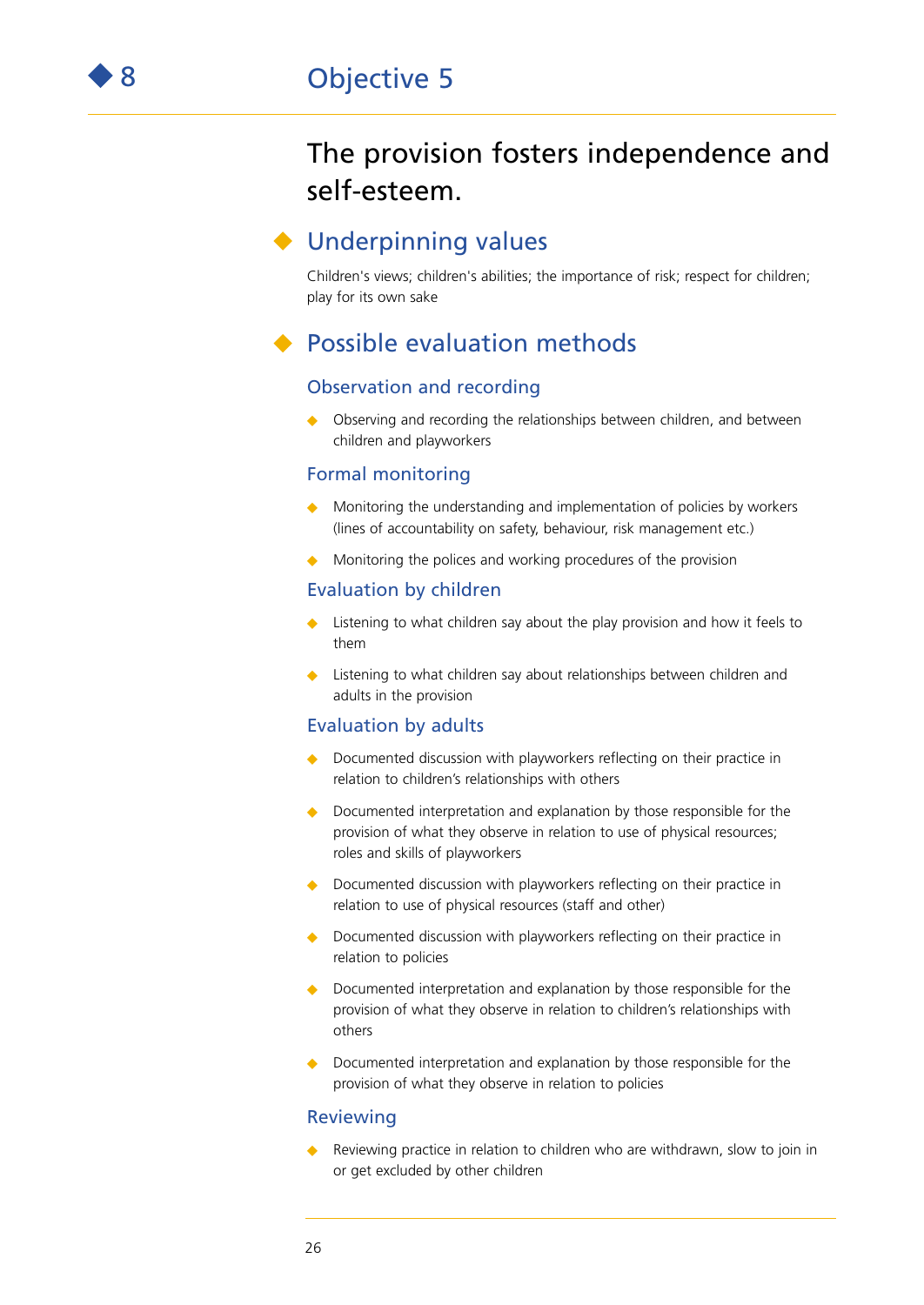The provision fosters children's respect for others and offers opportunities for social interaction.

# ◆ Underpinning values

Respect for children; children's abilities; equal entitlement; adult responsiveness

# ◆ Possible evaluation methods

# Observation and recording

◆ Observing and recording the relationships between children, and between children and playworkers

# Formal monitoring

Monitoring the polices and working procedures of the provision

# Evaluation by children

◆ Listening to what children say about relationships between children and adults in the provision

# Evaluation by adults

- ◆ Documented discussion with playworkers reflecting on their practice in relation to children's relationships with others
- ◆ Documented interpretation and explanation by those responsible for the provision of what they observe in relation to children's relationships with others
- ◆ Documented discussion with playworkers reflecting on their practice in relation to policies
- ◆ Documented interpretation and explanation by those responsible for the provision of what they observe in relation to policies

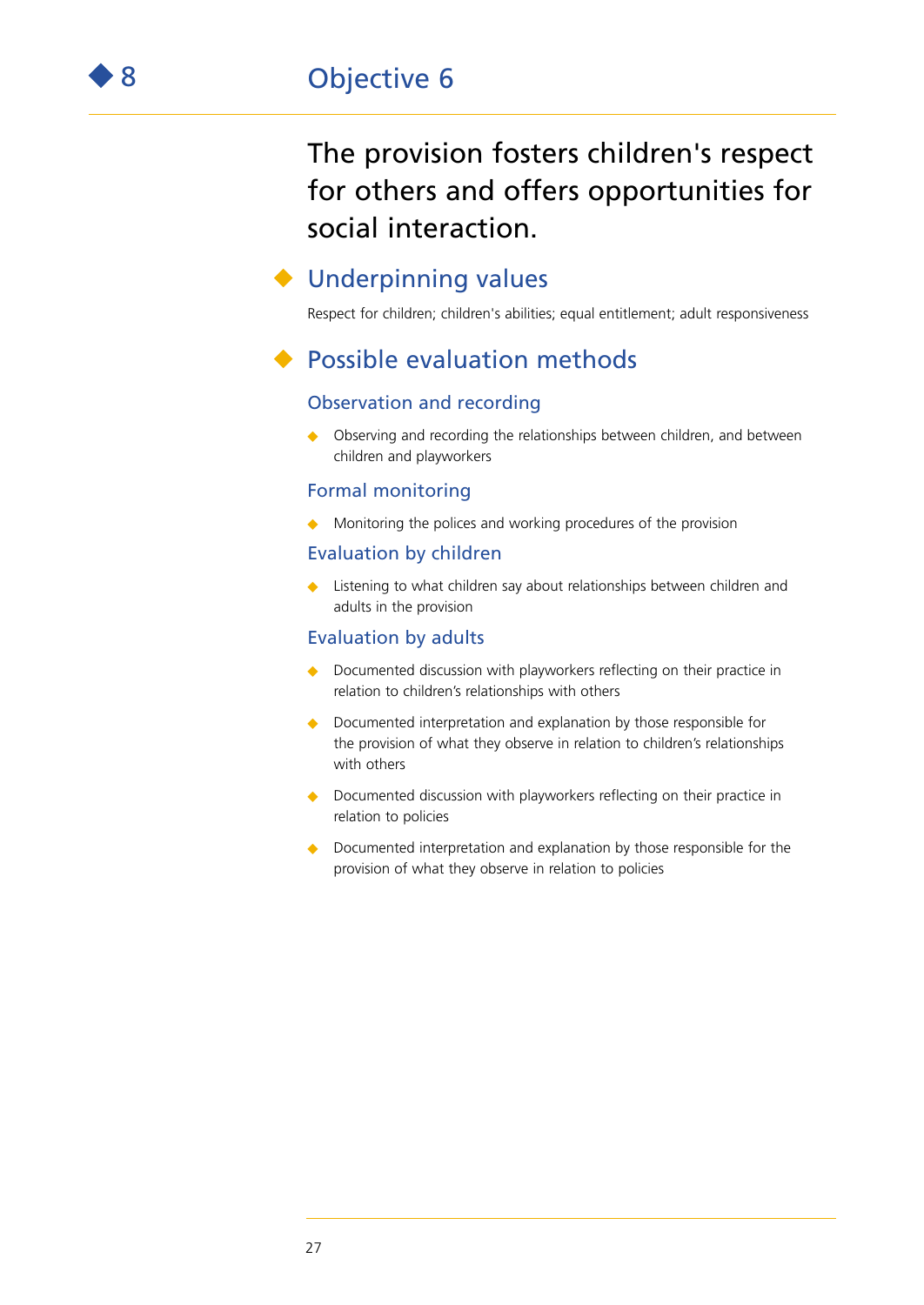# 8 Objective 7

The provision fosters the child's well-being, healthy growth and development, knowledge and understanding, creativity and capacity to learn.

# ◆ Underpinning values

Access to rich; stimulating environments; the importance of risk; freedom to play; respect for children; children's abilities

# ◆ Possible evaluation methods

# Observation and recording

- ◆ Observing and recording children's spontaneous expression of enjoyment or achievement
- ◆ Observing and recording the relationships between children, and between children and playworkers
- ◆ Observing and recording children's changing use of the space and the resources from day to day

# Formal monitoring

◆ Monitoring the polices and working procedures of the provision

### Evaluation by adults

- ◆ Documented discussion with playworkers reflecting on their practice in relation to differences observed in children over time
- ◆ Documented interpretation and explanation by those responsible for the provision of what they observe in relation to differences observed in children over time
- ◆ Documented discussion with playworkers reflecting on their practice in relation to use of physical resources; staff and other
- ◆ Documented interpretation and explanation by those responsible for the provision of what they observe in relation to use of physical resources; roles and skills of playworkers
- ◆ Documented discussion with playworkers reflecting on their practice in relation to policies
- ◆ Documented interpretation and explanation by those responsible for the provision of what they observe in relation to policies

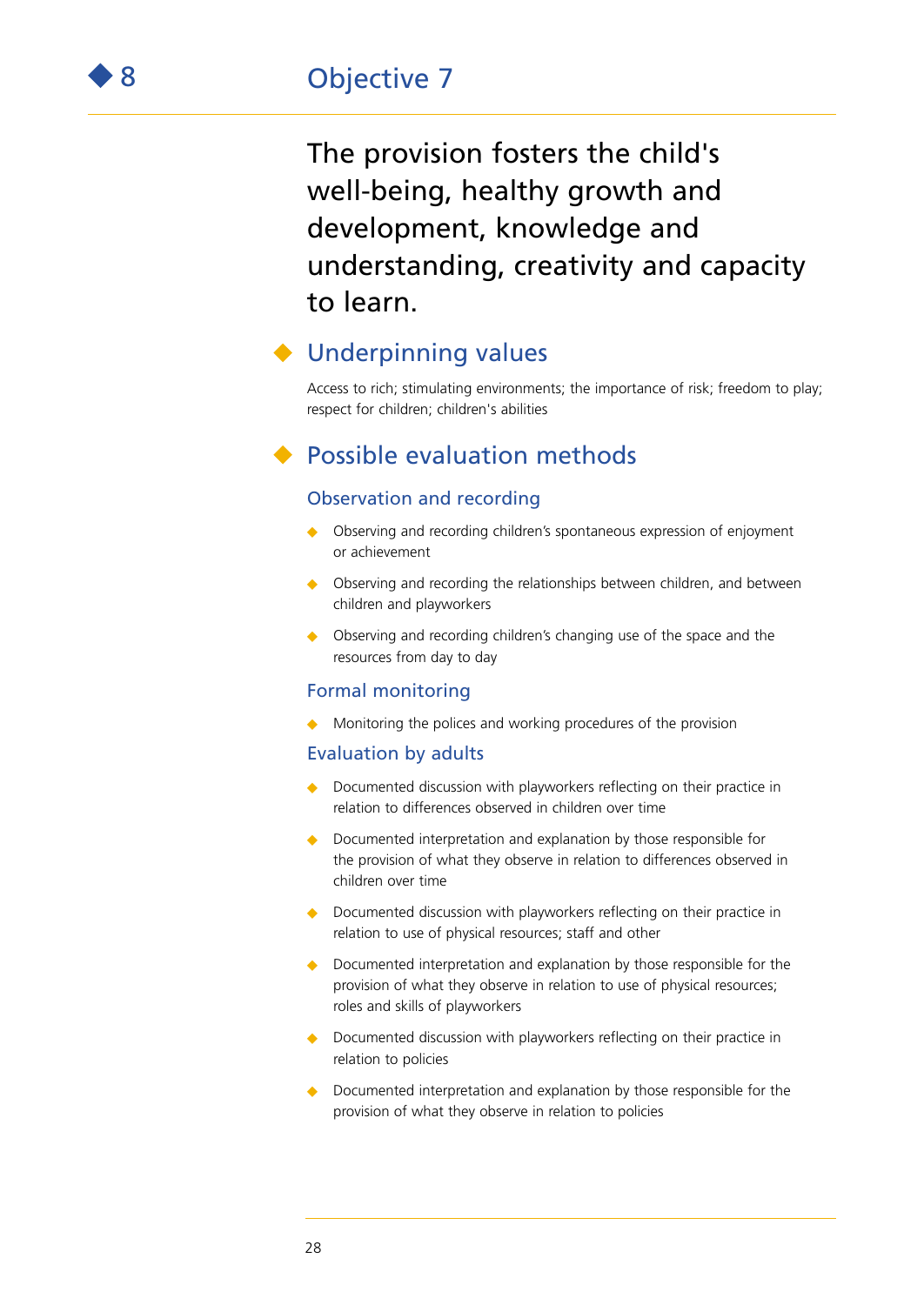9

The longer-term benefits of play for the development of young people need careful study in order to strengthen the arguments about the benefits of play.

There remains a major challenge to academics, researchers and practitioners to find methodologies and to resource research programmes that can further explore the role of childhood play experiences in people's lives. Some ideas for measures and methodologies are offered as possible components of such a project. Play services also need to be included as part of the wider research agenda considering the impact of social, economic and environmental policies on children.

# Possible outcome measures

- ◆ A young person with growing confidence in their ability and personality
- ◆ Young people able to assert themselves in a range of situations
- ◆ Young people used to making choices and other decisions about what affects them and their interests
- ◆ Young people who are informed about people who are different from themselves, and understand different perspectives
- ◆ Tolerant young people, confident in a range of social situations
- ◆ Young people who are able to challenge discriminatory behaviour
- ◆ Children's achievements
- ◆ Healthier, more skilful, more knowledgeable, more creative young people

# Possible outcome methodology

- ◆ Histories and biographies and portfolios
- ◆ Evaluation of:- observation, mentoring, monitoring
- ◆ Longitudinal studies of children and young people
- ◆ Development and repeated application of personality profiling instruments
- ◆ Focus groups
- ◆ Bringing together achievement records across health, education, and play for a sample of children

Best Play has put forward a case for investment in public provision for children's play. Research is also needed to investigate ways of identifying the costs of investing in enhanced play provision and relating them to the social benefits indicated in Section 6.

Best Play demonstrates a growing consensus about the necessity to provide for children's play in public spaces and services in a way that adequately reflects children's needs and wishes. It points to much further work that needs to be done both in research and in refining the tools to ensure consistent development in provision for children's play. The joint project on outcomes and the publication, *'Best Play'*, that has come from it are firmly based on a set of values and principles which keep the child in focus. We hope these principles will continue to inform the work as it develops.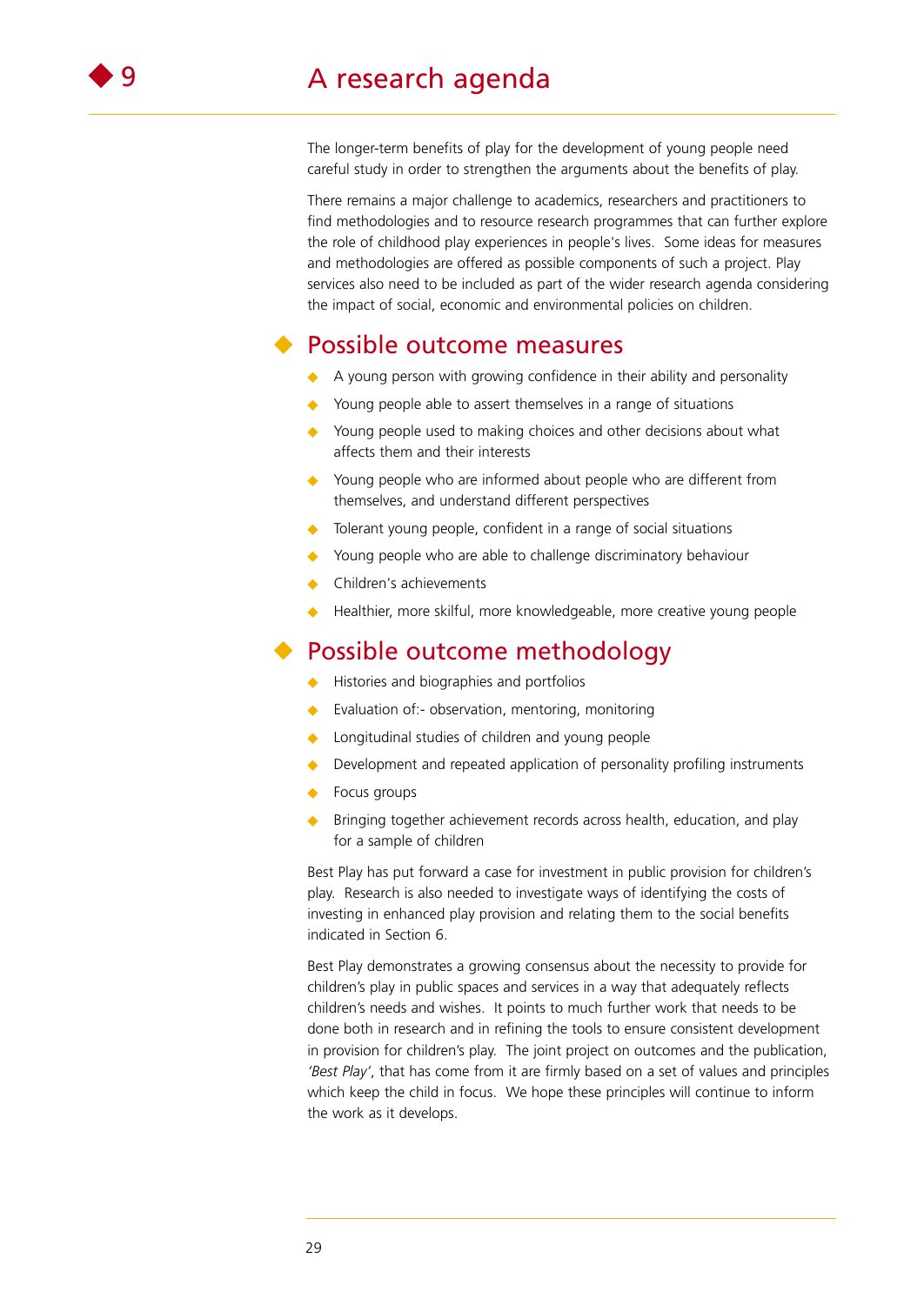

Abrams R (1997), The Playful Self, Fourth Estate Limited.

Balbernie R (1999) 'Infant Mental Health', Young Minds Magazine, 39.

Bateson P and Martin P (1999) writing in the Guardian, 31/08/99.

Bennett E L, Diamond M C, Krech D and Rosenzweig M R (1964) 'Chemical and Anatomical Plasticity of Brain', Science, Vol. 146, October.

Bruner J S (1972) 'Nature and Uses of Immaturity', American Psychologist, Vol. 27, No. 8.

Bruner J S (1974) 'Child's Play', New Scientist, 62, 126.

Bruner J S, Jolly A and Sylva K (1976) 'Play: Its Role in Development and Evolution', New York: Penguin.

Caseberry D (1998) in 'Measure or Value, Papers of the 1998 PLAYLINK/ Portsmouth City Council Conference', PLAYLINK.

Children's Play Council (1998) 'New Charter for Children's Play', Children's Society.

Eibl-Eibesfeldt I (1967) 'Concepts of Ethology and their significance in the study of human behaviour', in: Stevenson W W, Rheingold H (Eds) Early Behaviour: Comparative and Developmental Approaches, New York: Wiley.

Eibl-Eibesfeldt I (1970) Ethology: The Biology of Behaviour, New York: Holt, Rinehart and Winston.

Else P and Sturrock G (1998), a paper for 'Play in a changing Society: Research, Design, Application', The IPA/USA Triennial National Conference, June 1998.

Goleman D (1996) Emotional Intelligence, Why It Can Matter More Than IQ?, Bloomsbury Publishing.

Gopnik, Meltzoff and Kuhl (1999), How babies think, Weidenfeld and Nicolson.

Graham A (1998) in 'Measure or Value, Papers of the 1998 PLAYLINK/Portsmouth City Council Conference', PLAYLINK.

Hampshire R and Wilkinson S (1999), Youth Shelters and Sports Systems: A good practice guide, Thames Valley Police.

Hill-Tout J, Lindsell S and Pithouse A (1995), 'Evaluation of the Venture, Caia Park, Wrexham', School of Social and Administrative Studies, University of Wales, College of Cardiff.

Hughes B (1996a) Play Environments: A Question of Quality, PLAYLINK.

Hughes B (1996b) A Playworker's Taxonomy of Play Types, PLAYLINK.

Hughes B (1996c) Play Provision, the outcomes, paper to the Institute of Leisure and Amenity Management conference (unpublished).

Hughes B (1999) 'Does playwork have a neurological rationale?', in Proceedings of PlayEducation 1999 Part One, PlayEducation.

Huttenlocher P R (1992) 'Neural Plasticity', in: Asbury, McKhann and McDonald, (Eds), Diseases of the Nervous System 1: 63-71.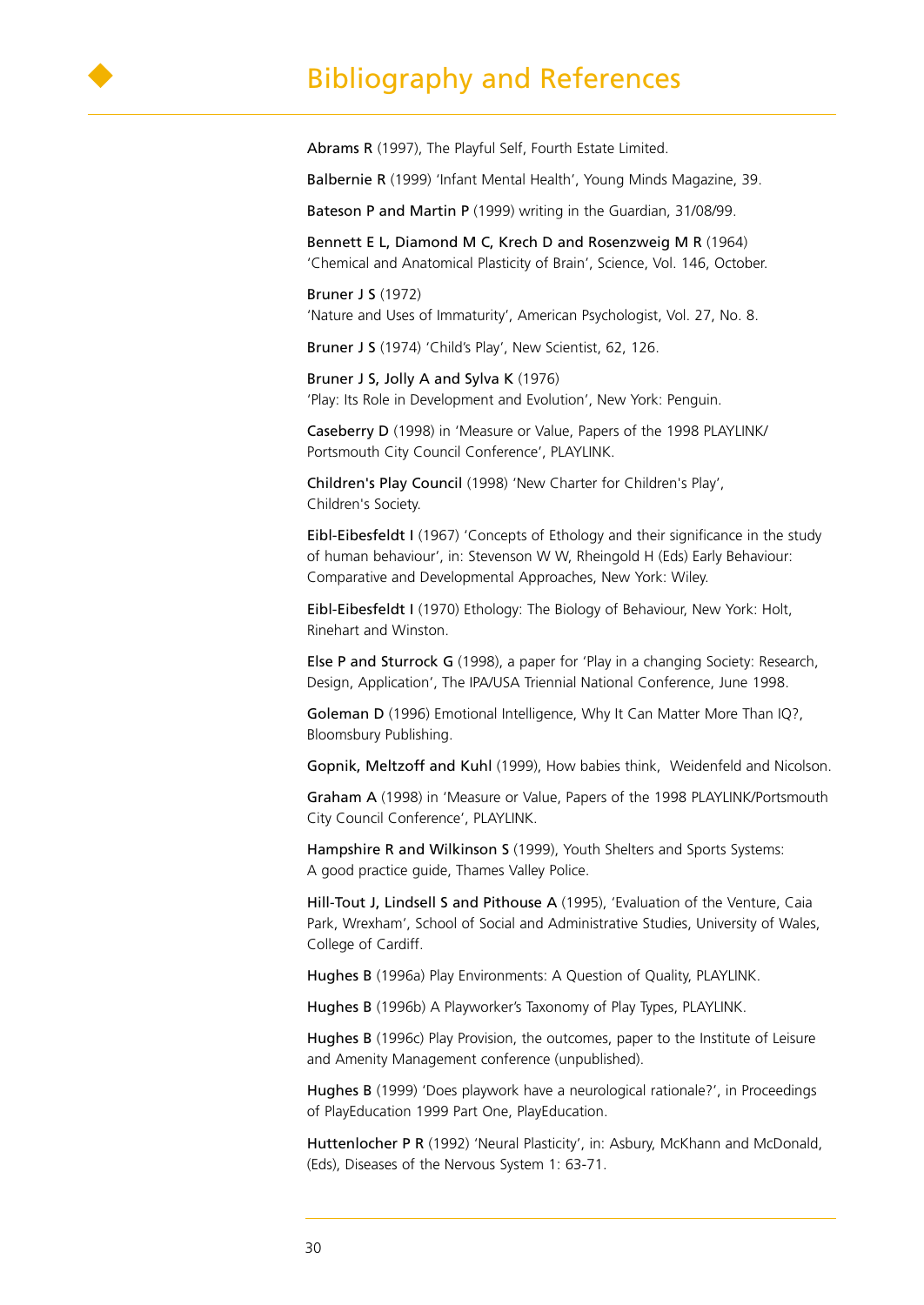

Hüttenmoser M and Degen-Zimmermann D (1995) Lebensräume für Kinder, Nationale Forschungsprogramm 'Stadt und Verkehr' (NFP 25).

Lorenz C (1972) 'Psychology and Phylogeny', in: Studies in Animal and Human Behaviour, Methuen.

Mental Health Foundation (1999) Bright Futures: Promoting children and young people's mental health, Mental Health Foundation.

Moyles J (1989) Just Playing: The role and status of play in early childhood education, Open University Press.

National Playing Fields Association (1998) National Strategy for Playwork Education and Training, National Playing Fields Association.

Pellegrini and Smith (1998) 'The Development of Play During Childhood: Forms and Possible Functions' in Child Psychology and Psychiatry Review Vol. 3 No. 2.

Prout A and James A (1997) Constructing and Re-constructing Childhood, Falmer Press.

Rennie S (1997) 'The Roots of Consensus' Masters Dissertation, Leeds Metropolitan University.

Rosenzweig M R (1971) 'Effects of Environments on Development of Brain and of Behaviour', in: Tobach E, Aronson L R and Shaw E (Eds), The Bio-psychology of Development, New York: Academic Press.

Rosenzweig M R, Bennett E L and Diamond M C (1972) 'Brain Changes in Response to Experience', Scientific American, February.

Singer J (1994) 'Imaginative Play' in Goldstein J (Ed) Toys, Play and Child Development, Cambridge University Press.

Schweinhart L and Weikart D (1997) Lasting Differences: The High/Scope pre-school curriculum study through age 23, High/Scope Press

Smith P and others (1998) Understanding Children's Development, 3rd edition, Blackwells.

Sutton-Smith B (1994) 'Does Play Prepare the Future?' in Goldstein J (Ed) Toys, Play and Child Development, Cambridge University Press.

Sutton-Smith B (1997) The Ambiguity of Play. Cambridge, Mass., Harvard University Press.

Sylva K (1977) 'Play and Learning', in: Tizard B, and Harvey D (Eds), Biology of Play. London: Heinemann.

Zuckerman M (1969) 'Theoretical Formulations: 1', in: J P Zubek (Ed) Sensory Deprivation: Fifteen Years of Research, New York: Appleton-Century-Crofts.

Zuckerman M (1984) 'Sensation Seeking: A Comparative Approach to a Human Trait', The Behavioural and Brain Sciences, 7.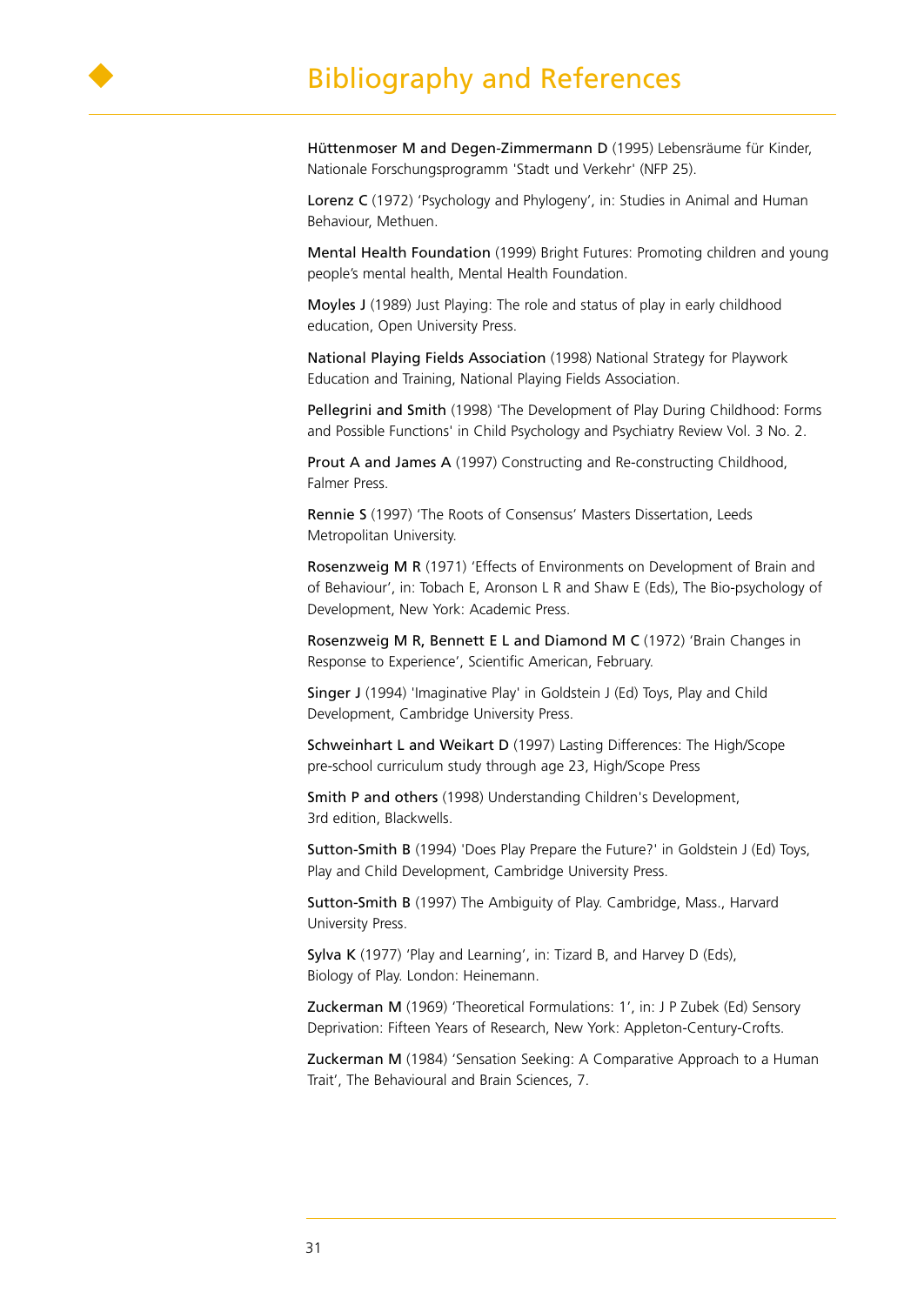

The Best Play Project partners would like to acknowledge the contribution made by the following individuals and groups to the production of 'Best Play; What play provision should do for children'.

The partners are very grateful for the considerable time and effort put in to this challenging and difficult task by our advisors, readers, consultees and especially our document trial hosts.

We would particularly like to thank: Mick Conway, Steve Chown, Perry Else and Bob Hughes for their valuable extra contributions to Best Play.

Our thanks also to Peter Williams who worked as a consultant writer on the early drafts of the document.

In short, we could not have done it without all of you.

### Thanks

Mel Potter *National Playing Fields Association.* Sandra Melville *PLAYLINK.*  Tim Gill *Children's Play Council.*

### Advisory Panel Members

Steve Chown, Leeds City Council Bernadette Duffy, Head of Centre, Thomas Coram Early Childhood Centre Mike Greenaway, Play Wales Sue Palmer, Faculty of Health & Social Care, Leeds Metropolitan University Stephen Studd, Chief Executive, SPRITO

### Readers

Emma Iles Buck, Playwork Officer, CACHE Fred Coalter, Moray House Institute Mick Conway, Director, Hackney Play Association Perry Else, Community Recreation and Play Manager, Sheffield Leisure Services Bob Hughes, PlayEducation David Knight, Head of Leisure Services, Portsmouth City Council Antoinette McKeown, Director, Playboard NI Nancy Ovens, Moray House Institute Pat Petrie, Institute of Education, University of London Mike Rich, formerly Kids' Club Network Rachel Scott, Kidsactive Howard Simmons, Director, Community Initiatives Partnership, London Borough of Hounslow

### Consultation Seminar Hosts

Cheltenham and Gloucester College of Higher Education and The National Centre for Playwork Education (South West) Hull & East Riding Play Forum Ipswich Borough Council, Children's Play Service Kids Clubs for Lincolnshire University of Northumbria at Newcastle and the National Centre for Playwork Education (North East) Newham Play Association and London Borough of Newham Nottingham Play Forum Sheffield City Council, Sport and Community Recreation Watford Council, Community Services

### Document Trial Hosts

Portsmouth City Council and the staff of Stamshaw Adventure Playground Warrington Borough Council, Play Development Service Wokingham Out of School Clubs Demonstration Project, Wokingham District Council and Reading Children's Information Centre

### **Others**

Institute of Leisure and Amenity Management, Children's Play Panel The Children's Society, Children in Communities: North East Bernie Morgan, formerly National Playing Fields Association Kate Moorcock, Families for Freedom Oxfordshire Playing Fields Association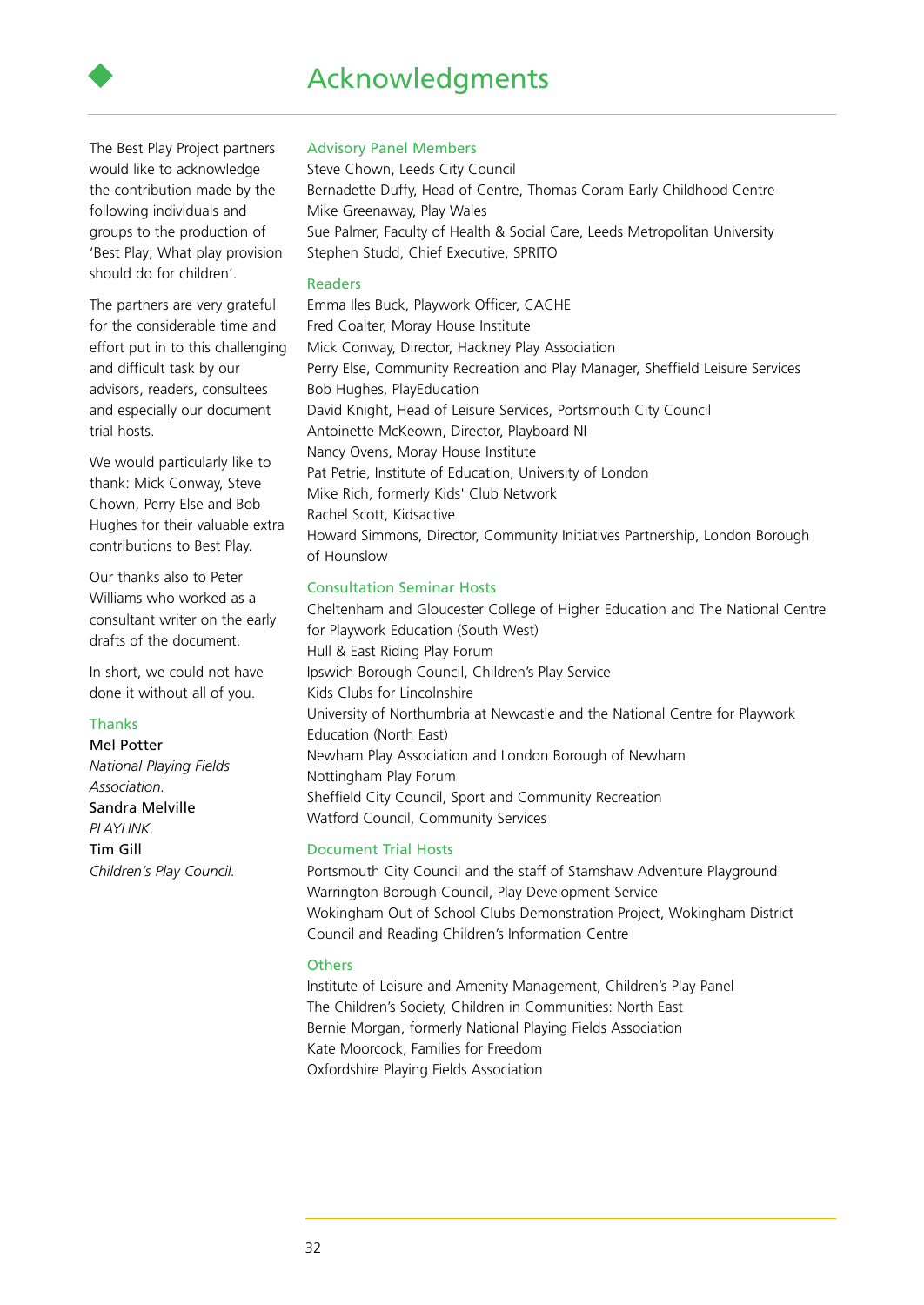# Appendix A

Play types The following fifteen play types and explanations are adapted from those given in Hughes (1996b).

# $\bullet$  Symbolic play

Play which allows control, gradual exploration and increased understanding, without the risk of being out of one's depth. For example using a piece of wood to symbolise a person, or a piece of string to symbolise a wedding ring.

# ◆ Rough and tumble play

Close encounter play which is less to do with fighting and more to do with touching, tickling, gauging relative strength, discovering physical flexibility and the exhilaration of display. For example playful fighting, wrestling and chasing where the children involved are obviously unhurt and giving every indication that they are enjoying themselves.

### Socio-dramatic play

The enactment of real and potential experiences of an intense personal, social, domestic or interpersonal nature. For example playing at house, going to the shops, being mothers and fathers, organising a meal or even having a row.

### $\triangle$  Social play

Play during which the rules and criteria for social engagement and interaction can be revealed, explored and amended. For example any social or interactive situation which contains an expectation on all parties that they will abide by the rules or protocols, i.e. games, conversations, making something together.

### $\triangleleft$  Creative play

Play which allows a new response, the transformation of information, awareness of new connections, with an element of surprise. For example enjoying creation with a range of materials and tools for its own sake.

### ◆ Communication play

Play using words, nuances or gestures for example mime, jokes, play acting, mickey taking, singing, debate, poetry.

### ◆ Dramatic play

Play which dramatizes events in which the child is not a direct participator. For example presentation of a TV show, an event on the street, a religious or festive event, even a funeral.

### Deep play

Play which allows the child to encounter risky or even potentially life threatening experiences, to develop survival skills and conquer fear. For example leaping onto an aerial runway, riding a bike on a parapet, balancing on a high beam.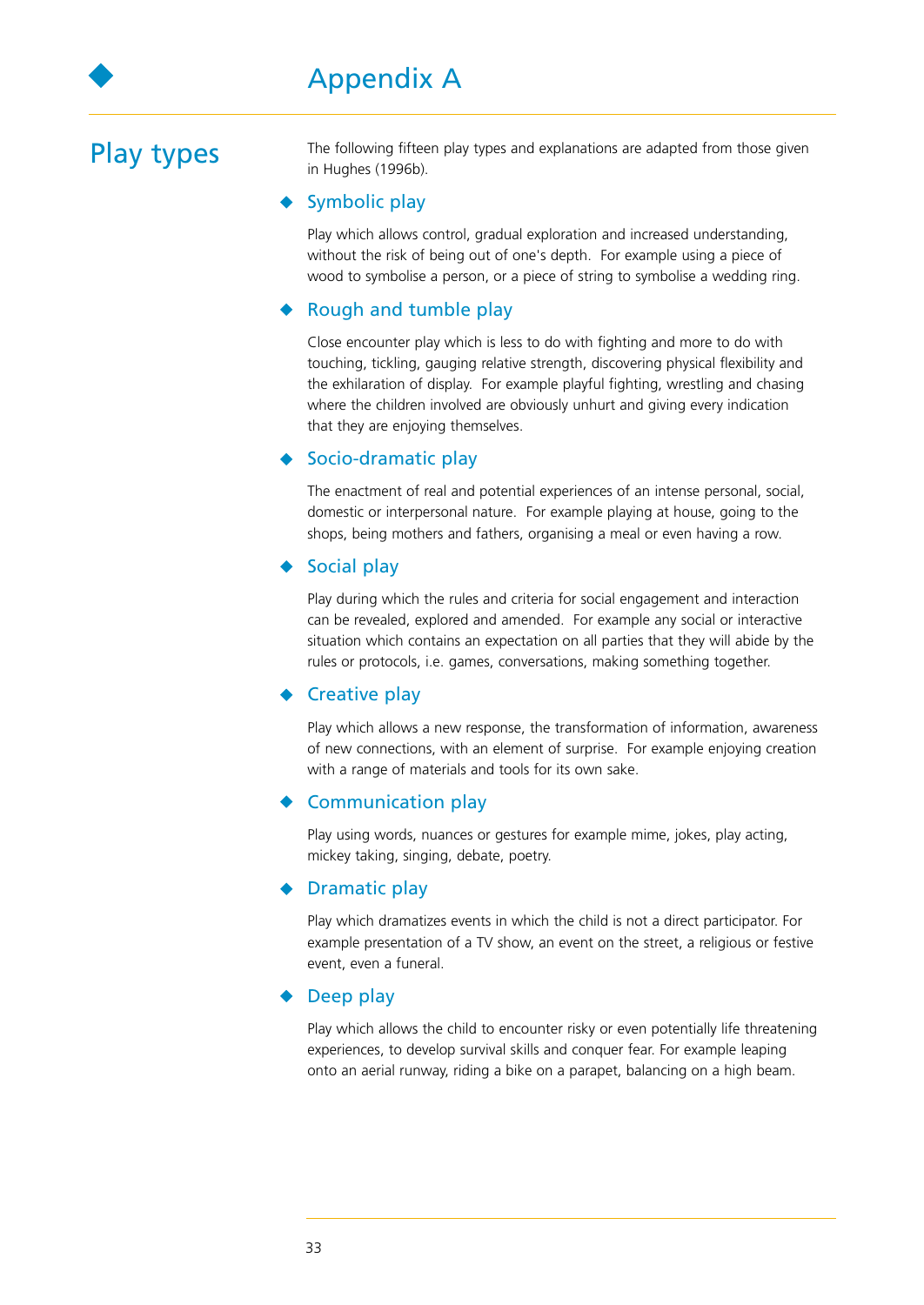

Play types

# Exploratory play

Play to access factual information consisting of manipulative behaviours such as handling, throwing, banging or mouthing objects. For example engaging with an object or area and, either by manipulation or movement, assessing its properties, possibilities and content, such as stacking bricks.

# ◆ Fantasy play

Play, which rearranges the world in the child's way, a way which is unlikely to occur. For example playing at being a pilot flying around the world or the owner of an expensive car.

# Imaginative play

Play where the conventional rules, which govern the physical world, do not apply. For example imagining you are, or pretending to be, a tree or ship, or patting a dog which isn't there.

# **Locomotor play**

Movement in any and every direction for its own sake. For example chase, tag, hide and seek, tree climbing.

# ◆ Mastery play

Control of the physical and affective ingredients of the environments. For example digging holes, changing the course of streams, constructing shelters, building fires.

# ◆ Object play

Play which uses infinite and interesting sequences of hand-eye manipulations and movements. For example examination and novel use of any object e.g. cloth, paintbrush, cup.

# Role play

Play exploring ways of being, although not normally of an intense personal, social, domestic or interpersonal nature. For example brushing with a broom, dialling with a telephone, driving a car.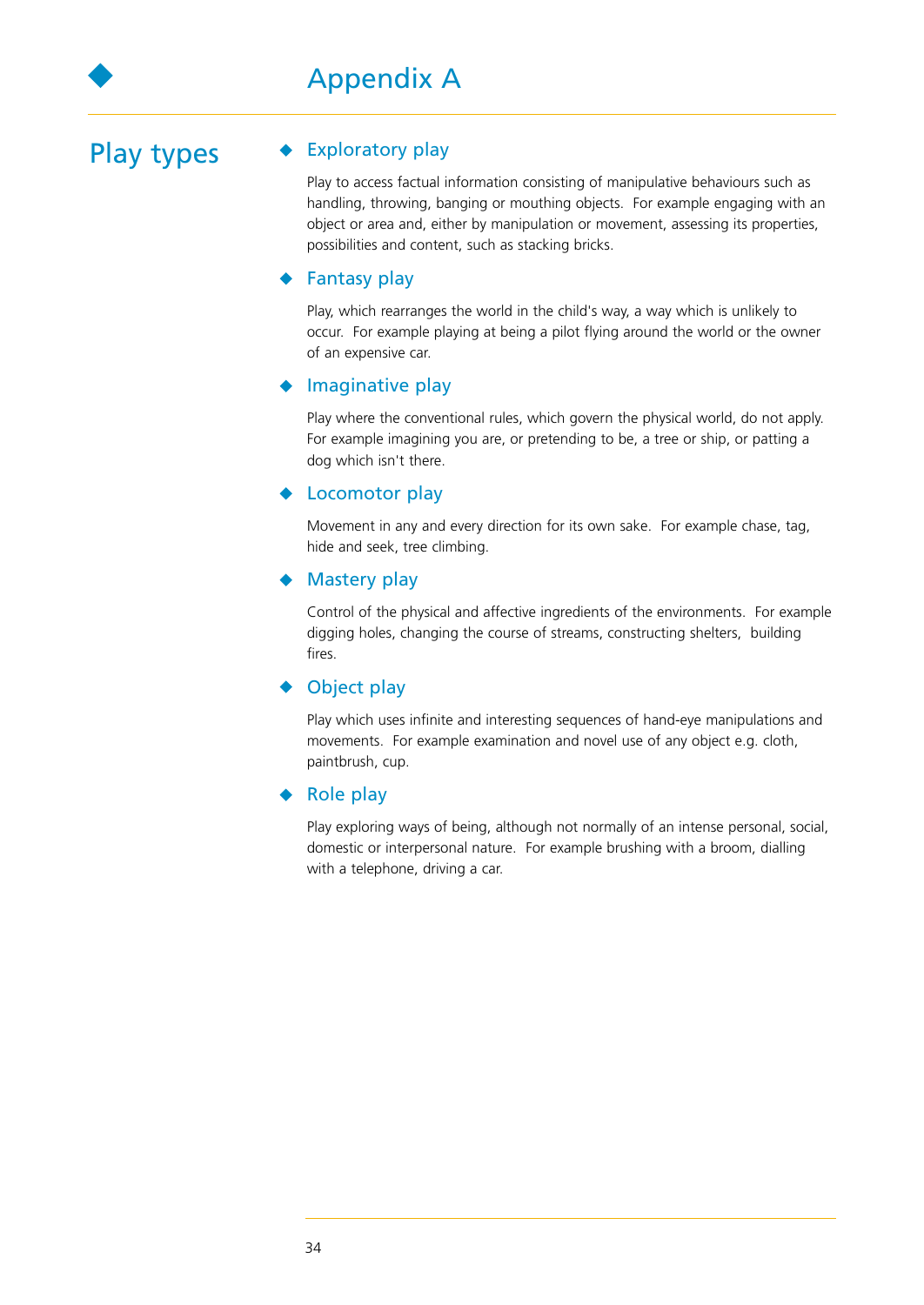# Criteria for an enriched play environment

The following criteria for an enriched play environment are adapted from those given in Hughes (1996a). The examples given for each section are in no sense exhaustive, merely indicative.

Play provision should provide opportunities for:

- A varied and interesting physical environment Examples: Things at different levels, spaces of different sizes, places to hide, trees and bushes as well as things that have been made, places to inspire mystery and imagination.
- Challenge in relation to the physical environment Examples: activities which test the limits of capabilities, rough and tumble, sports and games, chase.
- ◆ Playing with the natural elements earth, water, fire, air Examples: campfires, digging, playing snowballs, flying kites.
- Movement e.g. running, jumping, rolling, climbing, balancing

Examples: beams and ropes, soft mats, bike riding, juggling equipment, ladders, space.

# Manipulating natural and fabricated materials

Examples: materials for art, cooking, making and mending of all kinds; building dens; making concoctions; using tools; access to bits and pieces of all kinds.

# Stimulation of the five senses

Examples: music making, places where shouting is fine, quiet places, different colours and shapes, dark and bright spaces, cooking on a campfire, rotting leaves, a range of food and drink, objects that are soft, prickly, flexible, large and small.

# ◆ Experiencing change in the natural and built environment

Examples: experiencing the seasons through access to the outdoor environment; opportunities to take part in building, demolishing, or transforming the environment.

# ◆ Social interactions

Examples: being able to choose whether and when to play alone or with others, to negotiate, co-operate, compete and resolve conflicts. Being able to interact with individuals and groups of different ages, abilities, interests, gender, ethnicity and culture.

### $\blacklozenge$  Playing with identity

Examples: dressing up, role play, performing, taking on different kinds of responsibility.

### Experiencing a range of emotions

Examples: opportunities to be powerful/powerless, scared/confident, liked/disliked, in/out of control, brave/cowardly.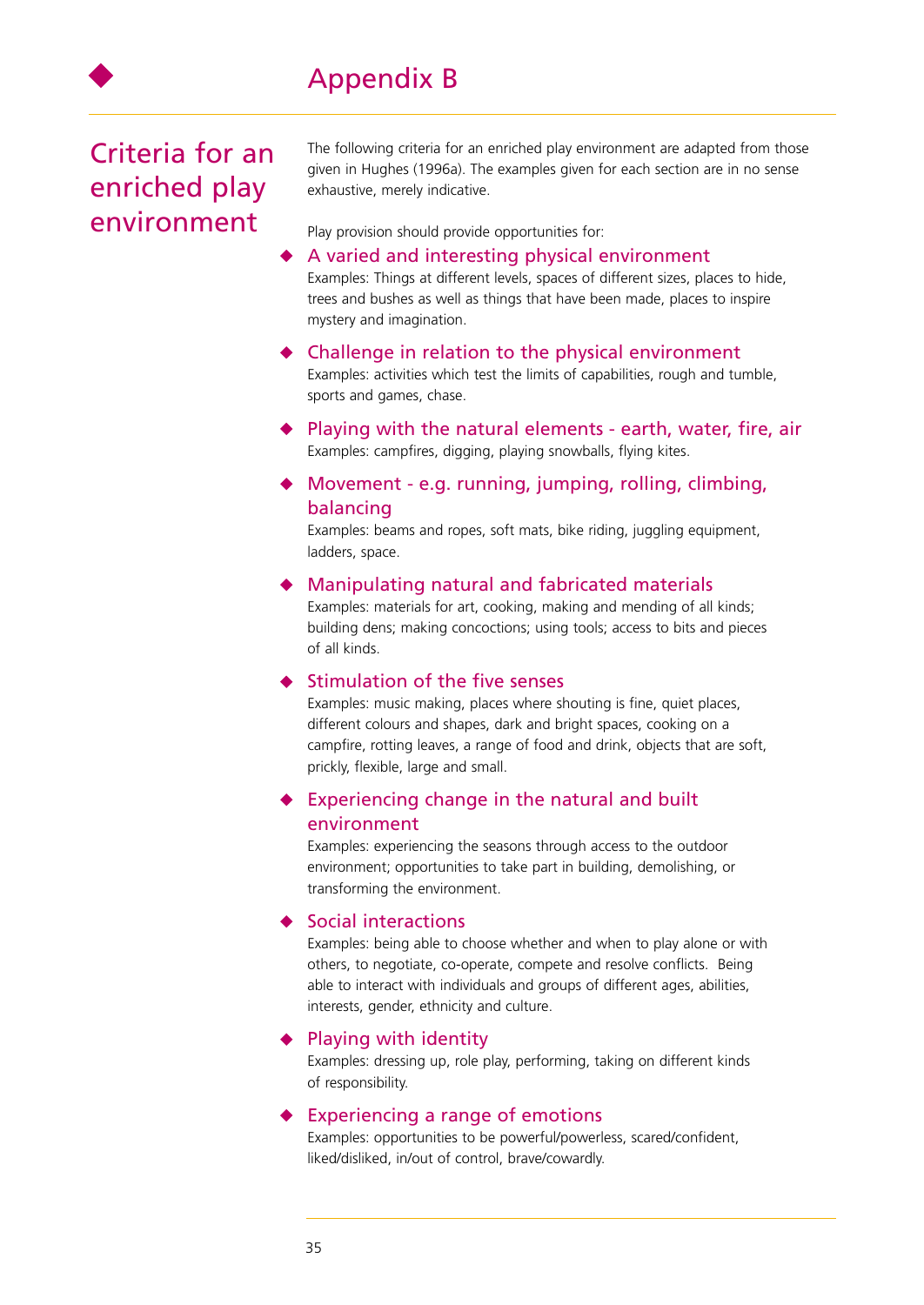# ◆ Trial A: an after-school club

Key findings  $\blacklozenge$  The staff felt that Best Play's play objectives were relevant and appropriate to their setting, and that they collectively captured their own beliefs about the benefits of play for their children and about what children gained from attending their provision.

> While the staff had some suggestions about linking evaluation to their practice and procedures, they did not feel that outcomes or benefits needed to be evaluated by them on an ongoing basis. They felt that parents would not support formal outcome evaluation methods such as documented observation or discussion: not because of lack of interest but because parents would feel it was inappropriate in an after-school setting.

The provision  $\blacklozenge$ This trial took place in a term-time after-school club set up as a voluntary organisation and running on a fee-paying basis. The club is based in a junior school and caters for up to 24 children from this school, a nearby infants' and 'rising fives' from a nursery unit. The core staff comprises three playworkers, two of whom have other roles in the junior school (one is a teaching assistant and the other a lunchtime supervisor). The club has been running for a year and successfully applied to become a demonstration project for the area. The development worker, who still has regular contact with the club, supported this trial.

Style, ethos and activities  $\blacklozenge$ The club aims to be child-centred in its approach and has an explicit recreational focus (although children can do homework if they wish). Sessions usually start with the children arriving and gathering round a table for registration, food and drink (all of which the children help with). This period also provides opportunities for informal social interaction. About an hour and a half of 'main activity time' follows, when children can choose freely from a range of indoor and outdoor activities (weather permitting - in poor weather the school hall is available). Each week one planned activity (for example circus skills or collage-making) is available alongside regular offers such as indoor and outdoor games, dressing up, art/craft activities and quiet space, and these regular activities are themselves frequently varied. As parents come to collect their children at the end of the day the games and materials are gradually cleared away, with help from the children.

Views on play objectives  $\blacklozenge$ The staff felt that the play objectives were appropriate to their setting. They further felt that the objectives were relevant, reflecting their aims and beliefs about how children benefit from attending. They commented that the objectives would needed to be evaluated in ways that were sensitive to the preferences and personalities of individual children. For instance, they felt that different children might test boundaries (objective 2) in different ways or to different extents, and hence that this objective should not be read as an injunction.

Views on evaluation  $\triangle$ The staff undertook some ongoing processes that could contribute to evaluation against the play objectives, including holding planning sessions and completing planning sheets, conducting regular risk assessments, reporting to the management committee and participating in local networking with other school-age childcare providers.

> The staff felt that there were strong arguments against their involvement in any formal evaluation of the benefits children might be gaining from their provision. They felt that it would be difficult to document ongoing playwork practice in ways that tried to capture the benefits for children, for the following reasons. First, they felt that there were no expectations that such documentation would be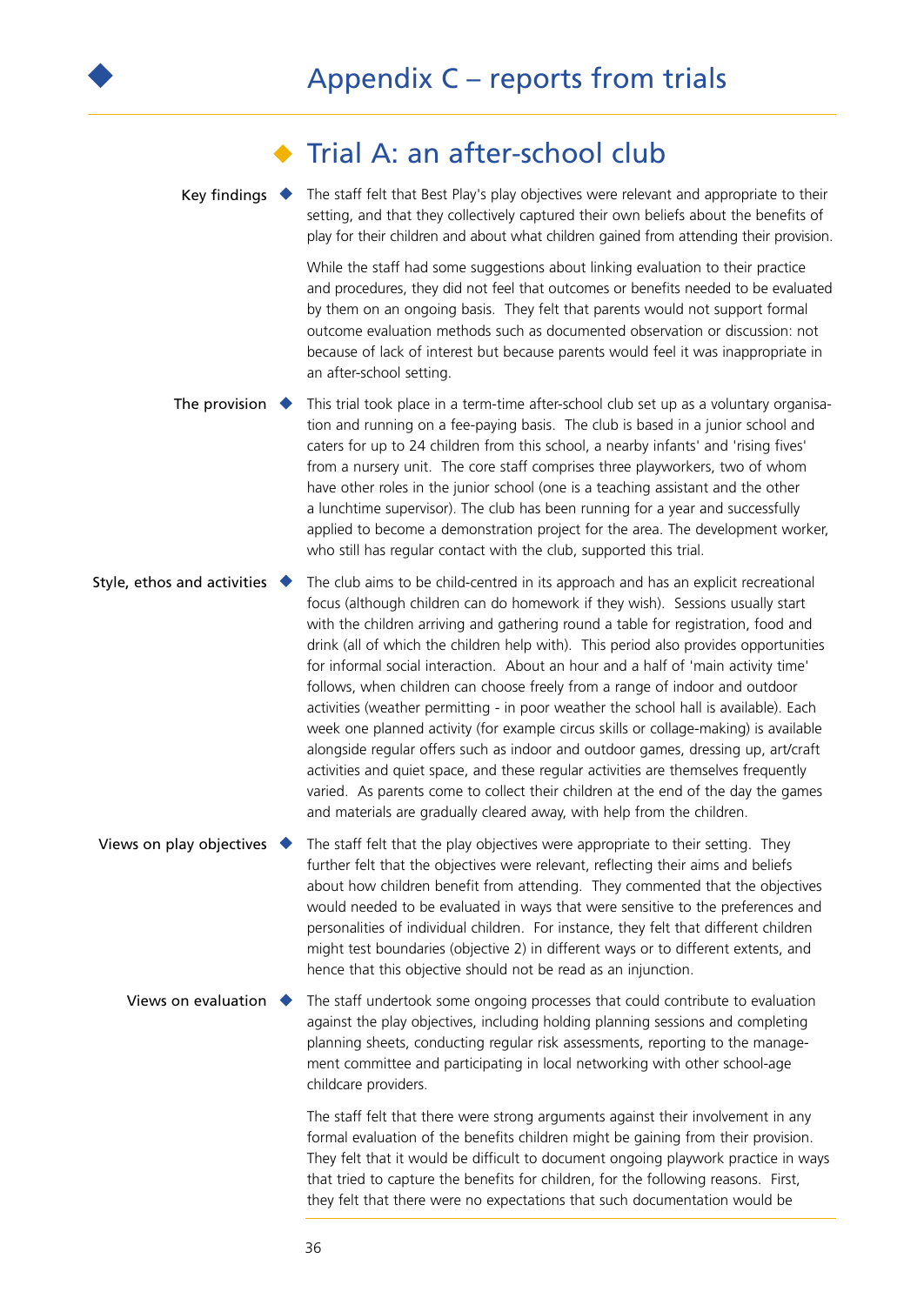

undertaken - from parents, the school or regulatory bodies. Indeed they felt that parents might be actively concerned about such a prospect. This did not, in their view, indicate a lack of interest from parents or others about how children might be benefiting. Rather, parents would see such practices as unnecessary and inappropriate, and would expect to make their own judgements about any issues involving their child's development, in discussion with playworkers if appropriate. Second, they felt that in general playworkers would resist move for their practice to be 'documented' in outcomes form, seeing it as inappropriate.

On the question of evaluation methodologies, the development worker supporting the trial has undertaken a separate evaluation of this club amongst others, using surveys to ask parents, school staff and children their views about the difference the clubs make. Staff and the development worker agreed that this was a more appropriate way to evaluate outcomes or benefits. Interestingly, though parents, school staff and children were all happy to participate in this research, there was no evidence that they were interested in its findings. Again, the implication is not necessarily that they are not interested in how their children were benefitting; it might be that they are happy to rely on their own judgements.

### Views on the trial experience  $\blacklozenge$ The experience of trialing Best Play was a positive one, helping the staff to reflect on their practice. Having initially been nervous about the process, they ultimately felt that it has validated their work and reassured them that they are doing a good job.

# ◆ Trial B: an adventure playground

Key findings  $\blacklozenge$ The Objectives as set out in Best Play were found by the staff to reflect accurately the service they were aiming to deliver, representing their strongly held values in relation to children and play. They did not consider that anything had been omitted. They found the ideas described familiar from their recent experience of developing a citywide play policy which has had a considerable influence on their practice. They had no discomfort in principle with using the evaluation methods suggested though, in practice, it proved a demanding process. It is significant that the management of the playground allowed regular and sufficient time for non-face-to-face work. This meant that discussions about the trial with staff, and by staff amongst themselves, were able to fit naturally into a pattern of daily staff discussion about policy and practice on the playground. '…….there is a huge amount that has been unearthed….just scratching the surface gives some indication of the potential for workers that this document can provide.'

The provision  $\blacklozenge$ This adventure playground is one of a number run by the city authority working within a play policy that has been developed in the last three years covering all elements of the city's play service. The staff meet regularly with staff from other play projects and the whole service draws on a common set of policies in relation to such matters as health and safety, child protection and equal opportunities. It operates as a classic neighbourhood, drop in adventure playground regularly serving children from 5 to 13 after school and in the holiday periods. It has been in operation since 1981 and has a longstanding and intimate relationship with the surrounding area which forms a discrete and identifiable part of the city. Parents and other family members drop in and some stay with their children though workers try to ensure that this does not impede children's freedom to play. Turnover in the full time staff team of three is very low.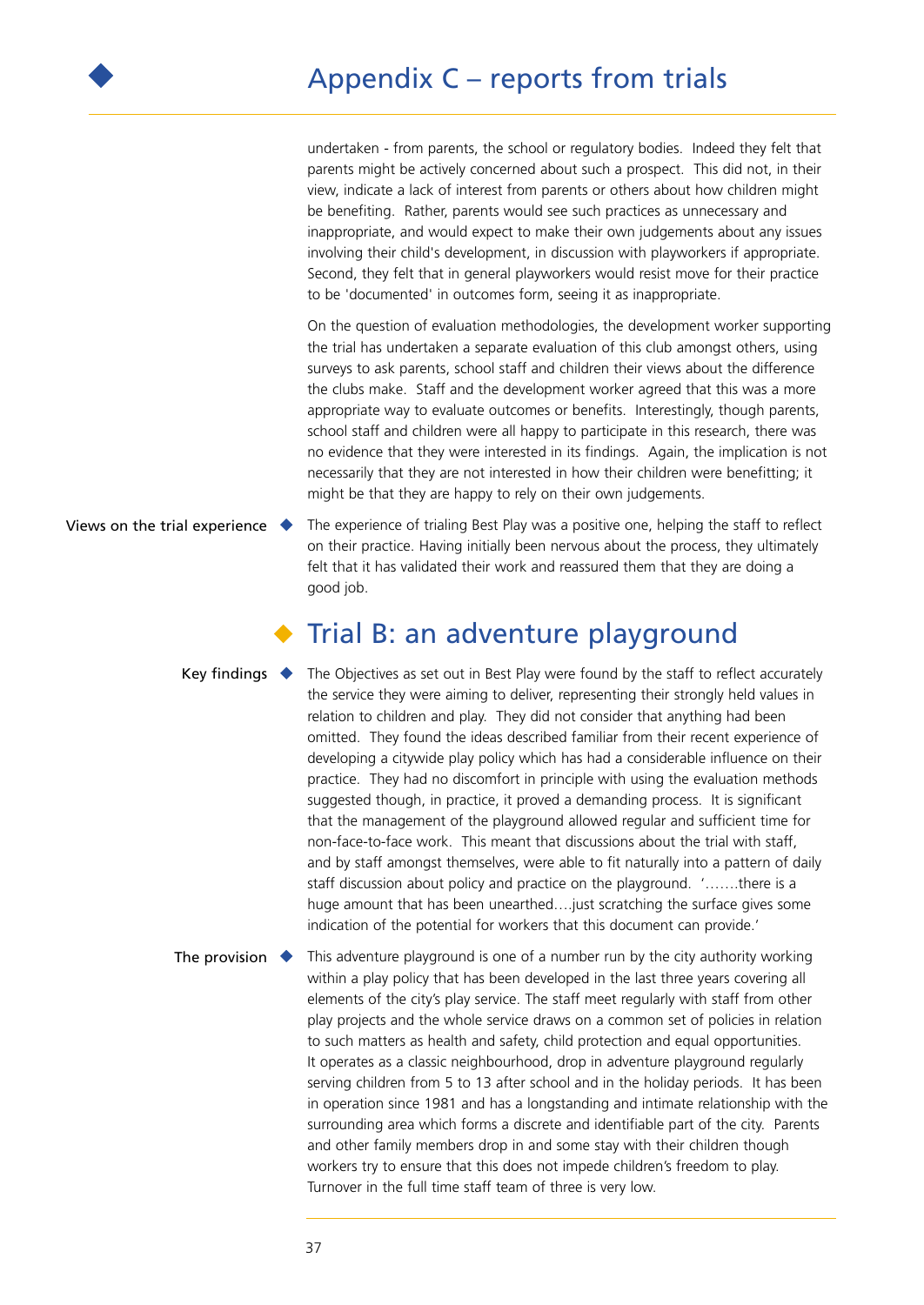

Three of the six regular sessional workers and one of the full timers used the playground as children. The site is about 100m x 30m, within the boundaries of a public park and next to a hard area where older children who no longer fit within the age range can play ball games and 'hang out' under the distant eye of the playground staff. The trial was carried out in term time and included the week of half term when a day long observation took place.

Style, ethos and activities  $\blacklozenge$ The playground offers a wide range of resources and activities. These include 2.5m (max.) high structures with platforms, steps, ramps and slides and an aerial runway, grouped around a large sandpit, a planted slope acting as a wild garden, a splash pool used in summer and a raised vegetable plot. There is a small walled yard intended for ball games but these more usually develop in front of the building. There is also a space, surrounded by sitting height non-tarry railway sleepers, where bonfires frequently take place. The two storey building provides a number of spaces for arts and crafts, dressing up, face painting, drama, soft play and quiet recreational activities. Access to the kitchen is allowed for cooking and snacks. The office computer is available for some supervised use. The atmosphere is generally rugged rather than comfortable though upstairs rooms are provided with squashy sofas and chairs. This clearly encourages children to feel at home and to make easy, sometimes messy, use of the spaces and resources. The ethos is one of 'can do' and a positive response to the children's wishes whether openly expressed or identified by observation of their use of the playground. The staff organise sleepovers at the playground in response to children's demands. In the summer groups of children are taken on camping trips. It is a principle that staff intervention in children's play is kept to a minimum consistent with health and safety and the comfort of children. Staff participate when invited. The issue of when to intervene is a live one and discussed between staff.

Views on play objectives  $\blacklozenge$ The staff found no difficulty with the formulation of the objectives. They noted that the issue of inclusion was not specifically mentioned but would fall under the objectives covering respect and tolerance. This was consistent with their city policy. The underpinning values were familiar to them and were already a fundamental and explicit element in their work which had changed significantly as a result of implementing the city play policy. The principles on which the playground operates are painted up on a notice board near the gate.

Views on evaluation The evaluation methods suggested in Best Play were thought to be appropriate. The main focus of the trial was on identifying ways in which staff could show evidence by which to evaluate their practice in relation to the objectives and determine how children were benefiting from the provision. In practice, it emerged in discussion that the staff used a range of methods with considerable skill and imagination. For example, the special, relaxed atmosphere of sleepovers allowed children's wishes and responses to the playground to come out in conversation with staff in ways which were not possible during the ordinary playground day. Staff used them specifically as a means of hearing and understanding what children wanted. The problem that emerged was that there were no records of the processes by which staff came to their decisions, responded to children, planned change, reflected on their own practice and evaluated their performance, although these processes were clearly going on. The method adopted for the trial was the creation of written 'stories' to illustrate specific cases. These included the story of the most recent development of the play structures and sandpit, the story of the play that never was, the story of an ex-user reflecting on what the playground had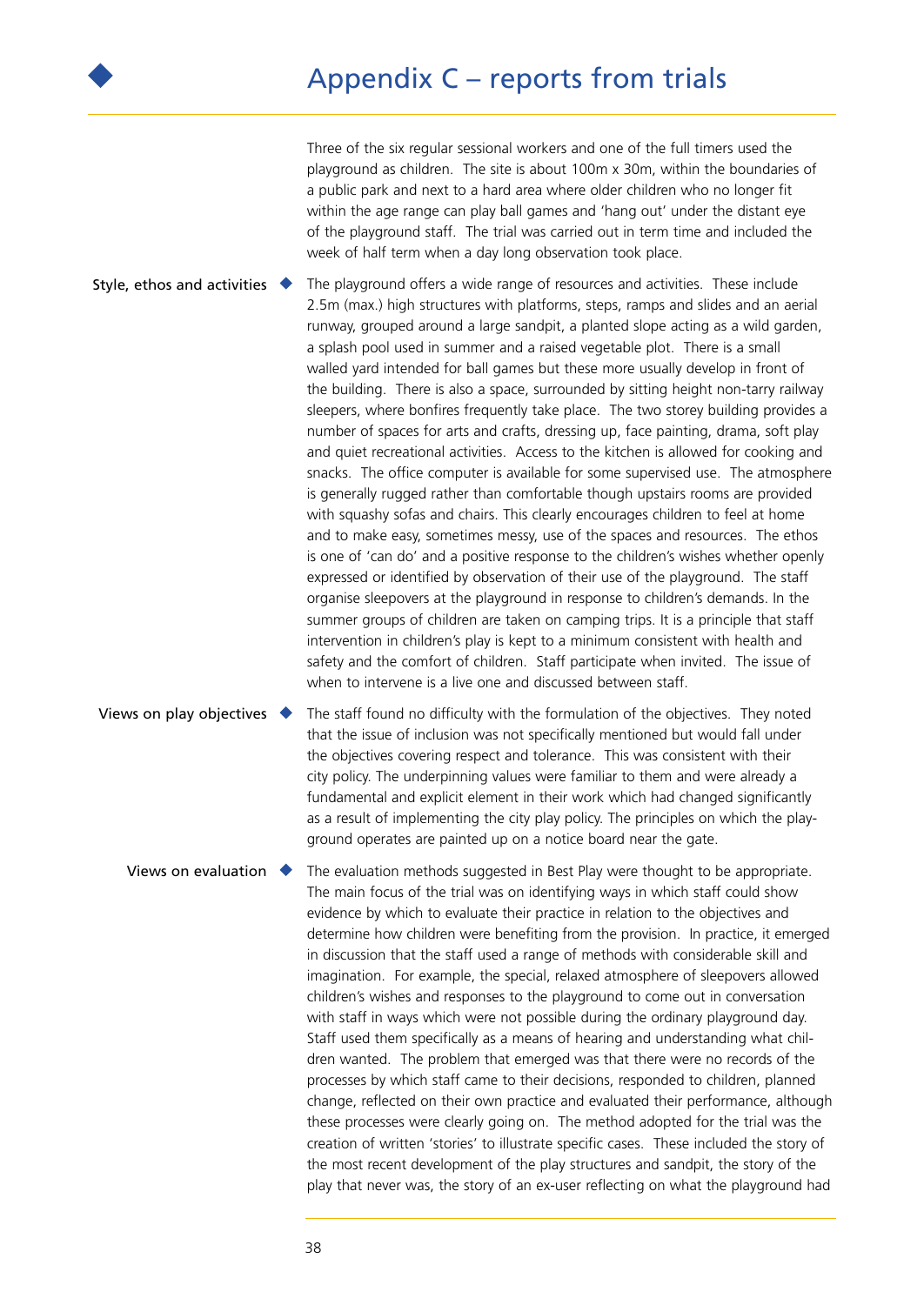

meant to him, the story of how a new child was welcomed and how the behaviour policy evolved. The stories contained very rich material, which enabled staff to demonstrate and reflect on the degree to which they were meeting the objectives and what some of the results had been. A former user of the playground was asked, as part of the trialing process, to reflect on what the playground had contributed to him. He mentioned a long list summed up in his phrase 'In effect the playground and its staff allowed opportunities to approach complex issues that adolescents face and pass through'.

Views on the trial experience Despite the tight timetable and the demands made on them by the story writing process, the staff response to the trialing experience was enthusiastic. The conditions for a positive response already existed. 'Staff have worked hard to establish a structure that allows flexibility in our working practice and.…City Council support their staff with the time and autonomy required to develop reflective practice. I am certain that the enormous benefit we have gained from being part of this process would have been lessened were it not for these freedoms.' Of the story writing the senior worker said 'Previously the only times this type of work was ever done was in response to complaints, when playworkers could be given their chance to explain the detail of their decisions and actions....The pieces of work themselves seemed at first fairly mundane examples of the every day things that happen on play sites. Recording them has given them value that was probably not recognised at the time. These detailed examinations of the thinking employed by playworkers became touchstones of good practice, giving credence to the profession and motivation to the individual.'

Anyone interested in reading the stories themselves should contact PLAYLINK.

# ◆ Trial C: After-school and breakfast clubs, care schemes and playschemes

Reviewing their service against Best Play caused a huge shift in the playleaders' perception of what a children's play service should look like. They found the document easy to read and to use. It reminded them of what their own play experiences were like.

Their management felt that the document would be useful for making the case for playwork with other council departments and hoped to use it when accessing additional funding opportunities.

The trial was conducted by six staff who were each employed for part of their working week in a number of different settings as part of a local council play service. All but one of the staff were employed part-time. The trial included a weeklong holiday playscheme in addition to the one-day a week before and after school clubs and the every weekday after school care schemes. In each setting, a minimum of two staff is employed. Sessions generally attracted 18 to 25 children. No children over 11 are catered for. All of the provision has been running for several years.

Key findings

The provision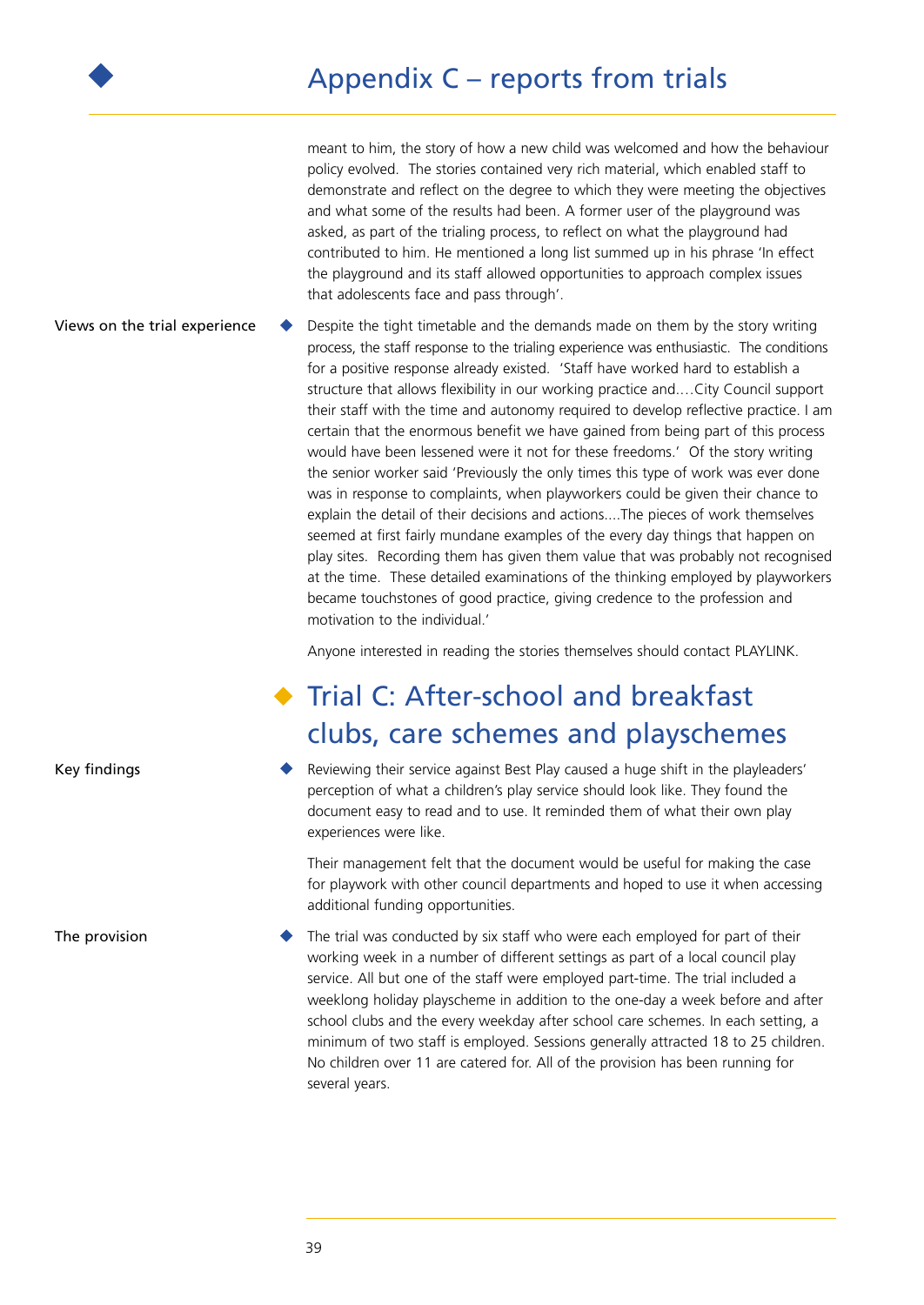# Appendix C

| Style, ethos and activities $\blacklozenge$ | The trial settings were all 'closed access' play care type facilities and offered a<br>range of activities. Each setting would plan their sessions and select a small range<br>of equipment such as painting or board games from a wider range available to<br>each venue. Because all of the facilities are dual-use, playleaders usually had to<br>transport much of their equipment from place to place. The play facilities were<br>characterised by their very organised approach; children had little say in the choice<br>of activity apart from within the smaller choice provided by the staff. Not all of<br>the facilities were able to offer outdoor play.                                                                                                                                                                                                                                                                                               |
|---------------------------------------------|----------------------------------------------------------------------------------------------------------------------------------------------------------------------------------------------------------------------------------------------------------------------------------------------------------------------------------------------------------------------------------------------------------------------------------------------------------------------------------------------------------------------------------------------------------------------------------------------------------------------------------------------------------------------------------------------------------------------------------------------------------------------------------------------------------------------------------------------------------------------------------------------------------------------------------------------------------------------|
| Views on play objectives                    | The staff felt that the objectives represented what they should be providing but<br>were currently not. Comments about working with the document included that<br>it had 'challenged our routine' and 'allowed me to bring back to children what<br>had been taken away' (their free choice). Staff felt that the objectives accurately<br>described what they already knew but were not currently implementing.                                                                                                                                                                                                                                                                                                                                                                                                                                                                                                                                                     |
| Views on evaluation                         | Due to time constraints, staff were not normally in a position to reflect on their<br>practice. For the purpose of the trial they agreed to keep personal diaries and to<br>meet together to discuss their findings. They also varied their practice by offering<br>several sessions where no equipment was set out prior to the children's arrival<br>and by offering sessions in which 'loose parts', in this case clothes horses, sheets<br>and dressing up clothes were offered in addition to the more traditional board<br>games, computer games and craft activities. During these sessions the staff<br>observed the play taking place, responding only when specifically approached.<br>The staff experienced some difficulty in minimising their own interventions in the<br>play, feeling at times 'left out' by the children, however they commented that<br>the sessions seemed 'calmer' and the children appeared to be more 'settled and<br>relaxed'. |
|                                             | The playleaders felt that all of the suggested evaluation methods would be<br>appropriate for use in their settings.                                                                                                                                                                                                                                                                                                                                                                                                                                                                                                                                                                                                                                                                                                                                                                                                                                                 |
| Views on the trial experience<br>◆          | The staff team were inspired by the experience of reading and implementing Best<br>Play, commenting that it 'changed the way I thought' and 'It's been challenging<br>for us and will be for the kids, parents and teachers'.                                                                                                                                                                                                                                                                                                                                                                                                                                                                                                                                                                                                                                                                                                                                        |
|                                             | Their management intend to introduce the seven objectives to all of the provision<br>right across the service and will be altering the focus of team meetings to allow                                                                                                                                                                                                                                                                                                                                                                                                                                                                                                                                                                                                                                                                                                                                                                                               |

for more emphasis on reflective practice.